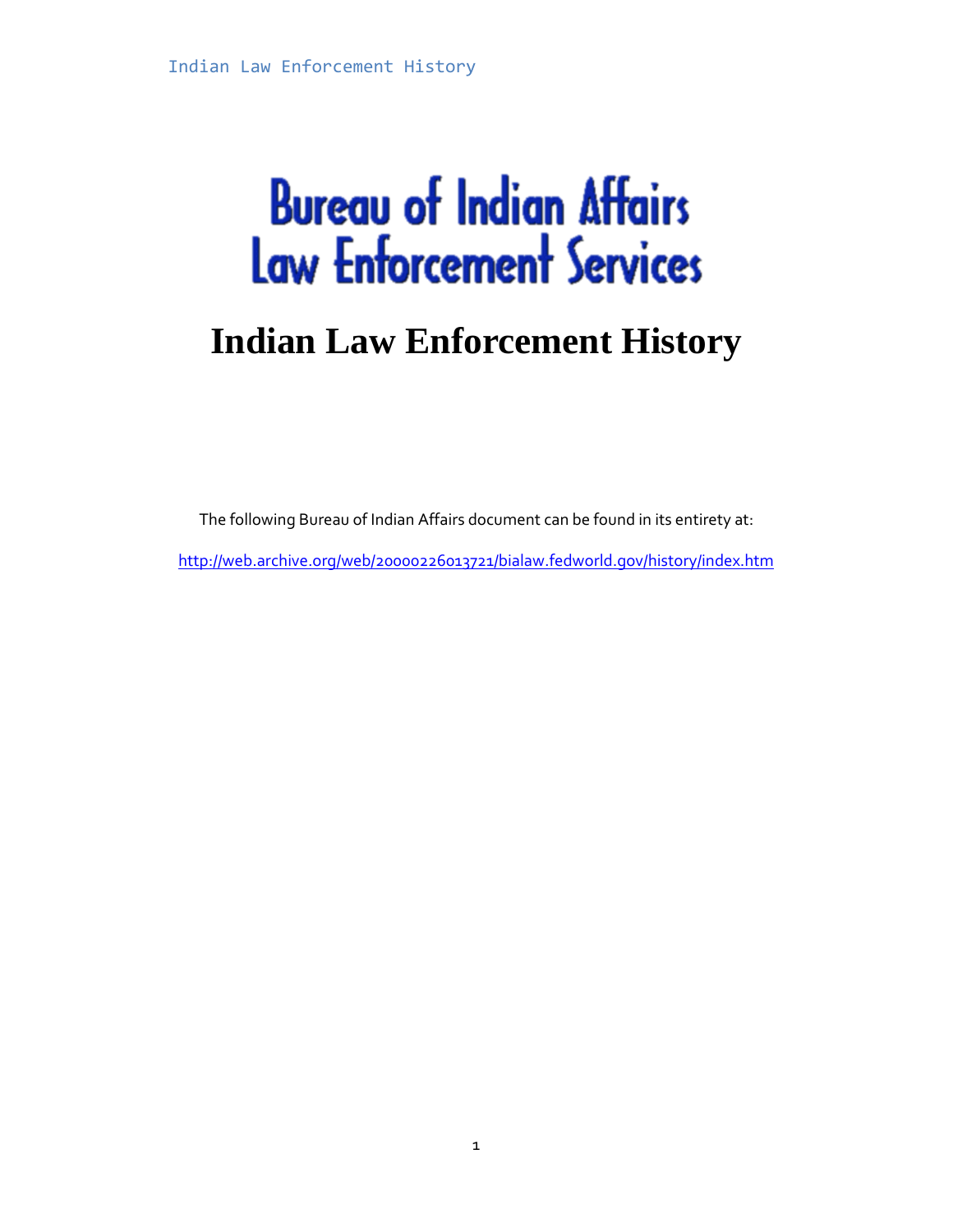## **PREFACE**

Whether it be achieving the peaceful arrest of Geronimo and his heavily armed followers in the 1870's, stopping the liquor traffic in the Indian Territory just after the turn of the century, or maintaining the peace in the emotionally charged atmosphere of the Dakotas in the 1970's, the work of the Indian police has always been challenging. The Indian police carry with them a long and distinguished tradition that provides the inspiration to meet the challenges they face. It extends not merely to the creation of the reservation system, but back into the unrecorded histories of the Native American societies before the white men came.

Many of the men who answered the call to service in the 1870's were already veterans in police work with the police societies of the Plains tribes or the office of High Sheriff of the tribes of the Indian Territory.

Likewise, the first judges selected were often men with distinguished records as leaders of their people. Some, like Quanah and Gall, had been leaders in the fierce Indian resistance to white encroachment. When they saw conditions had changed, they chose again to lead their people and help them make the best of the new world.

This short history of the Indian Criminal Justice system is dedicated to the men and women whose goal it is to carry on this heritage as they work each day to bring the peace, justice and safety so important to the continued development of the communities we serve.

You may notice this document only covers our history up to 1975, and many dramatic changes have occurred since then. When time and resources permit we fully intend to update this section.

Theodore R. Quasula Director, Office of Law Enforcement Services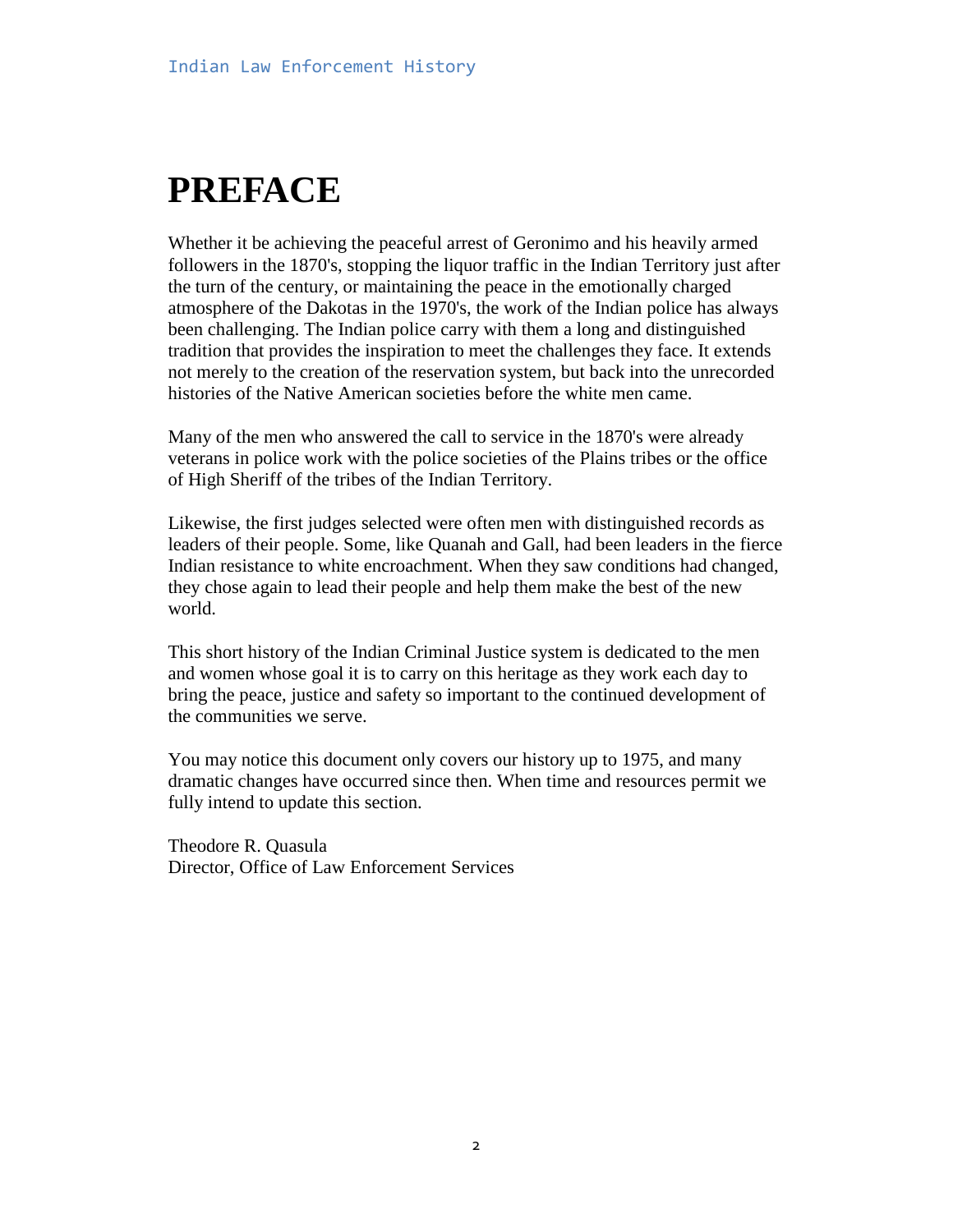#### **A Short History of Indian Law Enforcement**

"I have appointed a police, whose duty it is to report to me if they know of anything that is wrong."  $\frac{1}{2}$  $\frac{1}{2}$  $\frac{1}{2}$ 

With those words Thomas Lightfoot, United States Indian Agent to the Iowa and the Sac and Fox tribes in Nebraska, became the first agent to report the establishment of a Federally-sponsored Indian police in 1869.

Agent Lightfoot's action was his response to a major shift in United States policy toward the Indians. Europeans from the time of their first arrival, had dealt with Indian tribes as sovereign nations. When the Europeans wanted more land, they forced tribes to sign treaties agreeing to move out of the way. When there was no place else to go, the tribes were forced to agree to reserve only a small part of their lands for their own use.

As the white population in Indian country grew, many people began to believe the Government should deal with Indians as individuals rather than as sovereign tribes. Commissioner of Indian Affairs Ely S. Parker expressed this view in 1869 when he urged an end to treaty-making:

"...because treaties have been made with them, generally for the extinguishment of their supposed absolute title to land inhabited by them or over which they roam, they have been falsely impressed with the notion of national independence. It is time that this idea should be dispelled and the government cease the cruel farce of thus dealing with its helpless and ignorant wards $^{\prime\prime}$ <sup>2</sup>

Four years later, Commissioner Francis A. Walker recommended a new policy to replace the treaty approach:

"The reservation system affords the place for thus dealing with tribes and bands, without the access of influences inimical to peace and virtue. It is only necessary that Federal laws, judiciously framed to meet all the facts of the case, and enacted in season, before the Indians begin to scatter, shall place all the members of this race under a strict reformatory control by the agents of the Government.[" 3](http://web.archive.org/web/20000824055722/http:/bialaw.fedworld.gov/history/hisftn.htm#3)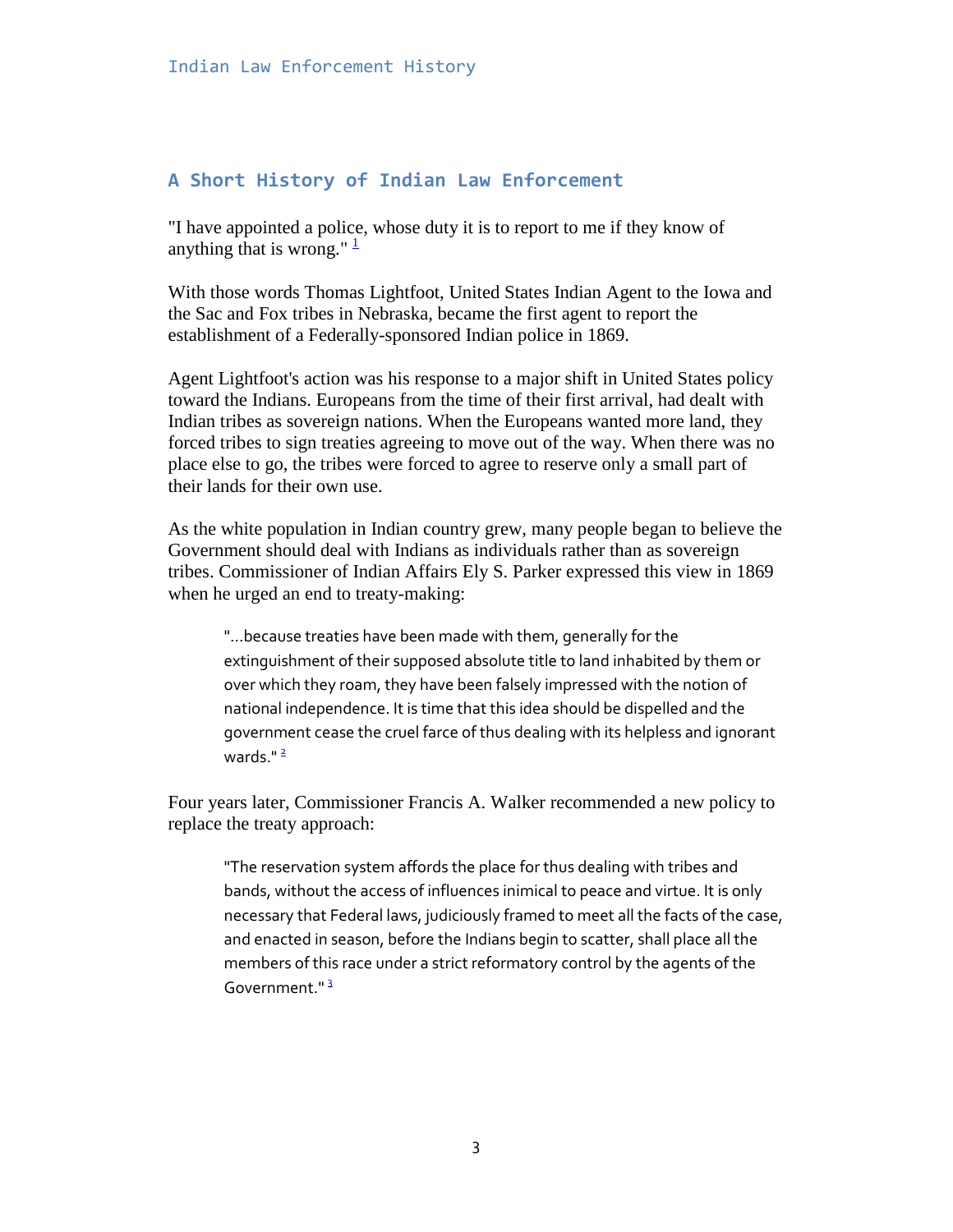To implement this policy, Commissioner Walker urged the continued use of the military:

"Such a use of the military constitutes no abandonment of the peace policy and involved no disparagement of it. It was not to be expected--it was not in the nature of things--that the entire body of wild Indians should submit to be restrained from their Ishmaelitish proclivities without a struggle on the part of the more audacious to maintain their traditional freedom.<sup>14</sup>

There were many persons concerned with Indian Affairs who agreed with Commissioner Walker that Indians should be "reformed" but did not believe the Army should be used to do it. Walker's successor, Edward P. Smith, also urged the use of the military amount the Sioux in his first annual report in  $1873<sup>5</sup>$  The following year, however, he recommended that deputy U.S. Marshals be used to enforce law among the Indians. $\frac{6}{5}$ 

In the meantime, Agent Lightfoot and others improvised their own solutions to the problem. In 1872, Special Indian Commissioner for the Navajos, General Howard, organized a cavalry of 130 Navajos to guard reservation boundaries, arrest thieves and recover stolen stock.<sup>7</sup> The force was successful in recovering 60 head of stock in three months and continued in existence despite orders from Washington that it be disbanded. $\frac{8}{3}$ 

In 1874, the San Carlos Reservation Agent, John Clum, wanted to control both the Apaches and the U.S. Cavalry. Clum's predecessors had complained that the reservation was under military control. Agent Clum was determined to change that. he knew he could not assert his independence from the military while depending on it to keep the peace. His answer was to hire four apaches at \$15 a month as police. Two months later he asked the military to leave. The military did not oblige, but Agent Clum did manage to function without military assistance.<sup>9</sup> The police force grew to 25 including Clay Beauford, a Virginian he hires as police chief.

The police were establishing themselves in the Plains at the same time. The satisfactory operation of forces among the Winnebago's, and the Santee and Red Cloud Sioux led Commissioner Edward P. Smith to begin encouraging agents to establish Indian police forces. Thirty-nine out of 62 agents favored immediate establishment of forces on their reservation. $\frac{10}{10}$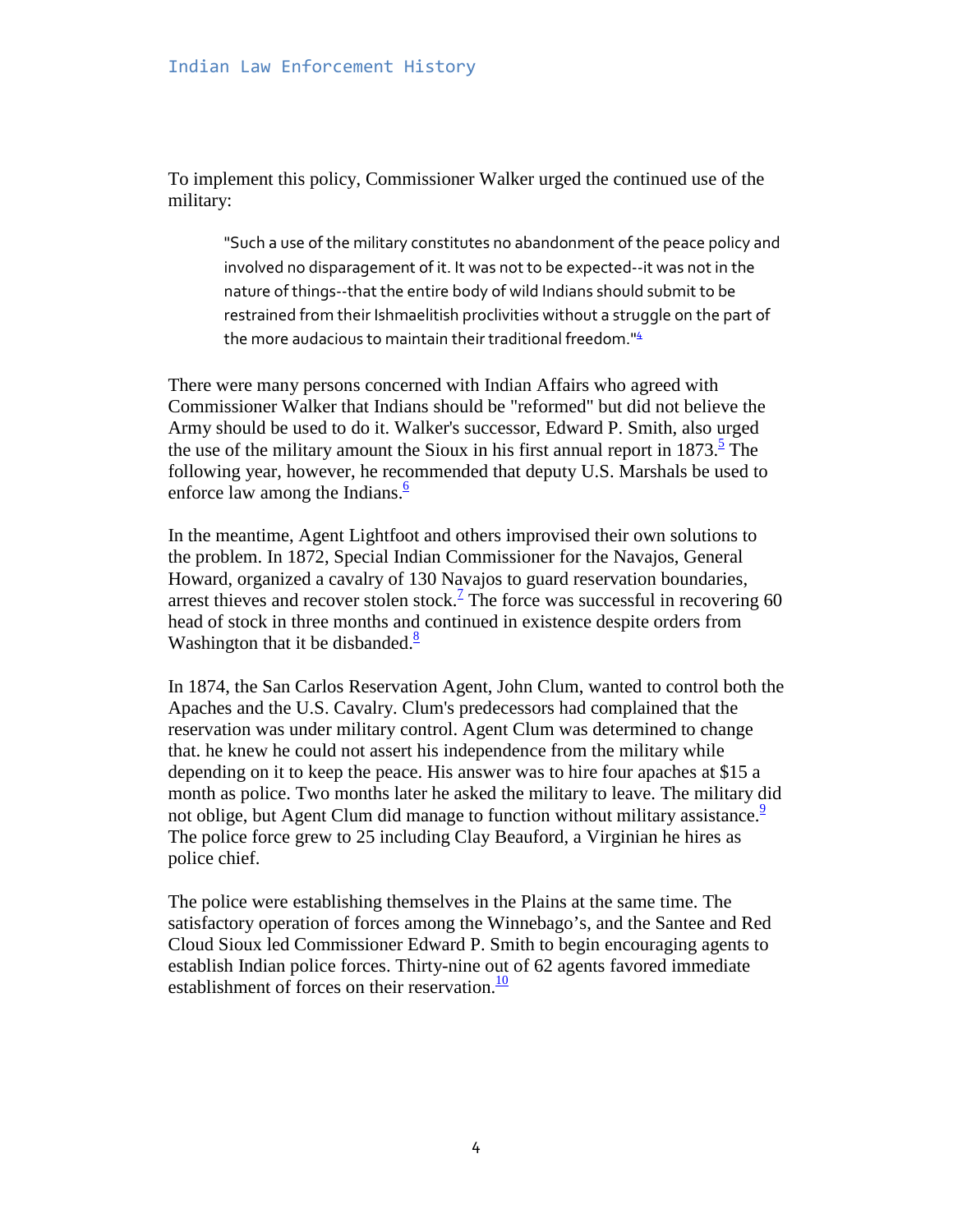There were no funds expressly appropriated by Congress for law enforcement. In 1876, Commissioner John Q. Smith argued for Congressional action in his annual report:

"Civilization even among white men could not long exist without the guarantees which law alone affords; yet our Indians are remitted by a great civilized government to the control, if control it can be called, of the rude regulations of petty, ignorant tribes. $111$ 

By 1877, the level rhetoric had escalated when Commissioner Ezra A. Hayt quoted Episcopal Bishop William Hobart Hare in his report:

"Civilization has loosened, in some places broken, the bonds which regulate and hold together Indian society in its wild state and has failed to give people law and officers of justice in their place. This evil continues unabated. Women are beaten and outraged; men are murdered in cold blood; the Indians who are friendly to schools and churches are intimidated and preyed upon by the evil disposed; children are molested on their way to school and schools are dispersed by bands of vagabonds; but their is no redress. The accursed condition of things is an outrage upon the One Lawgiver. It is a disgrace to our land. It should make every man who sits in the national halls of legislation blush. And wish well to the Indians as we may and do for them what we will, the effect of civil agents, teachers and missionaries are like the struggle of drowning men weighted with lead, as long as by the absence of law Indian society is left without a base. $122$ 

The Commissioner asked Congress for funds to pay the police saying:

"I would recommend that the force be composed of Indians, properly officered by white men, and where capable Indians can be found that they be promoted to command, as reward for faithful service...".

He Noted that such a police force was already working well in Canada and stated:

"I am thoroughly satisfied that the saving in life and property by the employment of such a force would be very large and that it would materially aid in placing the entire Indian population of the country on the road of civilization."<sup>13</sup>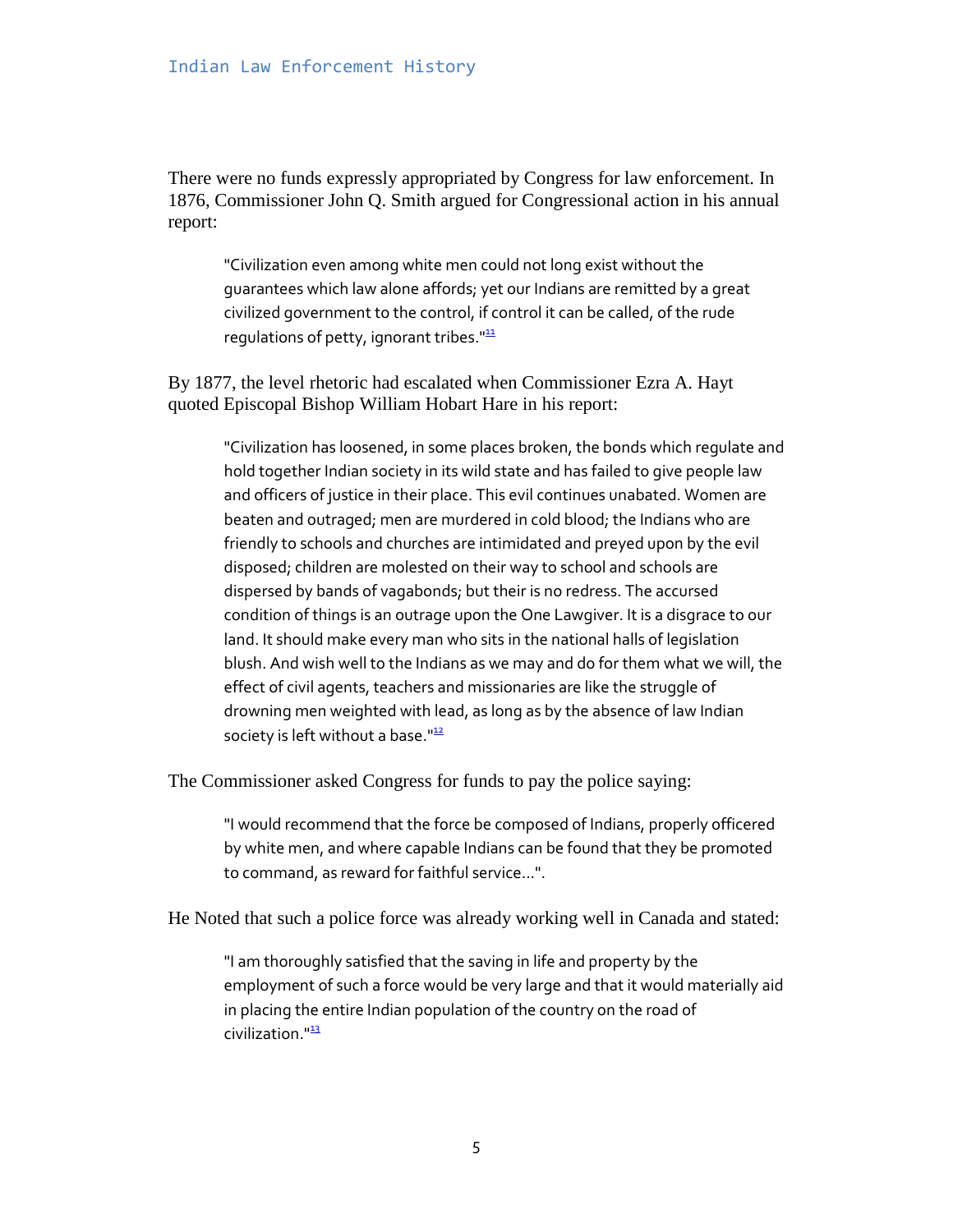Indian agents did not wait for Congressional action. The agent for the Chippewa's got the tribe to elect policemen who brought offenders before a tribal court of three chiefs. The agent for the Blackfeet was a former city marshal who persuaded the tribe to draft an entire code of laws and create a court to enforce it. At the Spotted Tail Agency in Nebraska, Sioux recruited into the army were available as a police force. $\frac{14}{1}$ 

In 1877, the actions of the San Carlos Apache police bolstered the arguments for the Indian police when they peacefully arrested Geronimo and his followers, who were accused of raiding several Arizona settlements. Agent Clum organized a special force of 103 Apaches to make the arrest. Only Clum and 22 policemen went to Warm Springs Agency where Geronimo was. The remainder of the force stayed a few miles out with orders to come in after nightfall. When the reserves slipped in, they were hidden in a commissary warehouse. Geronimo and the 50 men with him believed they had the agent's forces badly outnumbered. But as Clum prepared to make demands, the doors of the warehouse were flung open, and with rifles at the ready, the reserves took control. $\frac{15}{12}$ 

Congress appropriated funds for the first time for Indian police for Fiscal Year 1879. The act specified that the \$30,000 appropriation was to pay not more than 430 privates at no more than \$5 a month and 50 officers at \$8 a month. While the available of funds stimulated the rapid growth of the Indian police, the salary limitations provoked cries of anguish from agents throughout the country.<sup>16</sup> Agent Clum had been paying \$15 a month for five years.<sup>17</sup> The Indians themselves were well aware that scouts in the Army also received \$15 a month.<sup>18</sup> Many agents said they could not recruit a police force at \$5 a month.<sup>[19](http://web.archive.org/web/20000824055722/http:/bialaw.fedworld.gov/history/hisftn.htm#19)</sup> Nevertheless, the Commissioner reported that 30 agency police forces were in existence by the end of 1878 and a code of police rules had been promulgated. He did protest, however, that the salary was adequate only at those reservations where rations were provided. $\frac{20}{20}$ 

Duties of the Indian police included arresting and turning back intruders, removing squatters' stakes, driving out cattle, horse or timber thieves, escorting survey parties, serving as guards at ration and annuity distributions, protecting agency buildings and other property, returning truants to school, stopping bootleggers, making arrests for disorderly conduct, drunkenness, wife-beating and theft, serving as couriers, keeping agents informed of births and deaths and notifying agents of any strangers.

"Vigilant and observant by nature and familiar with every footpath on the reservation."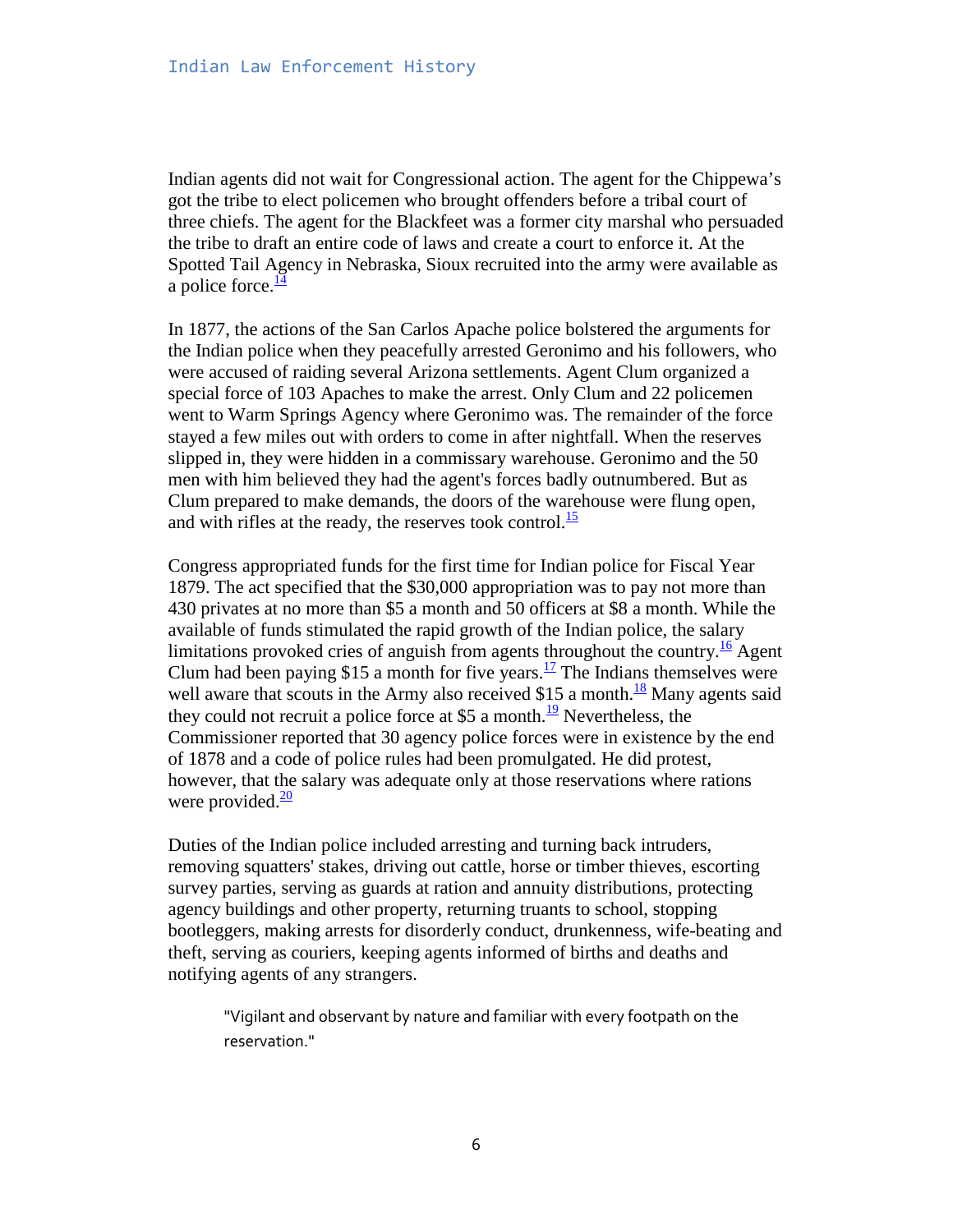The Commissioner wrote of the Indian police,

"No arrivals or departures or clandestine councils can escape their notice, and with a well-disciplined police force, an agent can keep himself informed as to every noteworthy occurrence taking place within the entire limits of his jurisdiction."<sup>21</sup>

The Commissioner also mentioned another aspect of the police system that endeared it to the agents, but provoked violent opposition from many traditional Indian leaders: "The curtailment of prerogatives formerly claimed by tribal chiefs." The Commissioner wrote, "It brings into an agency a new element -- a party which "the idea of the supremacy of law and which by precept and example inculcates that idea in the minds of others of the tribe." $\frac{22}{2}$ 

While many traditional Indian communities maintained order without assigning law enforcement responsibilities to specific individuals or groups, many other tribes did have institutions roughly analogous to a police force.

The Chippewa, Creek, and Menominee had rather amorphous police organizations composed of all warriors who had attained a certain minimum distinction in battle.

Among the Osage, the two joint civil head chiefs of the tribe appointed one man from each of the ten clans of the tribe to serve as police in the great bison hunt. The college of seven head civil chiefs of the Omaha appointed a leader of the hunt from one clan and then appointed police to serve under him. The Iowa had permanent police composed of two bodyguards chosen by each of seven civil chiefs. The Pawnee maintained one police force for the village and another for the hunt. Any of seven societies of the Oglala might be called on for policy-duty. The Blackfeet assigned police duties to a particular society only when a special function or occasion made it necessary. Two societies of the Wind River Shoshone held the police function, one of them apparently being superior to the other. Among the Mandan, Arikara policing appeared to be the exclusive prerogative of the Black Mouth society, but among the Crow, nine different societies took turns as police. $\frac{23}{2}$  The Cherokees, because of their long contact with the English, had a police force, called the Lighthorse, which was quite similar to a United States police agency. They also had a court system.

As Agent McGillycuddy of Pine Ridge wrote the Commissioner, traditional leaders understood well the threat that a police force controlled by an agent posed to their authority: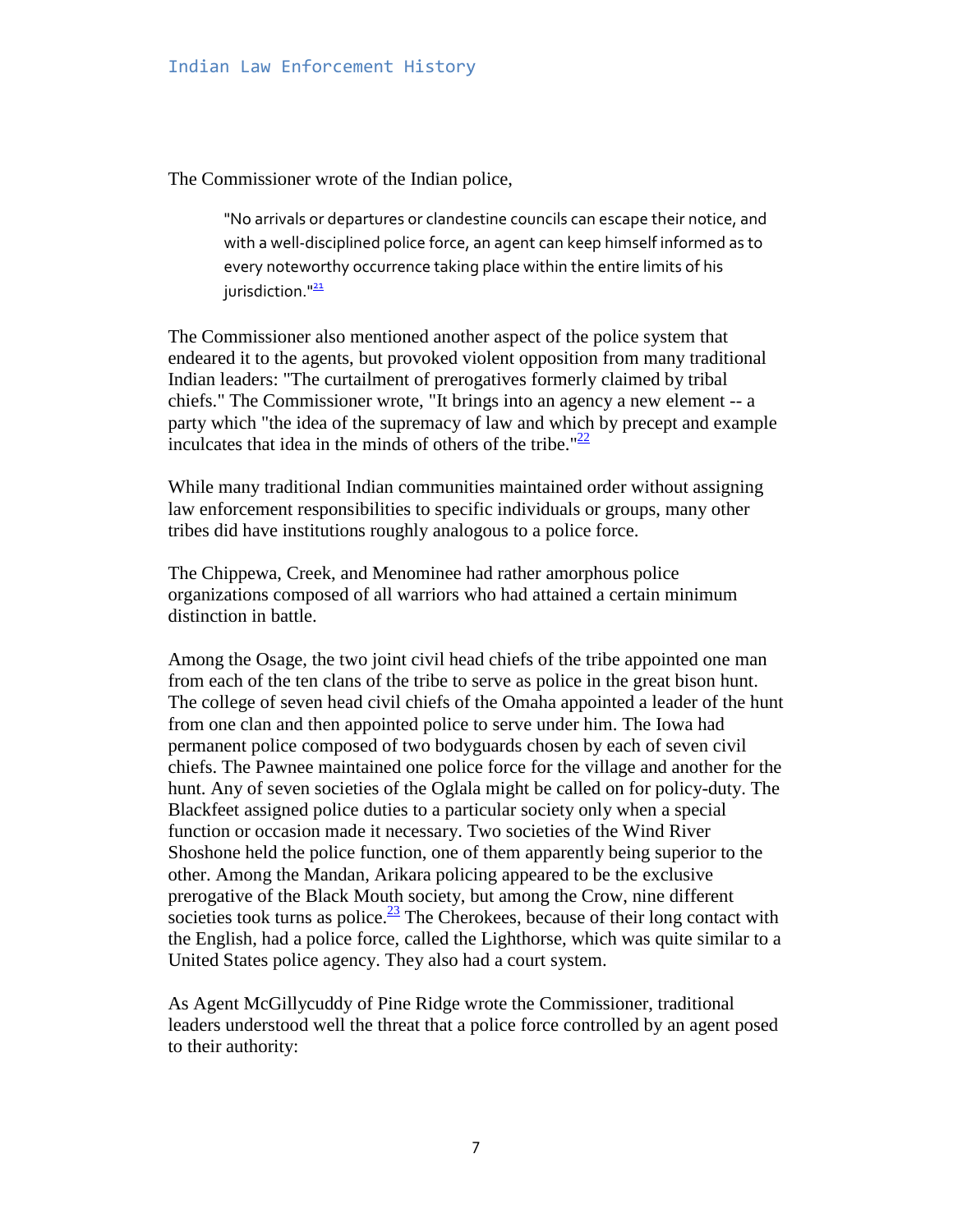"The Indians generally recognize the police authority ....From time immemorial there have existed among the Sioux and other tribes, native soldier organizations systematically governed by laws and regulations. Some of the opposition encountered in endeavoring to organize the police force in the spring of 1879 was from these native soldier organizations, for they at once recognized something in it strongly antagonistic to their ancient customs, namely a force at the command of the white man opposed to their own."<sup>24</sup>

Opposition to the establishment of police took several forms. At Colorado River, the agent reported, "The employment of a police has been impracticable, it being unheard of to find a Mohave to denounce another.  $\frac{125}{2}$  At Lower Brule in 1879, a party of about 150 young men under the leadership of one of the chiefs attacked the house and property of the police force, broke the doors and windows and shot their dogs, chickens and hogs. They then forced the police at gunpoint to renounce their promises to serve.  $\frac{26}{ }$ 

The chief at Rosebud at first opposed the creation of an Indian police, but relented after a visit from the Secretary of the Interior.<sup>27</sup> The police, however, remained loyal to Chief Spotted Tail. During a dispute with agency traders, Spotted Tail ordered the police to keep Indian customers from entering the stores. The police obeyed, much to the consternation of Agent Cook. There was a confrontation between Cook and Spotted Tail during which Cook threatened to organize another police force. After consultations with other Indian leaders, Spotted Tail backed down saying that he had been the agent for his people for so long that he had forgotten his Great Father had sent him one. $\frac{28}{3}$ 

A few weeks later, in keeping with his new policy, Spotted Tail reported a horse raid into Nebraska. Captain Crow Dog, accompanied by one white man and eighteen Indian police took the raiders into custody and delivered them to Fort Randall 135 miles away. $\frac{29}{2}$ 

Alliances shifted quickly among the Sioux and their agents. Agent McGillycuddy reported, "Enlisted in the police are White Bird and Little Big Man, the latter being a Northern Indian, and having taken a prominent part with Sitting Bull in the Big Horn Campaign of 1878, afterwards surrendering at the Agency with Crazy Horse." $\frac{30}{2}$ 

Congress doubled the appropriation and authorized the employment of 800 privates and 100 officers in Fiscal Year 1880, but keep the same pay limits despite the protests of the agents. The following year, the appropriation was raised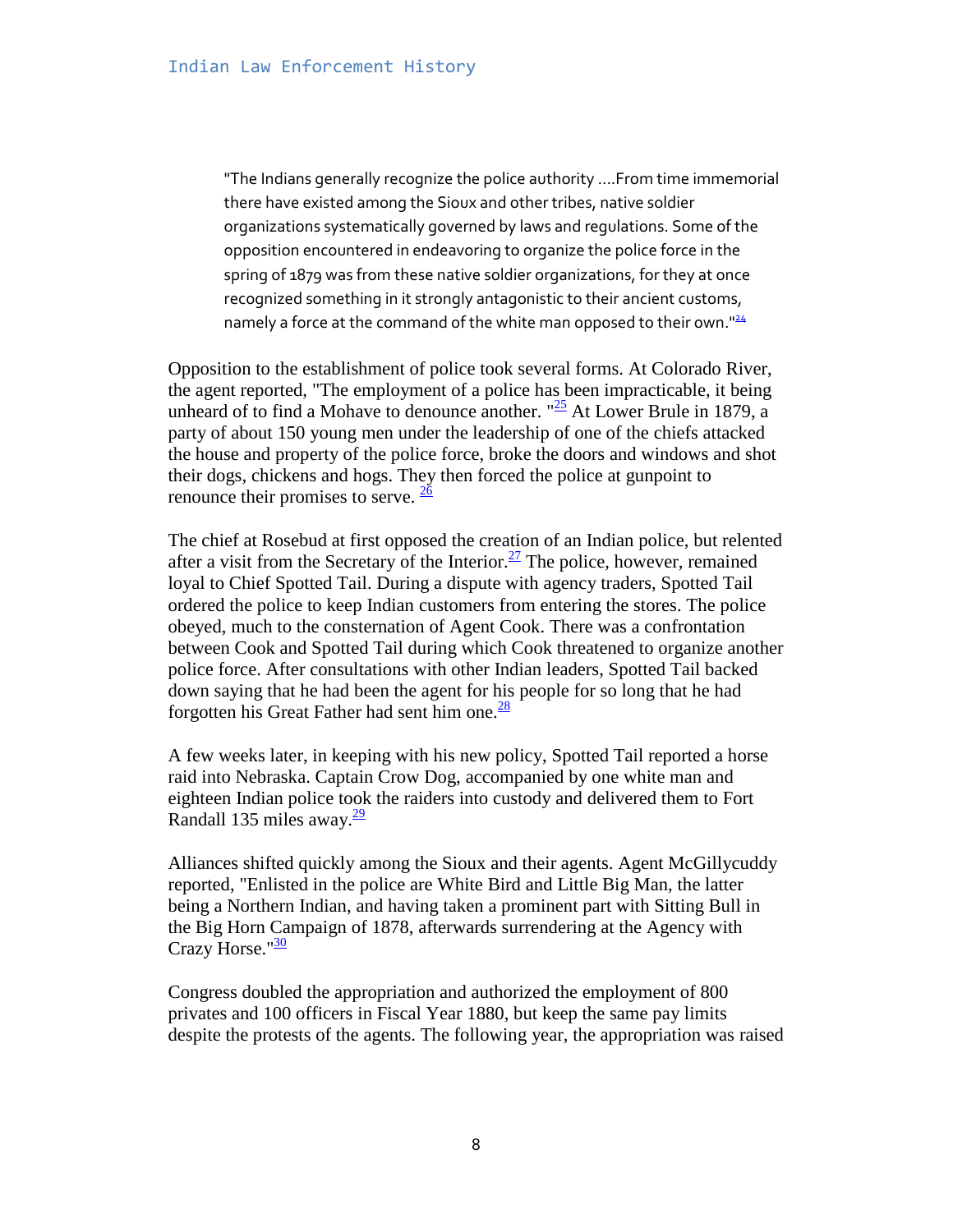again to \$70,000. By 1881, 49 of the 68 agencies has police.  $\frac{31}{1}$  Agent McGillycuddy noted in his 1881 report that the police had maintained quiet among the Oglala for three years. He said the Indian had chosen the Indian police as a lesser evil than the military. $\frac{32}{2}$ 

The following year the agent at Lower Brule reported that the Indians now demanded a police force only three years after their attack on the police. $\frac{33}{12}$  The Pima-Maricopa police, however, suffered a severe setback that same year. The Agent allowed the police to leave the reservation to protect some white settlers. The interpreter got drunk and revealed that there were doubts whether funds would be forthcoming to pay the police. The rest of the police then got drunk too and the agent had to reorganize a police force from scratch. $\frac{34}{3}$ 

The problems of law enforcement in Oklahoma and the Indian Territory were different from those of the Upper Plains. While the police in the Dakotas were attempting to alter certain aspects of traditional Indian culture, many Indians in the Indian Territory had already adopted many European customs. Police at the Union Agency, serving the Five Civilized Tribes, had to deal with some of the more famous Western outlaw gangs, such as, the Daltons, the Starrs, and the Cooks.

Bob Dalton had once served as Chief of the Osage police until he was fired upon the discovery that he and his brother were bootleggers. They and other members of their family then formed the Dalton Gang and specialized in bank and train robberies until their deaths two years later in Coffeyville. $\frac{35}{25}$ 

At times, the gangs threatened to take over entire communities. In 1895, the standing orders of the 40 Union Agency Indian policy read as follows:

"Arrest all outlaws, thieves, and murderers in your section, and if they resist you will shoot them on the spot. And you will aid and assist all deputy United States Marshals in the enforcement of the law, and make yourself a terror to evil doers."<sup>36</sup>

The Cherokees brought with them from Georgia a complete criminal justice system. Just as agents in the Dakotas recruited members of the tribal police societies to serve on the agency police force, so the Union Agent recruited a former High Sheriff of the Cherokee Nation to be captain of the Agency police in 1880. During his six years in that position, Captain Sam Sixkiller engaged in many gun battles and survived all of those in which he was armed. He was not armed, however, on Christmas Eve, 1886 when he walked out of a drugstore in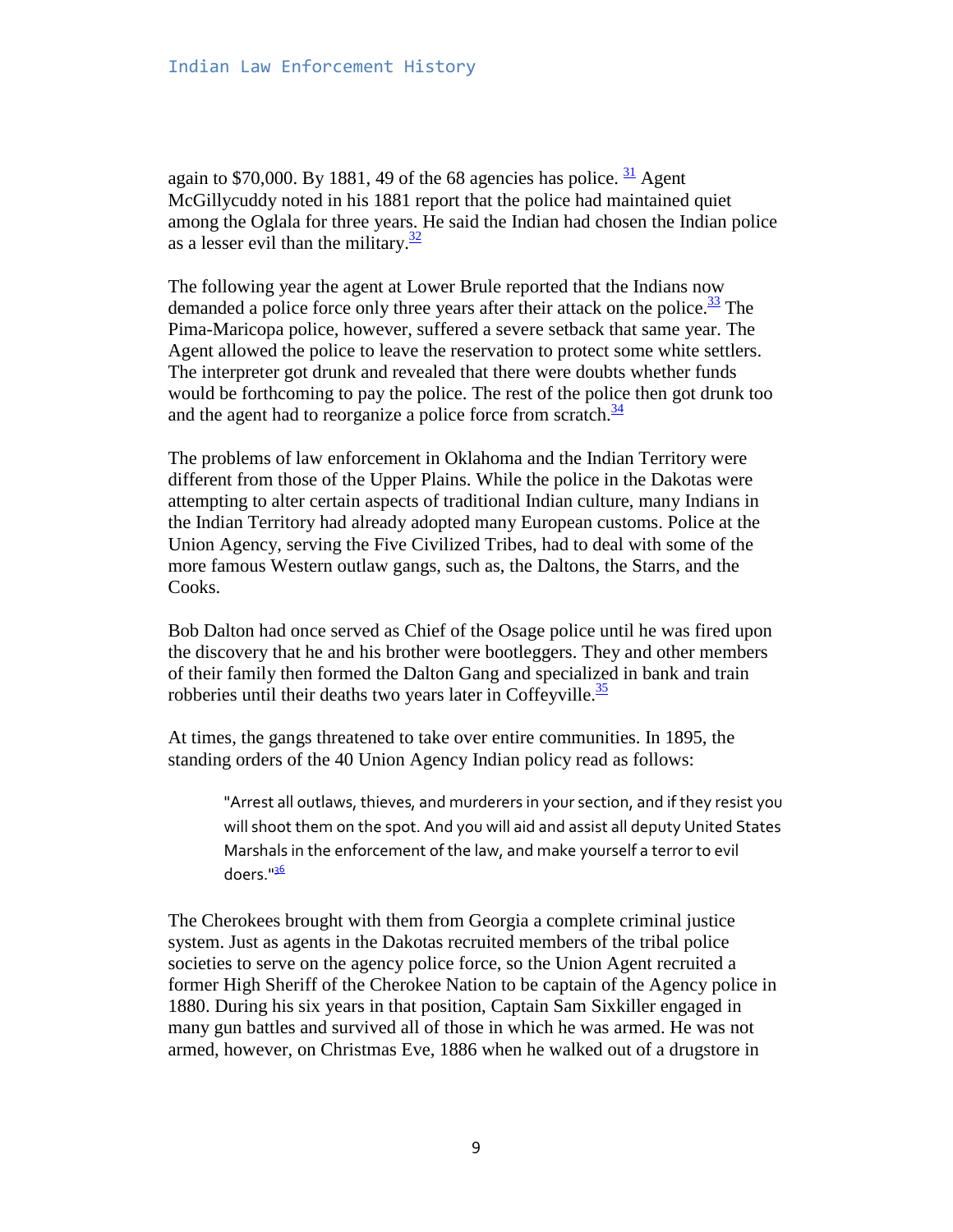Muskogee. Two men stepped out of the darkness armed with a shotgun and .45 pistol. Sixkiller managed to deflect the shotgun blast, but the other man fired four slugs into him. Both killers were captured, but through a combination of escapes and complicated extradition proceedings between the Creek and Cherokee Nations, neither was ever convicted.

The murder caused Congress to pass a law making it a Federal offense to kill an Indian police officer. That law is still in effect and codified as post of 18 U.S.C.  $1114. \frac{37}{2}$ 

The most famous shootout involving Indian police occurred three years later when Agent James McLaughlin ordered the Indian police to arrest Sitting Bull in December of 1890. At dawn on December 15, 1890, 39 police officers and four volunteer surrounded Sitting Bull's quarters. The police were inside the cabin before he awakened. he was placed under arrest, but by the time the party was ready to leave, over 100 of Sitting Bull's supporters were gathered outside. Shooting broke out in which Sitting Bull, eight of his supporters and eight Indian police were mortally wounded.<sup>38</sup>

Congress raised the appropriation for Indian police to \$82,000 for Fiscal Year 1883 and authorized the employment of 1,000 privates and 100 officers. The following year both funds and employment ceiling were returned to the F.Y. 1882 level. Never again did Congress authorize the employment of as many police as it did in 1883.

Congress, for the first time, allowed a higher police salary in F.Y. 1885 when it authorized the employment of ten Navajo police at \$15 a month. The following year it raised the maximum for other police to \$8 a month for privates and \$10 for officers, but also reduced the employment ceiling by 50 privates and 25 officers. In 1887, the authorized force was again cut by 50 privates and five officers and the special provision for the Navajos was omitted.

On December 2, 1882, Secretary of the Interior Teller sent a memorandum to Commissioner Hiram Price asking him to formulate rules to suppress certain practices that were considered a hindrance to the civilization of the Indians. It was in response to this memorandum that on April 10, 1883, the Commissioner promulgated rules for Courts of Indian Offenses. Agents were instructed to appoint leading tribesmen as judges to act against such practices as sun dancing, medicine-making, polygamy and the sale of wives.  $\frac{39}{2}$  Before that time, the agents served as judges. They alone tried and sentenced all Indians arrested by the police.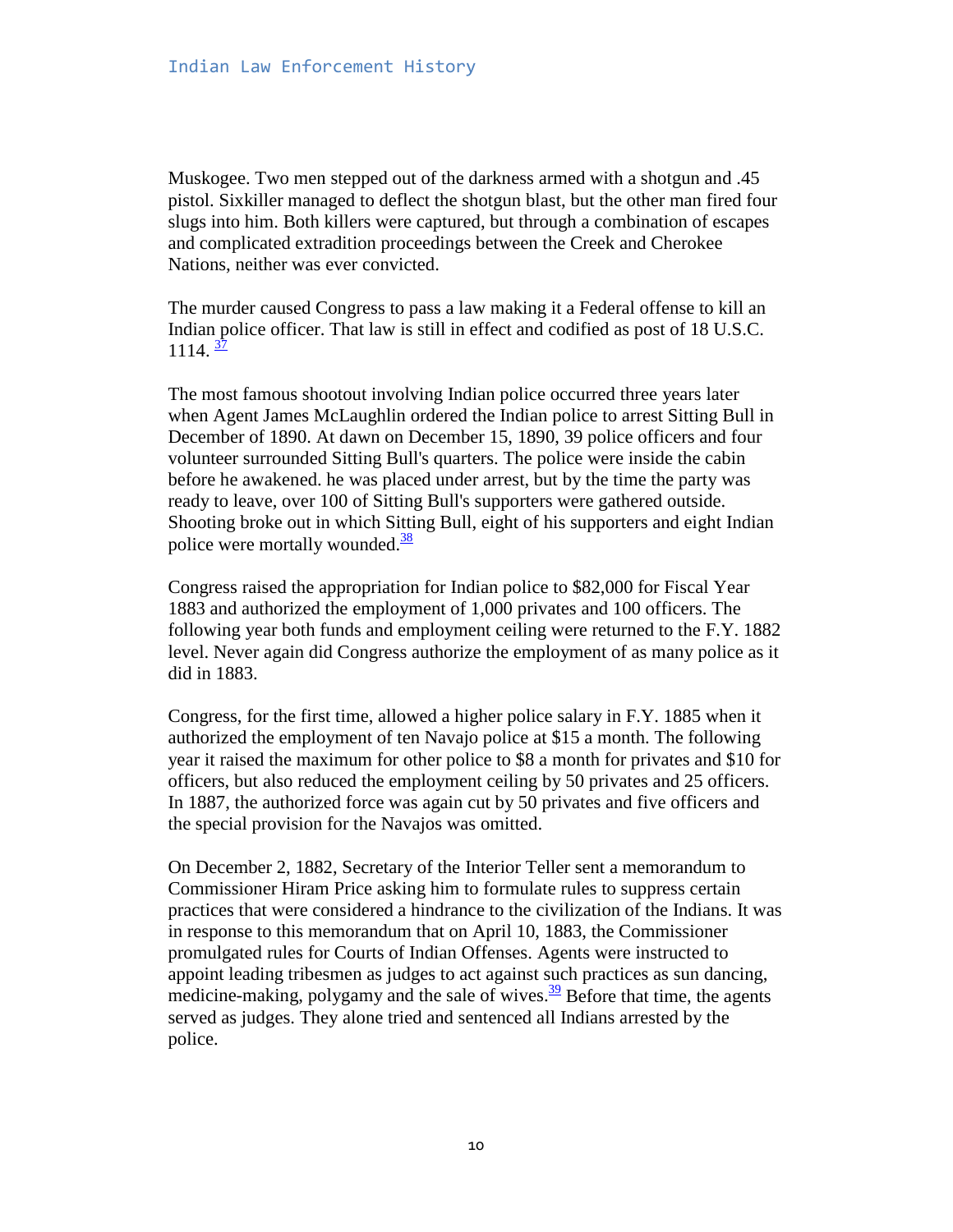Commissioner Price requested \$50,000 from Congress to pay the judges, but was refused.<sup>[40](http://web.archive.org/web/20000824055722/http:/bialaw.fedworld.gov/history/hisftn.htm#40)</sup> Faced with the task of implementing the Commissioner's instructions without funds, agents developed two solutions: Some agents appointed members of the police force to be judges since police were already being paid. $\frac{41}{1}$  $\frac{41}{1}$  $\frac{41}{1}$  Other allowed judges to collect their salaried from the fines they levied. The Commissioner scaled down his funding request to \$5,000 for 1886, but Congress still refused to appropriate money to pay judges. $\frac{42}{5}$ 

Although some agents were very happy to extricate themselves from the unpopular work of ordering punishment for individual Indians, many others were reluctant to initiate the court system. The agent at Rosebud noted, "From the Indian standpoint the offenses set forth and for which punishment is provided are not offenses at all. $\frac{43}{4}$ 

The job of policeman involved numerous tasks that were sure to make enemies. They were expected to set an example by wearing white man's attire, cutting their hair, practicing monogamy and taking an allotment. Their duties included determining whether a fellow tribesman was working enough to merit his sugar, coffee, and tobacco rations. As one agent put it. "The police are looked upon as the common foe, and the multitude are bitterly opposed to them.<sup>" $44$ </sup> Many agents considered it unfair to ask them without additional pay to take on the even more unpopular job of sentencing their fellow tribesmen.

Although Federally sponsored police and courts were steadily taking over responsibility for internal law enforcement on the reservations, existing statutes and treaties seemed to regard jurisdiction over crimes exclusively involving Indians on Indian land as belonging to the tribe. It was Crow Dog, formerly captain of the police at Rosebud, whose actions brought the attention of the Supreme Court to this issue.

Crow Dog had left the police force and became associated with a faction opposing Spotted Tail. After a tribal council meeting in 1881, Crow Dog suddenly leveled a rifle at Spotted Tail and shot him at point-blank range. Crow Dog was arrested and taken into Deadwood, South Dakota, for trial in Federal Court. He was found guilty and sentenced to death, but was released when the Supreme Court in ex parte Crow Dog, 109 U.S. 556 (1883) held that United States courts had no jurisdiction. The case attracted nationwide attention and pressure for Congressional action. Some Congressmen pushed for extending all Federal law to cover Indians, but others argued that such a move was too drastic. The result was the Major Crimes Act of 1885, now codified as 18 U.S.C. 1153, which gave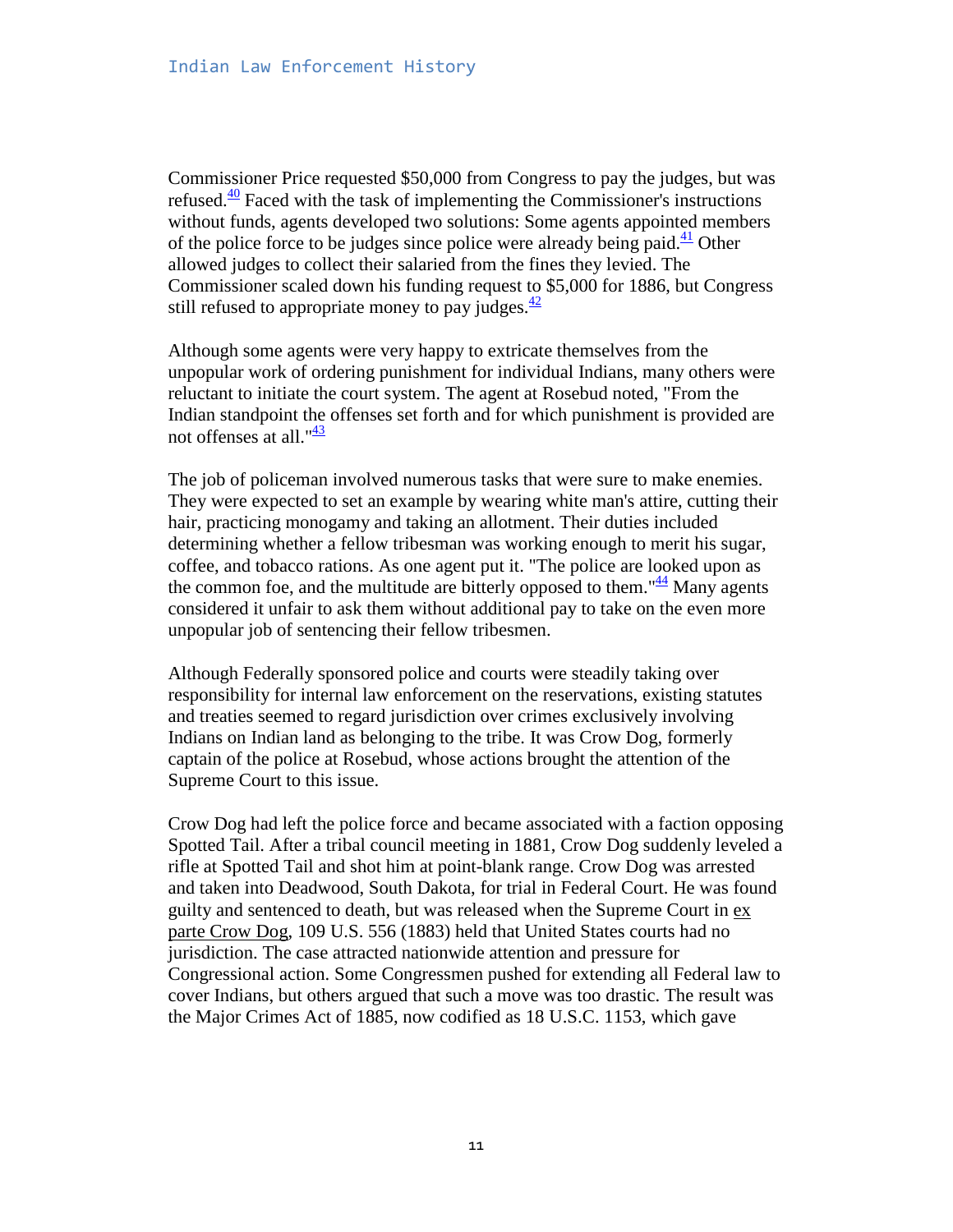Federal Court jurisdiction over acts of murder, manslaughter, rape, assault with intent to kill, arson, burglary and larceny. $\frac{45}{5}$ 

The Major Crimes Act was silent on the lesser crimes that were usually brought to the Courts of Indian Offenses. An incident in Oregon brought a measure of Federal judicial sanction to the Indian Courts. The Indian police at Umatilla had arrested a woman for immoral behavior, but she was rescued from the agency jail by friends, who became defendants in the case of U.S. v. Clapox, 35 Federal 575 (1888). When the Federal District Court in Oregon decided the case, it held that Courts of Indian Offenses were "educational and disciplinary instrumentalities, which the United States in its role as virtual guardian of the Indians had the power to create." $\frac{46}{1}$ 

Also in 1888, the Courts of Indian Offenses received explicit Congressional sanction when \$5,000 was appropriated to pay the judges. That year the judges were paid from \$3 to \$8 a month, but for seven months only. The next year funding continued at the same level, but in July, 1890, Congress doubled the appropriation. This was done over the objections of Senator Francis M. Cockrell of Missouri, who wanted to hold the line at \$75.00. He feared high salaries "...will degenerate into compensation alone, detached from any honor or any respect, simply for the compensation." $\frac{47}{1}$  The Commissioner argued, "The importance, dignity and in many cases unpopularity of the position of Indian judges is such that it should command a salary of at least \$10 a month." After the Congressional action, the top monthly salary was raised to \$10, but as late as 1925, the standard monthly salary was only \$7.

In 1890, the Commissioner wrote, "Without money, legislative authority or precedent these courts have been established and maintained for eight years, and in spite of their crudities, anomalies and disadvantages have achieved a degree of dignity, influence, and usefulness which could hardly have been expected."  $\frac{48}{10}$ 

Separate funding brought new status to the Indian Courts. In 1890, two former lieutenants of Sitting Bull were on the bench at Standing Rock. One was Gall, a leader at the Battle of the Little Big Horn. The Court meted out sentences from 10 to 90 days at hard labor in the agency guardhouse. That year the Court tried 90 cases, imposed \$87 in fines and required 11 offenders to forfeit their weapons. $\frac{49}{49}$ 

The Chief Judge at the Kiowa Agency was also a former military leader. Son of a Comanche Chief and a white captive, Quanah Parker was leader of several hundred Plains warriors who launched a dawn attack against the buffalo hunters at Adobe Wells in Texas, the last great battle of the Comanche's. When the Court of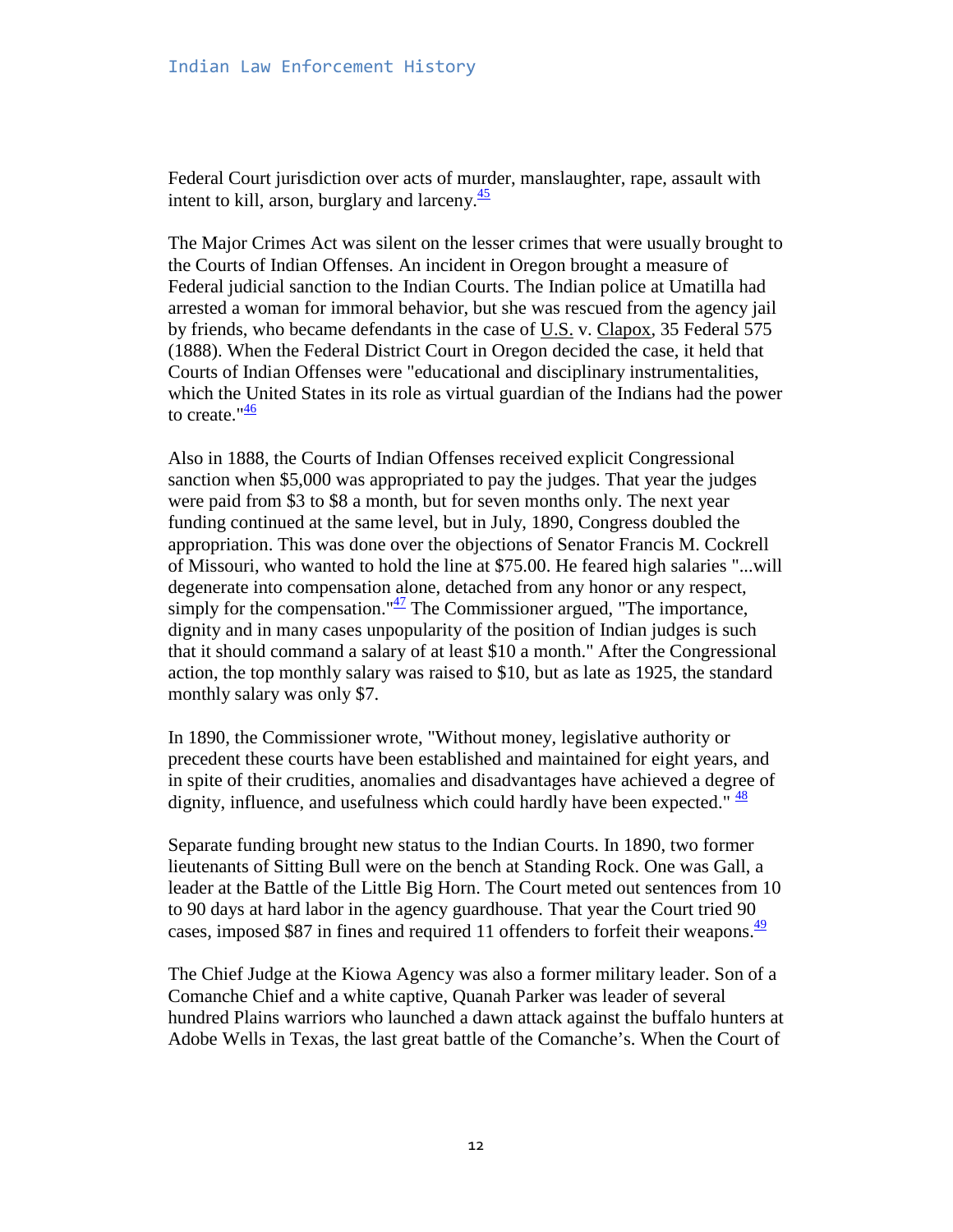Indian Offenses was first established in 1886, Quanah was names as one of the judges. Two years later he was Chief Judge. $\frac{50}{2}$ 

The Kiowa Court file records show several decisions that indicate the Court respected Kiowa and Comanche concepts of justice. There was a manslaughter case involving a person who aimed what he thought was an unloaded gun at a friend when it went off. He received a 10-day jail sentence. A drunk accused of assault received a 4-day sentence. Guilty verdicts in theft cases resulted in one 10 day sentence and two \$10 fines. An Indian found guilty of bigamy was ordered to pay the first wife a sum of \$10 and to present her with a well-broken pony. In another marital dispute, an Indian accused of seducing a wife was found guilty but not fined or sentenced. The woman involved was ordered to return to her husband and remain with him until his other wife, her sister, had recovered from her current illness.<sup>51</sup>

Quanah Parker's own marital status caused him many problems with Indian Service officials. When he took his seventh wife in 1894, the Commissioner wrote him that he would have to either give her up or lose his judgeship. Quanah signed a pledge saying he would return the seventh wife to her family. But later, after a trip to Washington, Quanah informed the agent that the Commissioner had agreed to let him keep his wife and she subsequently bore him five children. He continued on the bench until 1897 when a new Commissioner heard about his wives and ordered his removal over the vehement protests of the Indian agent. $52$ 

In 1892, the regulations for the courts were modified so that individual judges were assigned to districts. The court en banc was to be convened only for criminal appeals and civil cases. Judges were authorized to perform marriages.  $\frac{53}{2}$  Funding for F.Y. 1892 was raised to \$12,540, the highest level it was to reach until F.Y. 1928.

The decision in U.S. v. Clapox left many jurisdictional questions unanswered. The authority of the courts to handle cases involving allottees, whites, mixedbloods or off-reservation arrests was challenged. The standard Indian Service response was not to press the issue in order to avoid an unfavorable decision. $\frac{54}{54}$ 

Some agents allowed judges to be chosen by popular election. Divided into three voting districts in 1892, the Fort Peck Agency was the scene of "electioneering, log-rolling, wire-pulling, and all the etcetera of an election in civilized life," according to the agent. Elections were also held at the Siletz and Crow Creek Reservations.<sup>55</sup>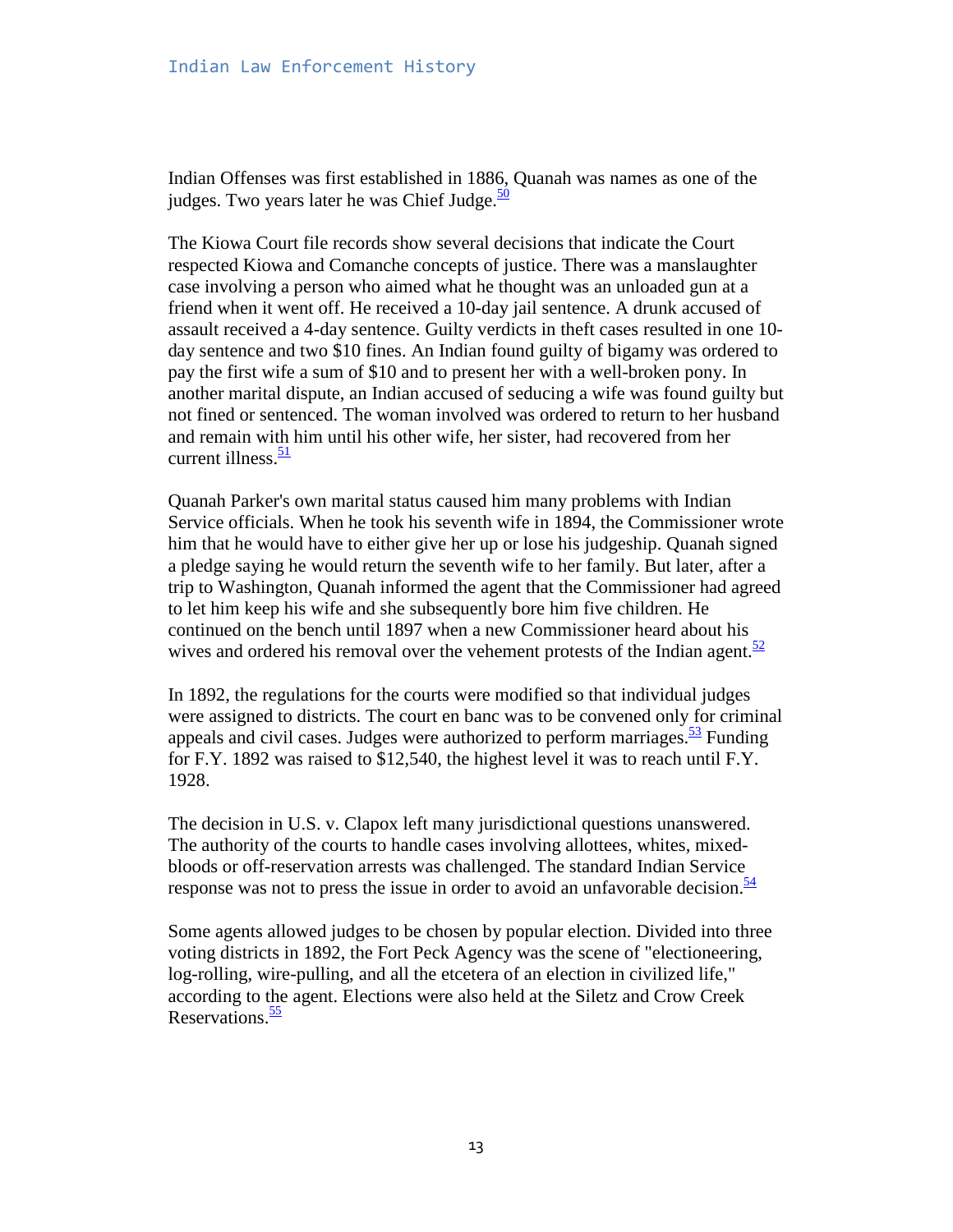Fines and hard labor were the most common sentences. In the absence of a jail for the Paiutes in 1888, prisoners were chained to a tree. The usual solution was to convert an extra room at agency headquarters into a cell or to use the guardhouse of an Army post. $\frac{56}{56}$ 

The courts made a substantial labor force available to the agents. At the Tulalip Agency in the State of Washington, prisoners were assigned to 600 days of roadwork in 1902. The following year, the figure was 815 days and 1,366 days the year after that. the prisoner was assigned a particular task and it was up to him to get it done before the next session of court. A supervisor would inspect it when the prisoner indicated it was ready. $\frac{57}{2}$ 

Funding for the police during this period continued to rise. In 1890, the pay for privates was raised to \$10 a month and that for officers to \$12 a month. The next year, officer's pay was raised to \$15 a month. In 1892, Congress appropriated \$156,000. The amount was reduced by \$25,400 the next year and stayed below the 1892 level until 1907, when the appropriation was raised to \$200,000 and salaries were raised to \$20 for privates and \$25 for officers.

Despite the increasing funding there were many complaints about the outmoded equipment available to the police. In 1983, the agent at Fort Peck complained that the police were given old Remington revolvers whose cylinders did not revolve. In this report to the Commissioner, he wrote:

"The idea of ordering a man so armed to arrest a mad Indian who wants to die, but wants to kill as many people as he can before going, and armed with a Winchester rifle. I don't much believe that white soldiers would obey such an order. They should be given the armament, pistol and carbine of the cavalry soldier (caliber .45); and now that this arm is changed by the troops for a more modern weapon a few of these arms in the hands of the Indian police would do as much good for the public in maintaining order as lying piled up in arsenals waiting for a prospective was which may never be realized."<sup>58</sup>

In 1909, Congress added assault with deadly weapon to the list of crimes over which Federal Courts had jurisdiction.

Shortly after the turn of the century, the first Indian policewoman, Julia Wades in the Water, was hired at the Blackfeet Agency in Montana, where she served 25 years. Her assignments included housekeeping and cooking at the jail and handling the women prisoners. $\frac{59}{9}$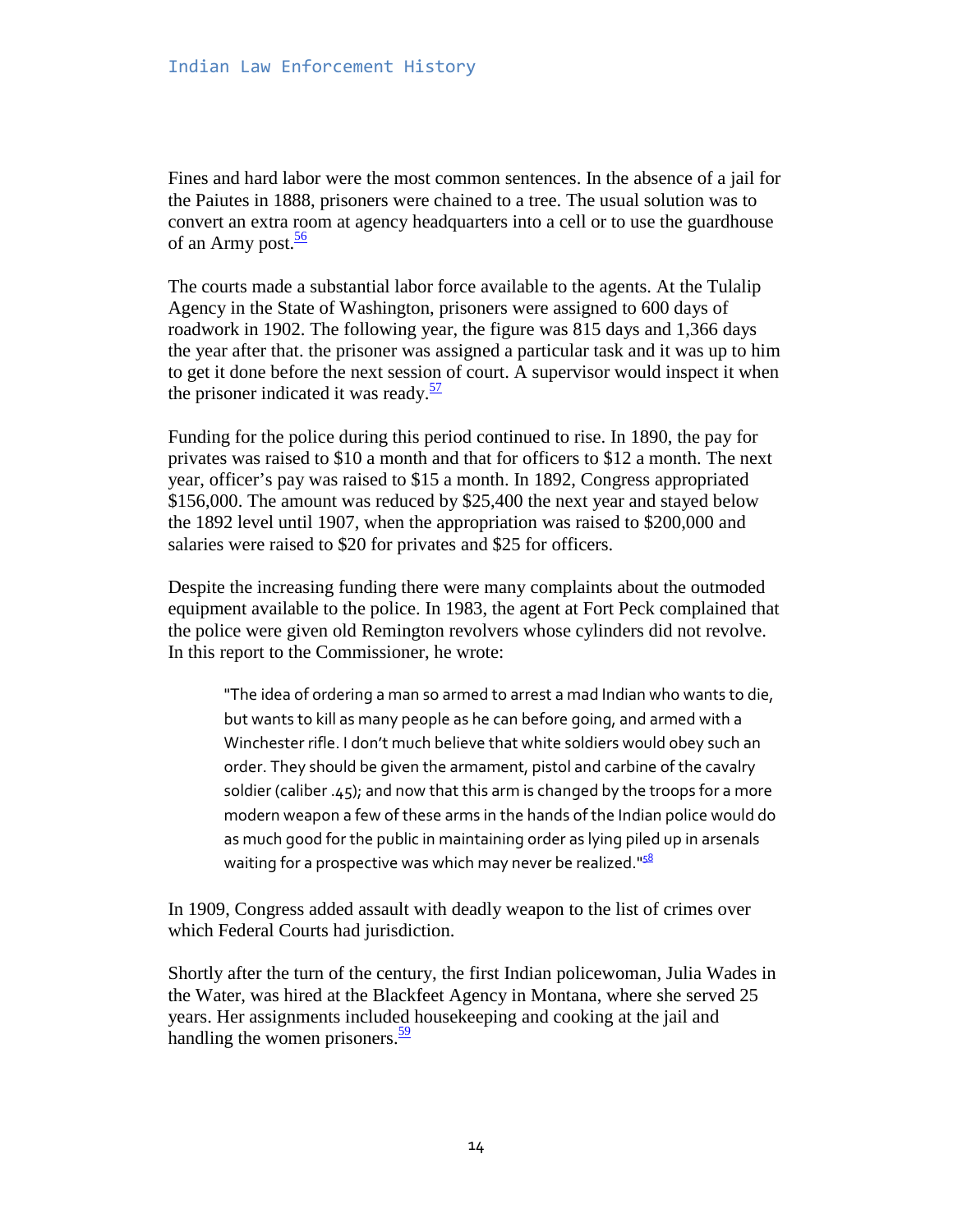The first general prohibition against liquor in Indian country was passed by Congress in 1832. The liquor laws appear now in much amended form in 18 U.S.C. 1152, 1156, and 1161. For the most part, the Indian police were no match for bootleggers. Most bootleggers were non-Indians. Neither their Indian customers nor their white neighbors willingly gave testimony against them. Deputy U.S. Marshals were assigned to enforcing the liquor laws, but Indian Agents complained that they concentrated on arresting the Indian customers rather than the bootleggers. Many deputies were paid on a fee basis determined by the number of arrests. It was much easier to arrest the customers.<sup>60</sup> Convicting bootleggers was as hard as arresting them. They frequently had good attorneys as the string of court decisions favorable to the accused attests. Many of the amendments to the liquor law were enacted to plug loopholes discovered by the bootleggers' lawyers. The Justice Department occasionally assigned a special agent to Indian country to stop the more flagrant violations, but the laws continued to be generally ignored. Even the special agent asked that some Indian detectives be hired. $\frac{61}{2}$ 

Commissioner William A. Jones first began to ask Congress for funds to gather evidence for prosecuting bootleggers in 1901.<sup>62</sup> His initial request for \$10,000 was refused. The request was renewed each year thereafter until Congress relented and appropriated \$25,000 for liquor suppression in Fiscal Year 1907. Of that amount,  $$15,000$  was for the Indian Territory.<sup>63</sup>

Shortly after the funds were appropriated, Commissioner Francis E. Leupp reported that he had appointed two Special Officers and would appoint others later. They were called Special officers because they were specialized in enforcement of the liquor laws. "It is hoped by this means," he wrote, "to diminish greatly the sale of intoxicating liquors to Indians.  $\frac{64}{4}$  The task would be a formidable one--trying to enforce a very unpopular law in a part of the country not then noted for great respect for laws in general.

The Commissioner assigned William Eugene Johnson to Oklahoma and the Indian Territory. Johnson was a 44-year-old newspaperman. He had gone to college in Nebraska and begun his journalism career there. Later, he became a freelance writer and then an associate editor first of the New York Voice and then the New Voice in Chicago. He was also a strong advocate of prohibition. $\frac{65}{65}$ 

Commissioner Leupp wrote, "He was selected for appointment because he had already proved not only his capacity for the sort of work to be demanded of him, but his absolute contempt for danger in the performance of a difficult task." The Commissioner's evaluation was apparently based on Johnson's reputation for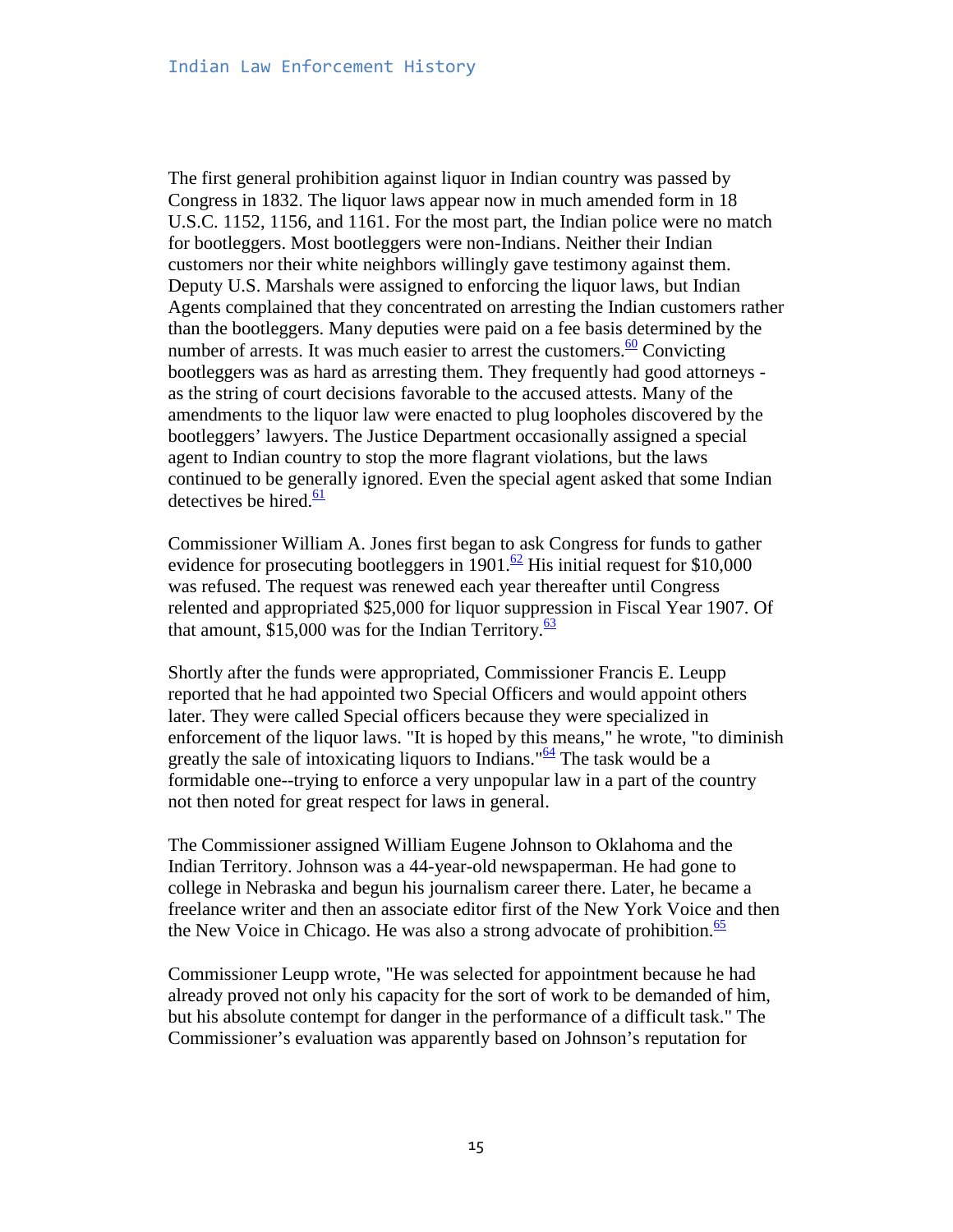plain speaking among people who tended to become violent when they read uncomplimentary stories about themselves. Johnson spent much of his journalism career in courtrooms defending himself against libel suit. According to one report, there were several dents on his bald head that had been made by the gun butts of the plaintiff during a libel trial in Texas. $\frac{66}{6}$ 

The first year was a bloody one. Two of Johnson's deputies and ten suspected bootleggers were reported killed.<sup>67</sup>

Although nearly every train into the territory carried whiskey, the express companies generally denied law officers permission to search the cars for evidence. Johnson told the railroad agents that he was willing to take out a search warrant, but if they insisted on it and he subsequently found liquor on their trains, he would arrest them instead of just seizing the contraband. The Commissioner reported, "By degrees, the objections were withdrawn and thus his right to search was recognized...". $\frac{68}{68}$ 

Many breweries sold beer with low alcoholic content within the state. Once a market developed, they would increase the percentage of alcohol and boost their sales. Johnson had chemists analyze beer, and they found its alcohol content almost the same as regular beer. He took the reports to four U.S. Attorneys who gave him a written opinion holding the beer to be illegal. He then met with the railroads and persuaded them to issue orders to their agents to refuse shipments from the offending breweries.<sup>69</sup> His agility in dealing with bootleggers won him the sobriquet Pussyfoot, which remained with him the rest of this life.

In 1923, the Native American quoted the following account from the San Bernadino Sun purporting to explain how Johnson became known as Pussyfoot:

"... he earned the enemy of a dispenser of firewater who swore to kill Johnson on sight. Johnson learned that the dealer did not have an accurate description of him and concluded to face it out. So he went to the joint and called for a drink. The individual behind the improvised bar served him something soft, and Johnson promptly bawled him out, and called for a real drink. Willing to be accommodating, the barkeeper turned to get the ingredients whereupon Johnson reached over and lifted the dealer's two guns out of the holsters and as the amazed individual wheeled about he was looking into the muzzles of his own weapons and very properly and promptly put up his hands, only to be informed this was the Johnson he had sworn to kill. He protested Johnson had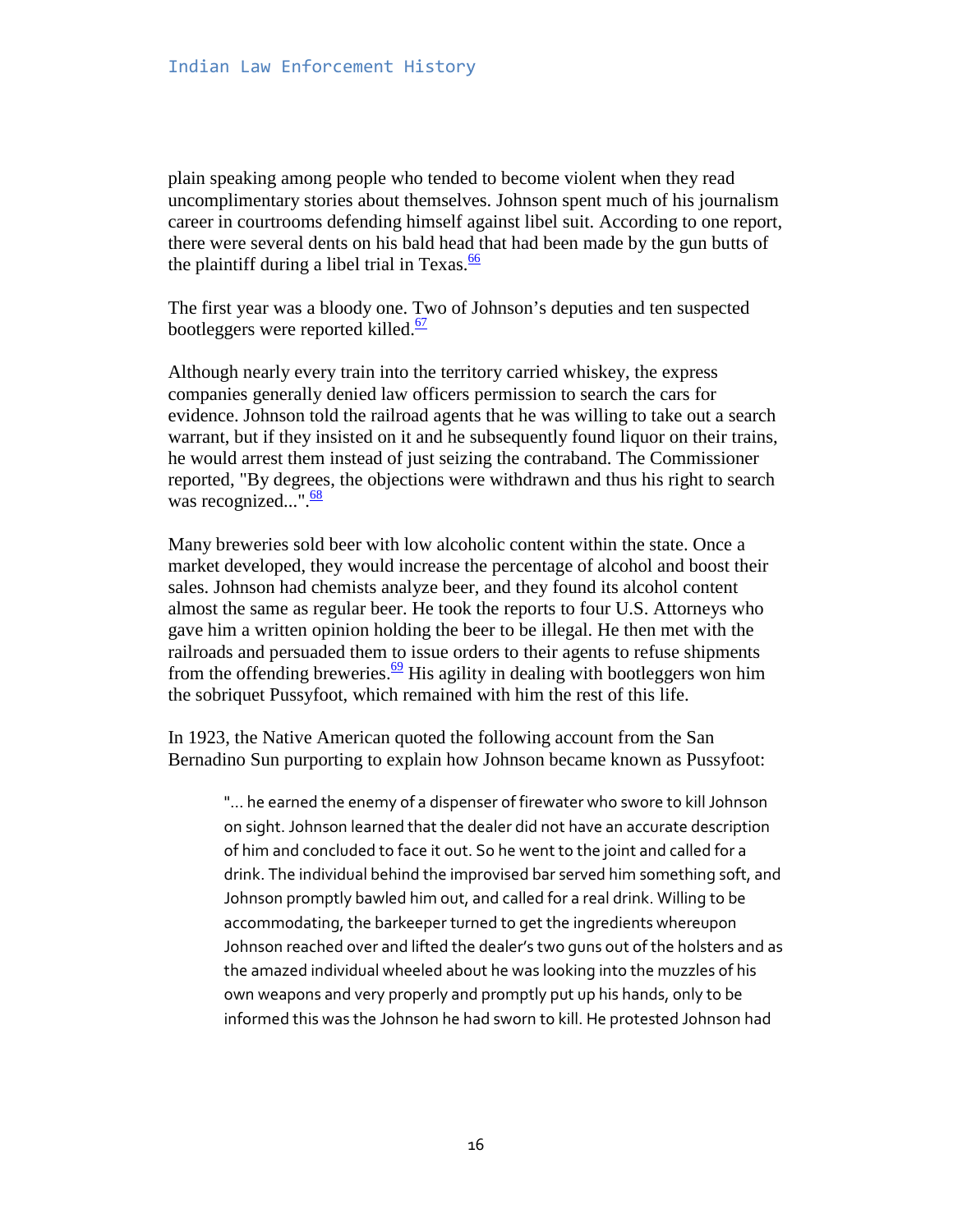pussyfooted, which pleased the Indians and other border characters to the extent that from that day to this, it was 'Pussyfoot'..."<sup>20</sup>

The Commissioner was lavish in his praise of Pussyfoot Johnson:

"I know of no more efficient officer in the Indian Service; and indeed may safely give him the credit for turning what used to be rather dreary farce into an actual accomplishment in the enforcement of the acts of Congress forbidding the liquor traffic in the Indian Territory. $171$ 

Another Special Officer, John W. Green, formerly an officer in the Philippine Constabulary, was assigned to the States of Washington and Idaho. Unlike the Indian Territory where it was illegal to import liquor, only sale to Indians was banned in the Northwest. Green visited the bars and secured agreements from them not to sell to Indians. An observer in North Yakima reported that an Indian could scarcely buy a glass of lemonade there after Green came to visit.<sup> $\frac{72}{6}$ </sup>

The chaotic legal situation resulting from Oklahoma's admission as a State of the Union gave hope to the liquor sellers. During the Months of August, September, and October 1907, the brewers made a concerted effort to overwhelm Pussyfoot with litigation by shipping liquor in from every direction at once and openly operating bars. They had retained more than 20 of the foremost lawyers in the territory to conduct their campaign for them. Frequently, when Pussyfoot or his deputies seized and destroyed malt and fermented beverages, the lawyers for the breweries sued for damages and injunctions. Pussyfoot was arrested four times for "malicious destruction of personal property" to wit, low grade beer. He was once arrested for larceny in seizing and destroying a large amount of whiskey and bar paraphernalia. The malicious destruction cases were dismissed on preliminary examination. In the larceny case, not only was Pussyfoot discharged, but the complainants were bound over to the grand jury. One was later killed in a fight with a deputy. Another was sentenced to the penitentiary for life for killing a man who gave information against him.

The Commissioner reported, "The lively and aggressive contests attending the closing days of the Federal jurisdiction in Oklahoma and the Indian Territory made necessary expenditure of larger sums of money than the regular appropriation would allow and the Congress met the need by making an additional appropriation of \$3,500 to complete the year's work." $\frac{73}{2}$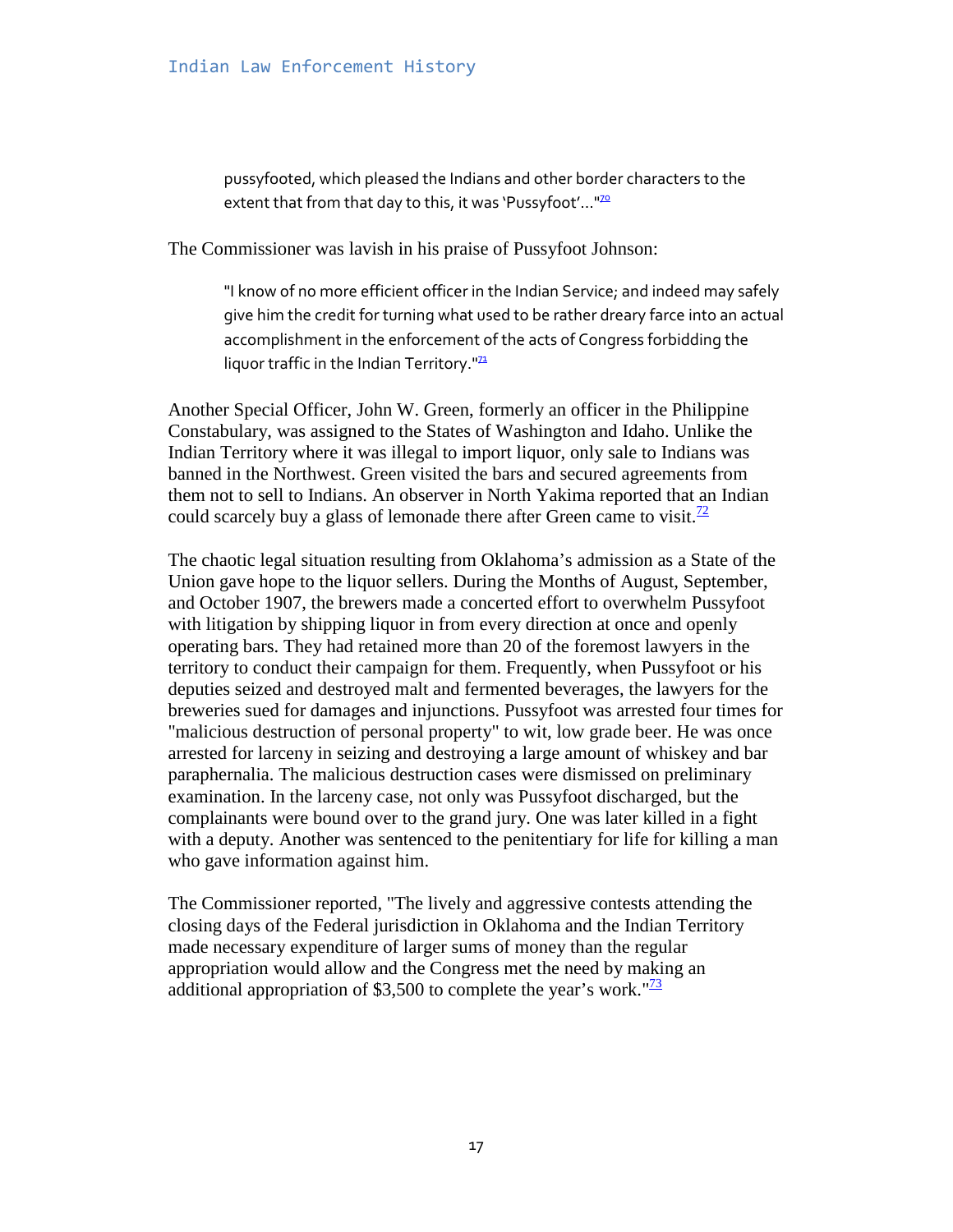The appropriation was increased to \$40,000 and the liquor suppression office was reorganized on July 1, 1908. Pussyfoot Johnson was named Chief Special Officer with his office in Salt Lake City, Utah, from which he supervised the work of the special officers in the field. "His capacity for such an undertaking long ago passed the experimental stage," the Commissioner wrote. $\frac{14}{3}$ 

Pussyfoot did not stay behind his desk. The 1909 Commissioner's Report stated, "In May, Chief Special Officer Johnson visited Laredo, Texas, the source of peyote, bought up the entire supply in the market, destroyed it, and obtained from the wholesale dealers agreements that they would no longer continue in the traffic." $\frac{75}{2}$ 

In August 1910, the Superintendent of the White Earth Reservation in Minnesota served formal notice on all saloon keepers in the villages on the Reservation to close their places within 30 days. After the expiration of the 30 days, Pussyfoot and his deputies including his son, Clarence, closed the saloons and destroyed some 1,300 gallons of whiskey. They were later released on a writ of habeas corpus by the United States Federal Court. $\frac{76}{6}$ 

At one saloon, a village marshal appeared as he and his deputies were just getting started. Harper's Weekly quoted the following account from the Minneapolis Sunday Tribune:

"Before the village marshal knew what was happening he was looking into the muzzle of a long, wicked looking revolver which Johnson had suddenly drawn on him. 'I represent the Department of Indian Affairs,' he said quietly, 'I represent the United States Government, and you men had better get out of here until we finish our work.' The men demurred and the village marshal became insistent. Suddenly smiling Johnson became transformed. 'Get our of here', he thundered, advancing a step in the direction of the frightened marshal and his posse, and they accepted the spirit of the invitation."

After he completed his work, Johnson with his gun holstered now, went up to the marshal and asked him if he wanted to arrest them. The marshal said he did and Johnson and his deputies went off quietly to jail.<sup>77</sup>

The 1855 Treaty by which the Chippewa's ceded much of Minnesota to the United States contained a provision that liquor would not be sold in the ceded territory. The Special Officers attempted to enforce the Treaty. That action provoked a strong reaction since two-thirds of Minnesota and the City of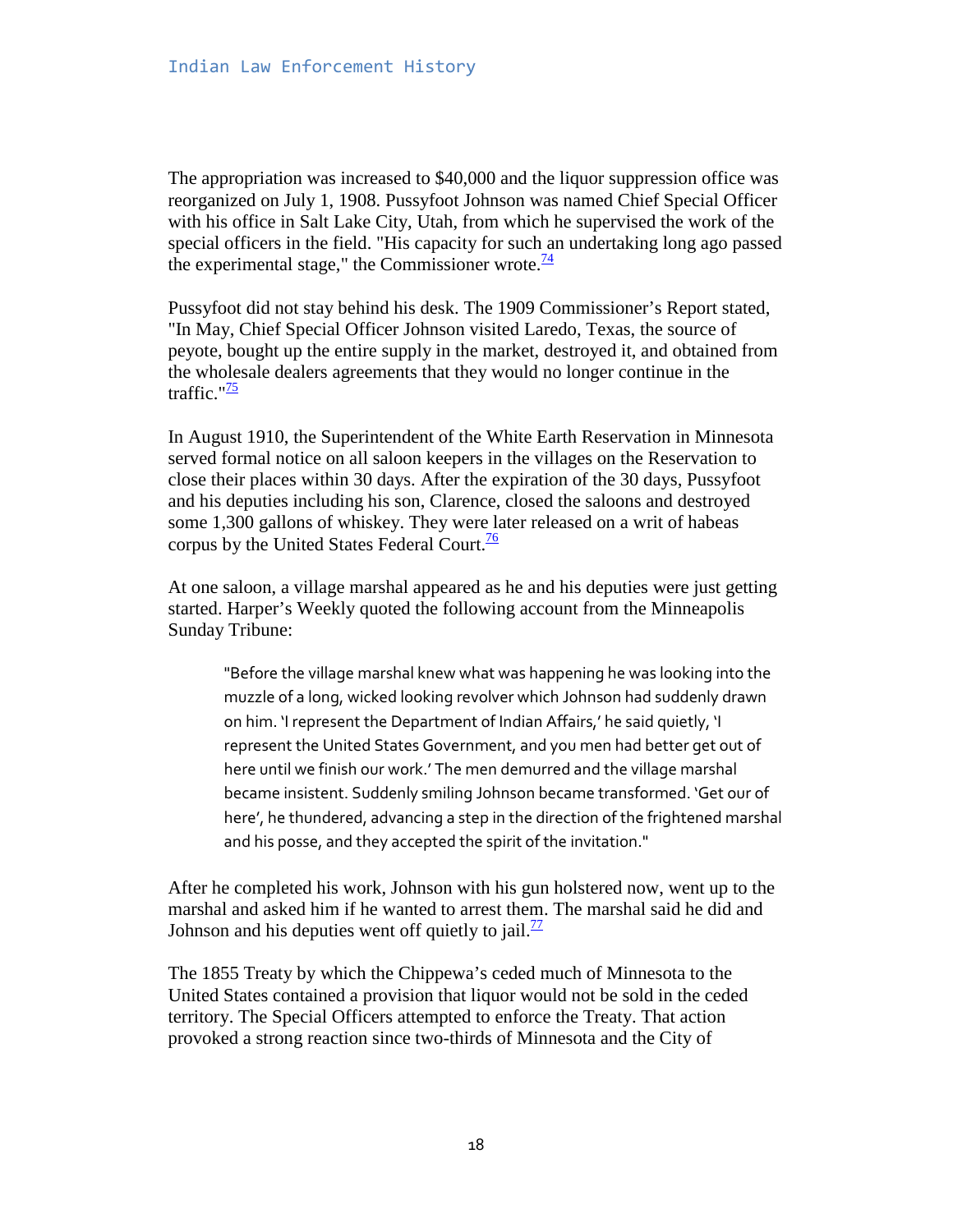Minneapolis are within the ceded area. A brewery in Bemidji obtained an injunction against enforcement of the Treaty claiming the treaty provision had been repealed by the Minnesota Enabling Act, which permitted Minnesota to enter the Union on "an equal footing" with other States. $\frac{78}{8}$ 

Pussyfoot resigned on September 30, 1911, after securing more than 4,000 liquor law convictions. He quickly became a leader in the world-wide prohibition movement. He circled the globe three times and made over 4,000 speeches supporting prohibition. Although he came through his battles as Special Officer unscathed, he was not so fortunate when he took his campaign to London. A group of medical students mobbed him during an anti-alcohol speech in Essex Hall in 1919 and stones were thrown at him. One stone struck him in one eye and ultimately blinded him in that eye. The students carried him through the streets of London on a stretcher chanting, "We've got Pussyfoot now, send him back to America." Interviewed later in his hospital bed, Pussyfoot said that aside from the injury to his eye he thoroughly enjoyed the experience.  $\frac{79}{2}$ 

Pussyfoot was succeeded by Harold F. Coggeshall, who stayed only a few months before being named Superintendent of the Santa Fe Indian School. Reverend C.C. Brannon was Acting Chief Special Officer for a few months before Henry Larsen was appointed. In 1910, the headquarters had been moved to Denver. Larsen asked his officers to enforce Minnesota state law against selling liquor to Indians while the Chippewa Treaty was tied up in litigation. This was not very successful since Minnesota law forbade the use of undercover agents. Back in Washington, D.C., the commissioner reported that one conviction for selling liquor to an Indian was secured in the Nation's Capitol. $\frac{80}{10}$ 

Commissioner Robert G. Valetine himself ran afoul of the liquor law when he was accused of taking a bottle of liquor with him to the Osage Reservation in Oklahoma. The incident provided one of the many charges raised against the Commissioner by a Congressional investigating committee. $\frac{81}{2}$ 

The new Commissioner, Cato Sells, issued an order to all employees not to use liquor on the reservation--even for medicinal purposes. The following year he attended the second annual conference of Special Officers in Denver. $\frac{82}{5}$ 

Some favorable court decision enabled Special Officers to step up their activities in Oklahoma in 1913. The work was still very dangerous. Officer P.L. Bowman was killed by a shotgun blast from a speeding car at the Kansas border while he was destroying a wagon load of liquor. $\frac{83}{2}$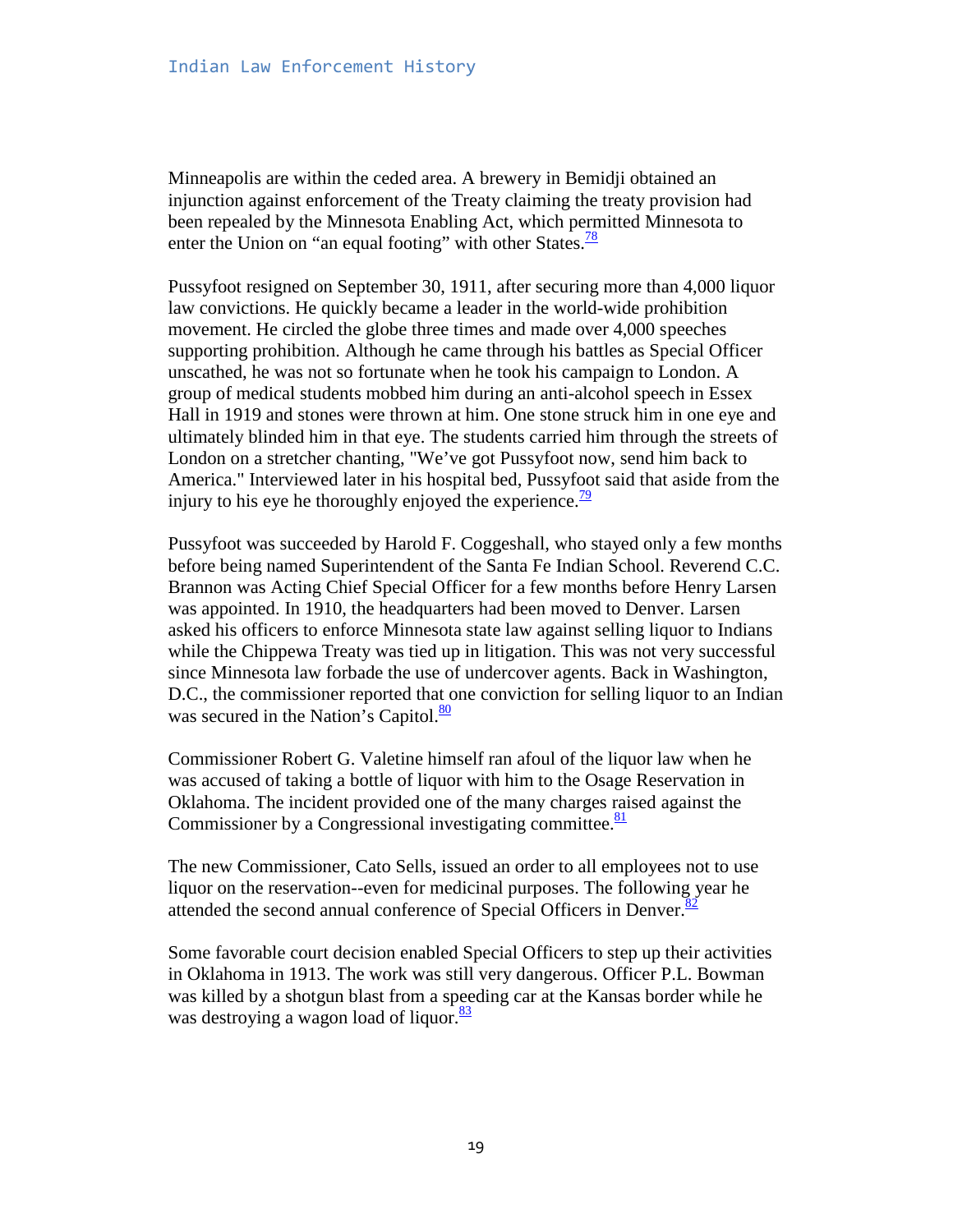When the Special Officer force was first created in Fiscal Year 1906, the officers had been given the powers of Indian agents, including the authority to seize and destroy contraband. The 1913 Appropriation Act conferred upon Special Officers the powers of U.S. Marshals. The Marshals had the same powers as the sheriff of the jurisdiction in which they were working.

During 1913, the courts held that the making of tiswin, a local Arizona Indian alcoholic beverage, violated the liquor laws. The Special Officers, however, were not very effective in suppressing tiswin because it did not have to be imported. The liquor law was amended to allow wine to be brought into Indian country for sacramental purposes. The same year the Indian Services announced a policy of prosecuting peyote traffickers. $\frac{84}{9}$ 

In 1914, the appropriation for liquor suppression was increased by \$25,000 permitting a raise in pay for the Special Officers. Activities increased in New Mexico with a court decision declaring that Pueblos were Indians.<sup>85</sup>

It was 1915 before the Bemidji (Minnesota) brewery case, Johnson v. Geralds, 234 U.S. 422 (1914), was decided by the Supreme Court in the Government's favor. As soon as the injunction was lifted, the Special Officers destroyed 745 barrels of beer at the Bemidii Brewery Company.<sup>86</sup>

In 1912, the Indian judges appeared to lose favor with Congress. The judicial appropriation was cut by \$2,000 for F.Y. 1913 and reduced another \$4,000 in F.Y. 1914 to \$8,000. Bureau officials continued to characterize the courts as schools for teaching Indians right from wrong. The courts were also justified on the grounds that having Indians judging Indians removed the possibilities that racial prejudice would become involved in judicial decisions.<sup>87</sup> The total number of judges dropped from 126 in 1912 to 85 in 1919. The reduction was accomplished by reducing most of the three-judge panels to one judge.<sup>88</sup>

In F.Y. 1917, the liquor suppression budget was increased by \$50,000 because recent court decisions had given the Bureau more responsibility in Oklahoma.<sup>89</sup>

The increase brought the total Bureau of Indian Affairs law enforcement budget to a record \$358,000. The appropriation stayed at this level for three years when the advent of National Prohibition led to a steady decline in the liquor suppression budget. Bureau of Indian Affairs law enforcement funding did not again equal the 1917 level until 1955.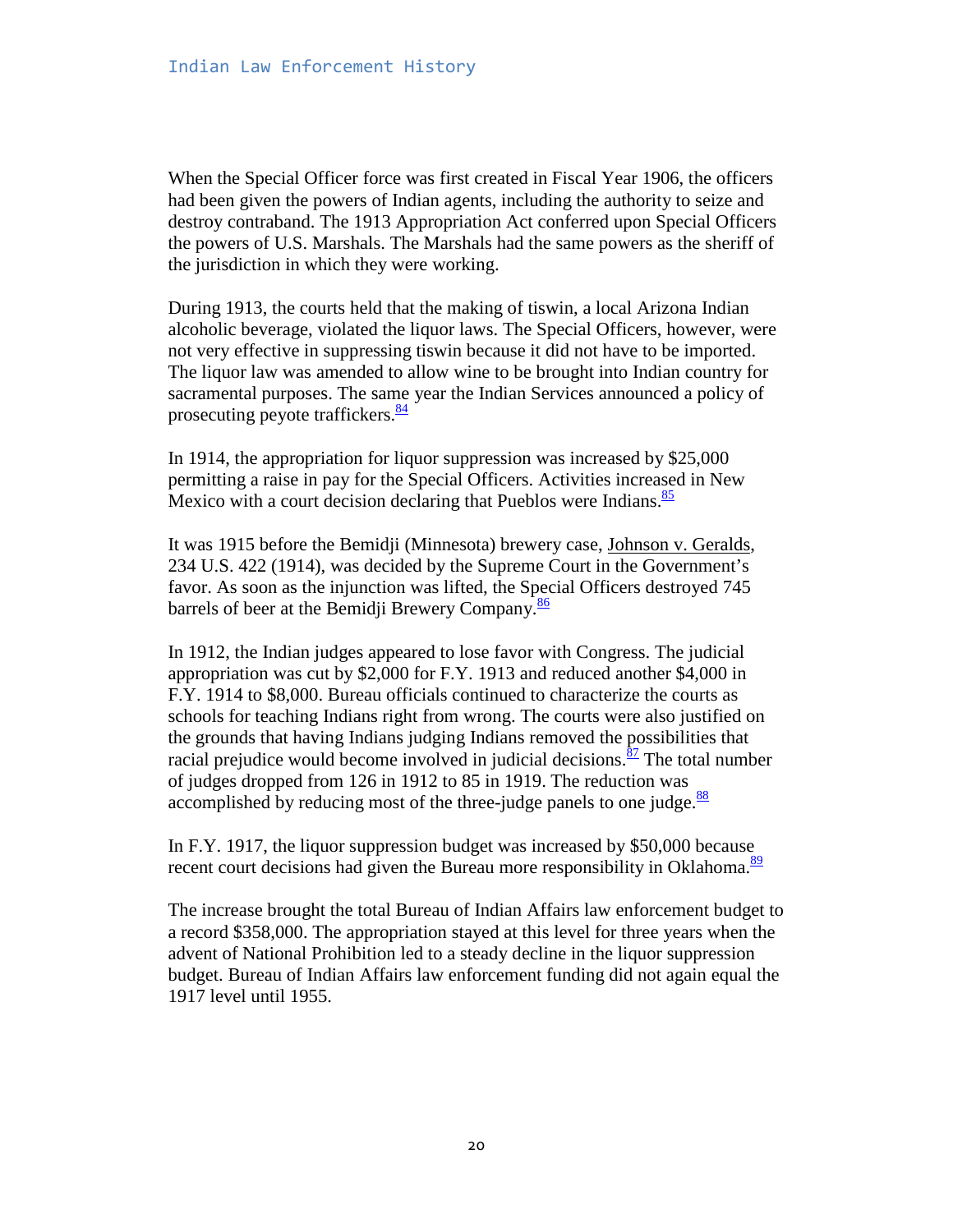The trend was also downward in the number of Indian police. In 1912, there were 660 police officers.  $\frac{90}{9}$  By 1920, there were 548 even though the appropriation remained at \$200,000. $\frac{91}{2}$  Then an economy drive hit the police. The F.Y. 1922 budget was cut to \$150,000 and the police force was reduced to 361 officers. The Bureau reported that the police were allowed to farm so they could survive on the meager salary.  $\frac{92}{2}$  Another \$1,000 was cut from the judicial appropriation in F.Y. 1921. The cuts continued through F.Y. 1925 when the police appropriation was \$125,000 and only \$6,500 were provided for judges. The police force dropped to 271 officers. Only 70 judged remained by  $1926.\overline{^{93}}$ 

Because of National Prohibition the liquor suppression office suffered more drastic cuts. In 1918, there had been in addition to the chief special officer, one assistant chief special officer, 17 special officers and 95 deputies. $\frac{94}{94}$ 

By 1921, there remained only the chief special officer, four regular special officers and an unspecified number of deputies paid at the rate of \$4 a day. $\frac{95}{2}$  $\frac{95}{2}$  $\frac{95}{2}$  The appropriation bottomed out in 1926 at \$22,000. In the leaner years, the fines paid by people arrested by liquor suppression personnel were more than the appropriation. $\frac{96}{6}$ 

The position of the Courts of Indian Offenses was strengthened somewhat by the passage of the Snyder Act (25 U.S.C. 13) in 1921. Prior to that year, Congress had appropriated funds for the activities of the Bureau of Indian Affairs without giving the Bureau explicit and permanent authority to spend it. The Snyder Act gave the Bureau of Indian Affairs that authority. The Act specifically stated that funds could be spent for the employment of Indian judges. Although the Act did not spell out the jurisdiction of these judges, it did give a clear indication that Congress meant for Courts of Indian Offenses to exist.

Three years later, however, Congress passes a law making all Indians American citizens. Although the old U.S. v. Clapox decision had upheld the validity of the courts, the Bureau had always avoided litigation involving Indians who had become citizens, now it would be difficult to avoid such a test without giving up the courts entirely.

In the Spring of 1926, hearings were held on H.R. 7826, an administration-backed Bill to spell out the jurisdiction of the Courts of Indian Offenses. The Bill would have applied all Federal law to Indians on reservations. Courts of Indian Offenses would have been granted jurisdiction to punish acts not punished by Federal law. The sentencing power of the Indian Courts would be limited to six months and a \$100 fine. The Act would also abolish custom marriages and divorces.  $\frac{97}{97}$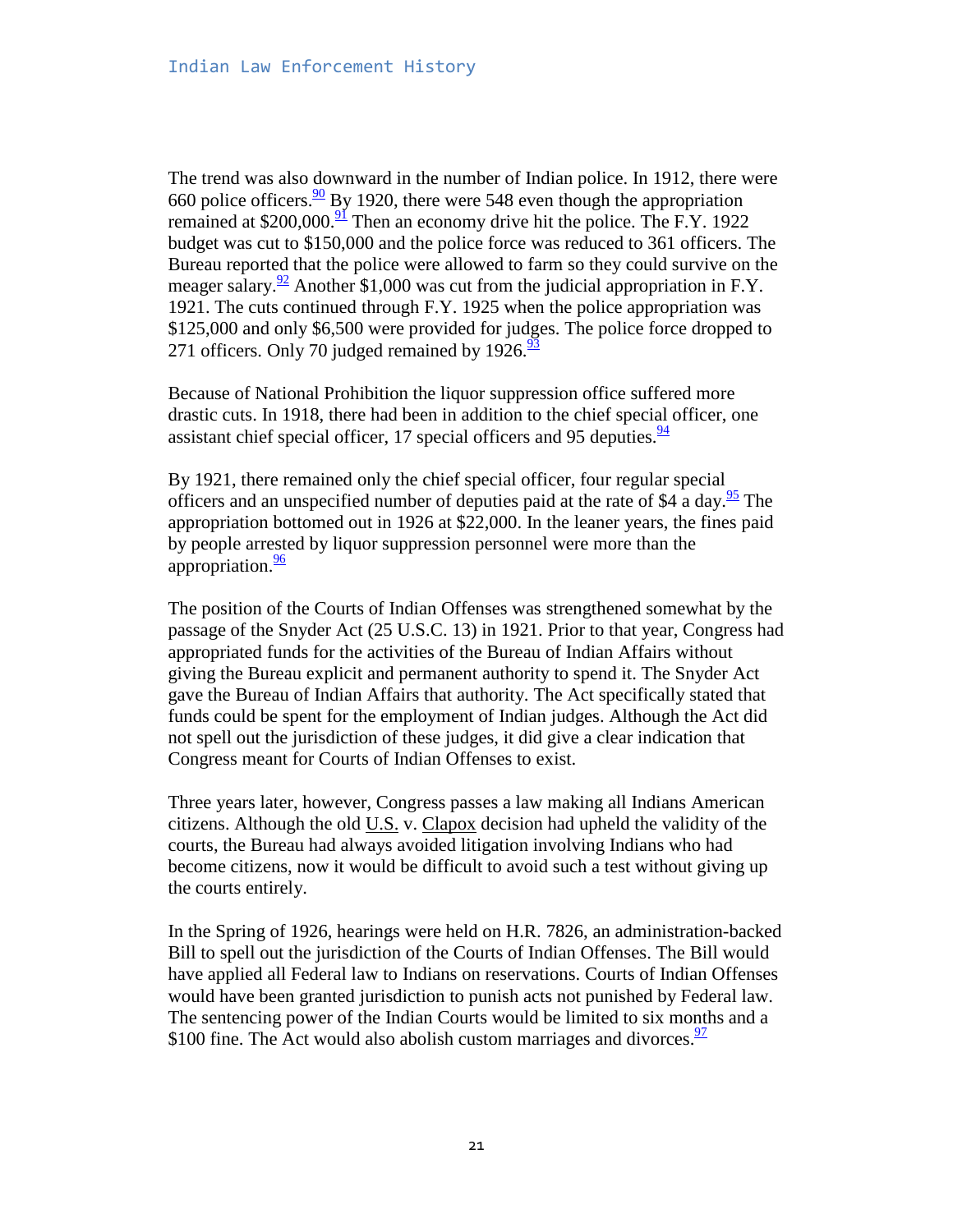Much of the hearing was a debate over the past performance and usefulness of the Indian Courts. The tribes were divided on the issues. The Pueblos and some California tribes were opposed, but many of the tribes in the Northern Plains supported the Courts. $\frac{98}{98}$  John Collier, later to become Commissioner under President Franklin Roosevelt, was a champion of those opposed to the legislation. He argued that the judges were puppets of the superintendents and that administrative officials should not have so much power. He said the Courts provide no due process and no appeal. He argued they represent a government of men not of laws. $\frac{99}{2}$ 

Jennings C. Wise, a Washington lawyer for many Indian groups, argued the Bill was unconstitutional because it would provide courts that would send people to jail for violating mere regulations. He believed that adjudication by an executive agent could not be considered due process. He noted that the legislation provided for no grand or petit jury contrary to Constitutional requirements. Since the proposed legislation was largely designed to authorize the existing practice, Wise was by implication arguing that the existing Courts were unconstitutional. $\frac{100}{100}$ 

Proponents argued the Courts were needed since only eight crimes were covered by the Major Crimes Act and tried in Federal court. They felt State and Federal Courts tended to be too far from the reservation to handle the bulk of lesser criminal offenses. The Bureau noted that there was a provision for appeal of a court's decision first to the Superintendent and then to the Commissioner of Indian Affairs. Proponents also pointed to the fact that cases could be tried in the native language of the accused in Indian Courts. $\frac{101}{101}$ 

Collier proposed alternatives which were embodies in H.R. 9315 sponsored by a Wisconsin Congressman. That Bill would provide for Commissioner nominated by the tribe and appointed by the Federal Courts. Appeals could be taken from decisions by the Commissioners directly to the Federal District Court.<sup>102</sup>

There was also a lively debate on the matter of abolishing custom marriages and divorces. Father Ketcham, of the Board of Indian Commissioners, supported abolition because he said younger Indians who were otherwise assimilated used the institution of custom marriages and divorces to avoid punishment for promiscuity.<sup>103</sup> Collier argued that abolition would just make criminals out of many Indians. $\frac{104}{104}$ 

Neither Bill passed Congress although some of the concerns expressed during the hearing were later addressed by the Indian Reorganization Act, amendments to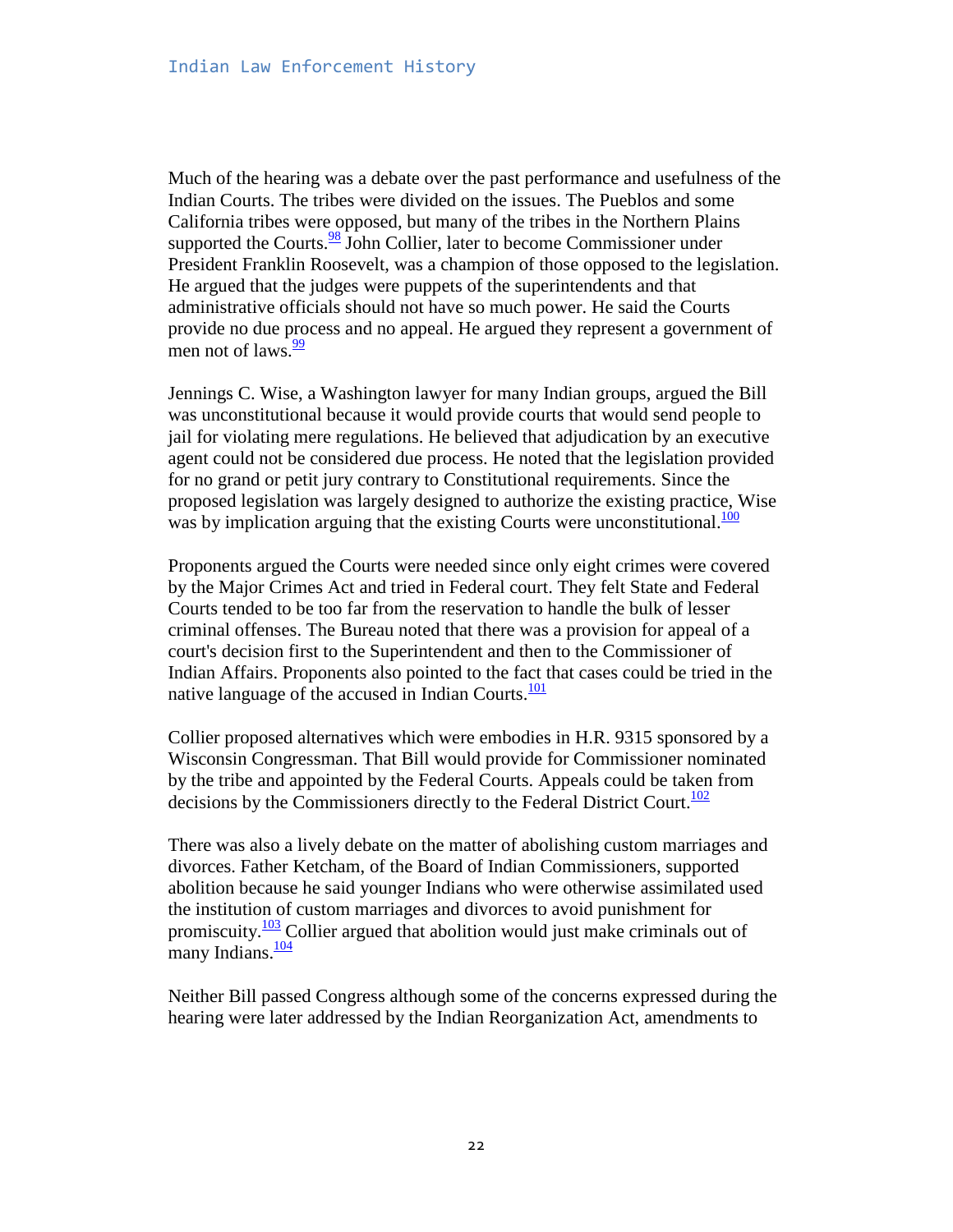the Major Crimes Act, the Indian Civil Rights Act and a 1956 Eighth Circuit Court decision.

The Bureau asked for major increases for both police and judges for F.Y. 1926. Congress had recently passed a salary reclassification act and the Bureau believed both the police and the judges should be included. The judicial request was \$20,000 -- more than triple the existing appropriation -- to enable judges to be paid \$20 a month. Instead, Congress raised the amount to \$8,400 so judges could be paid \$10 a month. The Bureau of Indian Affairs request of \$190,000 for police was reduced to \$177,760 -- still an increase of more than \$50,000 over the F.Y. 1925 amount.

Some Congressmen wondered whether the police budget might not be reduced if the practices of using police for carrying messages, serving as janitors and performing other non-enforcement duties were ended. A Bureau of Indian Affairs spokesman replied, "If it were not for the services rendered by these police, it would be necessary for us to employ white people to render the service at much higher compensation." $\frac{105}{100}$  The pay differential was apparent even within the Bureau of Indian Affairs law enforcement field. In 1932, for example, the top pay for an Indian chief of police was \$840 a year compared to the salary for a Bureau of Indian Affairs deputy special officer of  $$1,800$ .<sup>106</sup>

Members of the appropriation committee asked the Bureau of Indian Affairs to tell them which judges had the heaviest workloads so a pay scale could be established. The Bureau named 32 courts -- mostly in the Dakotas and Arizona - where the workloads justified higher salaries.<sup>107</sup> For F.Y. 1928, Congress raised the appropriation committee's recommendation for judges from \$8,400 to \$15,000. The increase went to those 32 courts to raise the salaries to \$25 a month. Two years later, Congress added another \$3,000 to give all judges a \$5 a month raise.

In 1929, the Bureau was able to convince Congress that the Federal agents assigned to enforce National Prohibition were not adequate to enforce the Indian liquor laws. The Bureau pointed out that the many special laws and treaties were involved on Indian reservations. In general, it was found that it was easier to get a conviction under the Indian liquor laws and treaty provision than under the Volstead Act.<sup>108</sup>\$100,000 was appropriated for F.Y. 1930 and the force increased from six to 18 officers including Chief Special Officer N.J. Folsom whose headquarters' was Sioux Falls, South Dakota. Prior to his promotion, he had been working as Special Officer, primarily at Turtle Mountain. The most serious liquor laws problems were on the Menominee and Navajo Reservations and in Montana.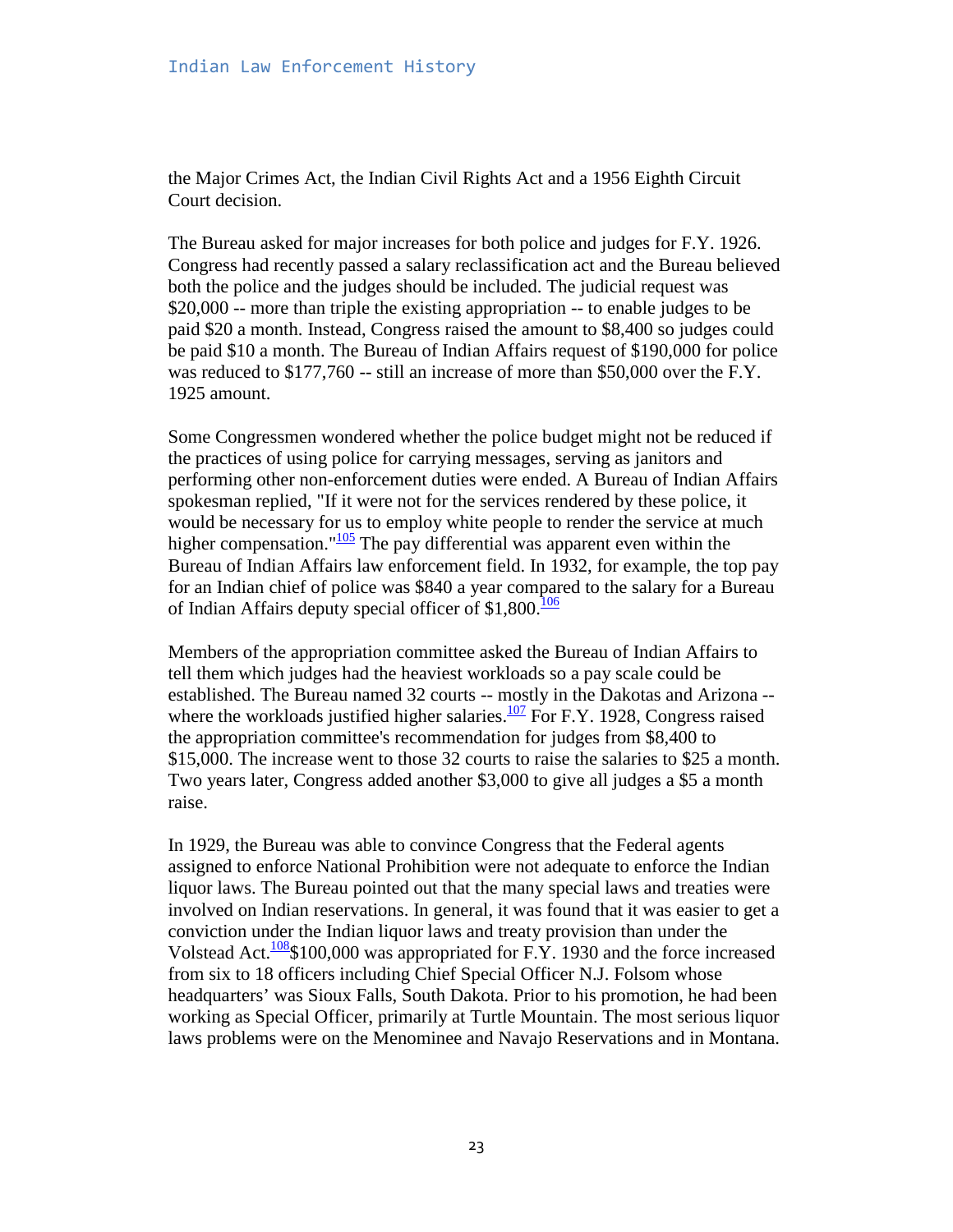Many Indians who were unable to get regular alcoholic beverages had begun to use canned heat. $\frac{109}{102}$ 

Two more offenses were added to the Major Crimes Act of 1932. The Bureau asked that the crimes of incest, robbery, carnal knowledge, attempted rape and assault with intent to do great bodily harm be added to the list of offenses tried in Federal Court, but Congress added only incest and robbery.

The Fiscal Year 1933 budget was the first to reflect depression belt tightening. The \$3,000 increase the judiciary received in 1930 was taken back and the police budget was cut by \$13,000. The top judicial salary was cut to \$25 a month. The F.Y. 1935 budget contained more drastic reductions. While the judges sustained only a 10 percent reduction, the police lost \$44,000. Eighty police position were abolished and the pay of those remaining was cut by 15 percent. The liquor suppression budget was cut in half leaving only six special officers and four deputies.<sup>110</sup> Although the budget began to grow again in F.Y. 1936, it did not return to the F.Y. 1932 level until F.Y. 1951. Federally funded law enforcement staffing did not reach the F.Y. 1932 level again until F.Y. 1959.

One of the many changes proposed by Commissioner John Collier in 1934 was a plan for a national Indian judicial system. Title IV of the Indian Reorganization Bill would have created a Court of Indian Affairs with a chief justice and six associate justices. The criminal jurisdiction would include all violations of Federal law in Indian country regardless of whether or not the accused was Indian. The proposal was strongly criticized from many quarters and was dropped from the bill. $\frac{111}{111}$ 

Portions of the Indian Reorganization Act did become law, the Constitutions were adopted by the tribes and tribal governments were organized. Many of the new organizations included tribal courts. Some even established a tribal police department. Tribes were also able to enact their own penal code with the approval of the Secretary of the Interior. The tribal code, once adopted and approved, replaced the Bureau of Indian Affairs issued regulations governing Indian offenses as the law for the tribe adopting the new code. Fines levied in the tribal courts were used to pay incidental expenses incurred by the court.

After the death of the Chief Special Officer N.J. Folsom in 1932, Louis C. Mueller was named to the post. For a few months in the winter of 1933, the headquarter was in Carson City, Nevada, but was then moved to Denver, Colorado. Mr. Mueller had previously served as Special Officer at Klamath Falls, Oregon. Tribal funds had paid his salary there. He had been responsible not just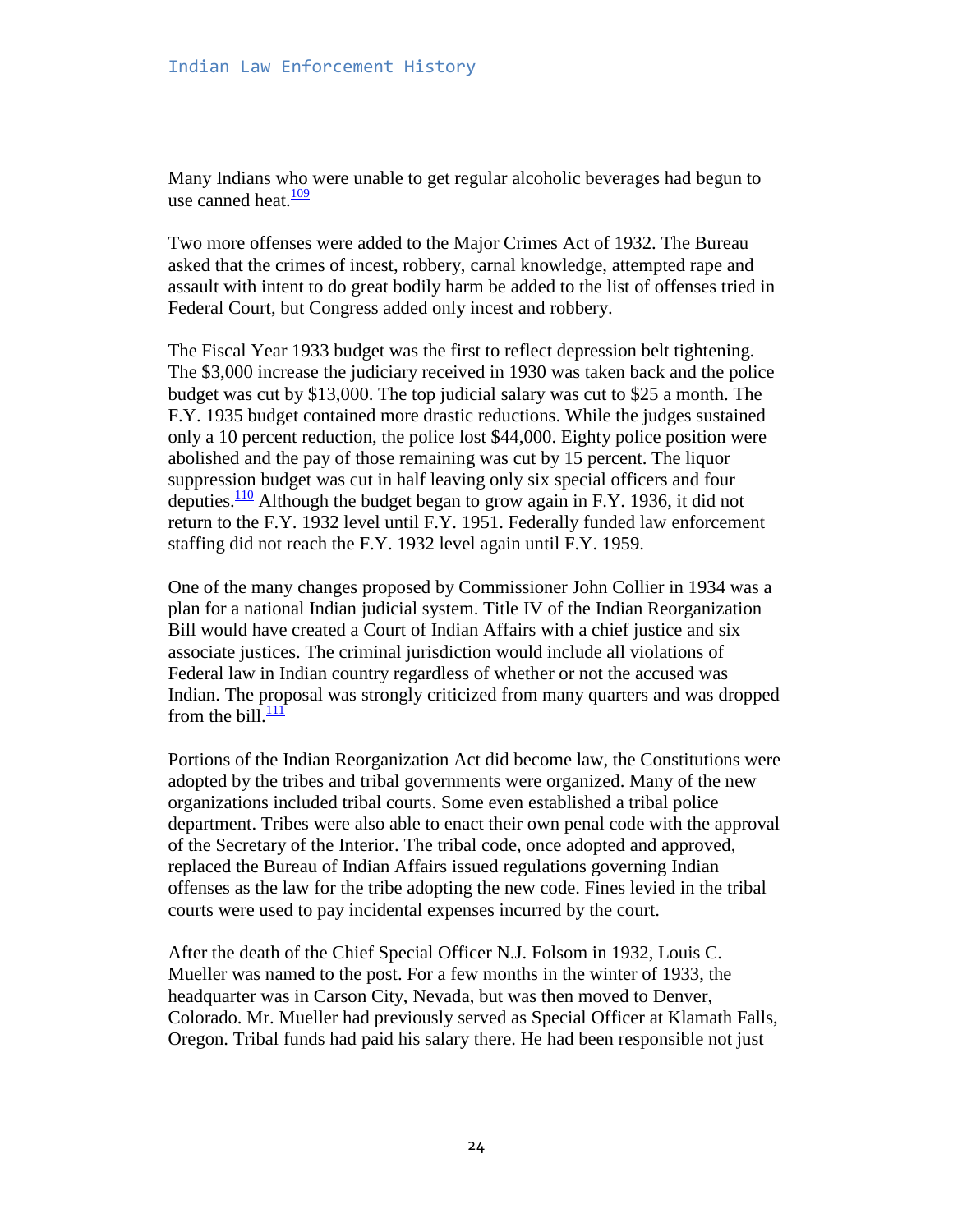for liquor suppression but for all law enforcement there.<sup>112</sup> As the appropriation began to rise again, Mr. Mueller assigned some Special Officers to reservations to serve as Chiefs of Police. Commissioner Collier told Congress this move helped to develop more efficient police departments, better trained in the law of arrest and general criminal investigation. Some Indian police were promoted to betterpaying Agency Special Officer positions. By the end of Collier's term as Commissioner, about half of the Special Officers were Indians. $\frac{113}{113}$ 

A strong defender of freedom of worship for the Native American Church, Collier asks Congress to drop peyote from the liquor suppression appropriation. He stated that peyote is no more dangerous than the sacramental wine permitted under the liquor laws. Congress agreed to delete mention of peyote from the F.Y. 1930 appropriation. He asked that the separate appropriations for police, judges and liquor suppression be consolidated, but Congress did not accede to this request until F.Y. 1938. $\frac{114}{1}$ 

Roosevelt's economic recovery programs created some additional law enforcement problems by bringing additional income into the reservations, which increased liquor consumption and alcohol-related crime. At the same time, however, the Indian Emergency Conservation Work program included 20 positions for policemen.<sup>114</sup> This program continued until after the start of the Second World War.

The repeal of National Prohibition made judges more willing to convict violators of Indian liquor laws. The conviction rate was about 88 percent. Although the narcotics situation seemed to be improving in Nevada, it was getting worse in Oklahoma.<sup>116</sup>

In 1937, approximately \$50,000 was still used for liquor suppression officers who worked throughout the nation. $\frac{117}{112}$ 

Many characteristics of the Indian criminal justice system remained as they were at the turn of the century. Jails were still so inadequate that judges rarely committed anyone to them except to sleep off a drunk. The usual sentence was a few days of labor.<sup>118</sup>The pay continued at a very low level. "We would have to pay a much larger salary for white police," one BIA official told an appropriation subcommittee in  $1939 \frac{119}{1}$ 

The Second World War saw a continued slow decline in law enforcement staffing. From 1940 to 1946, the number of Bureau of Indian Affairs funded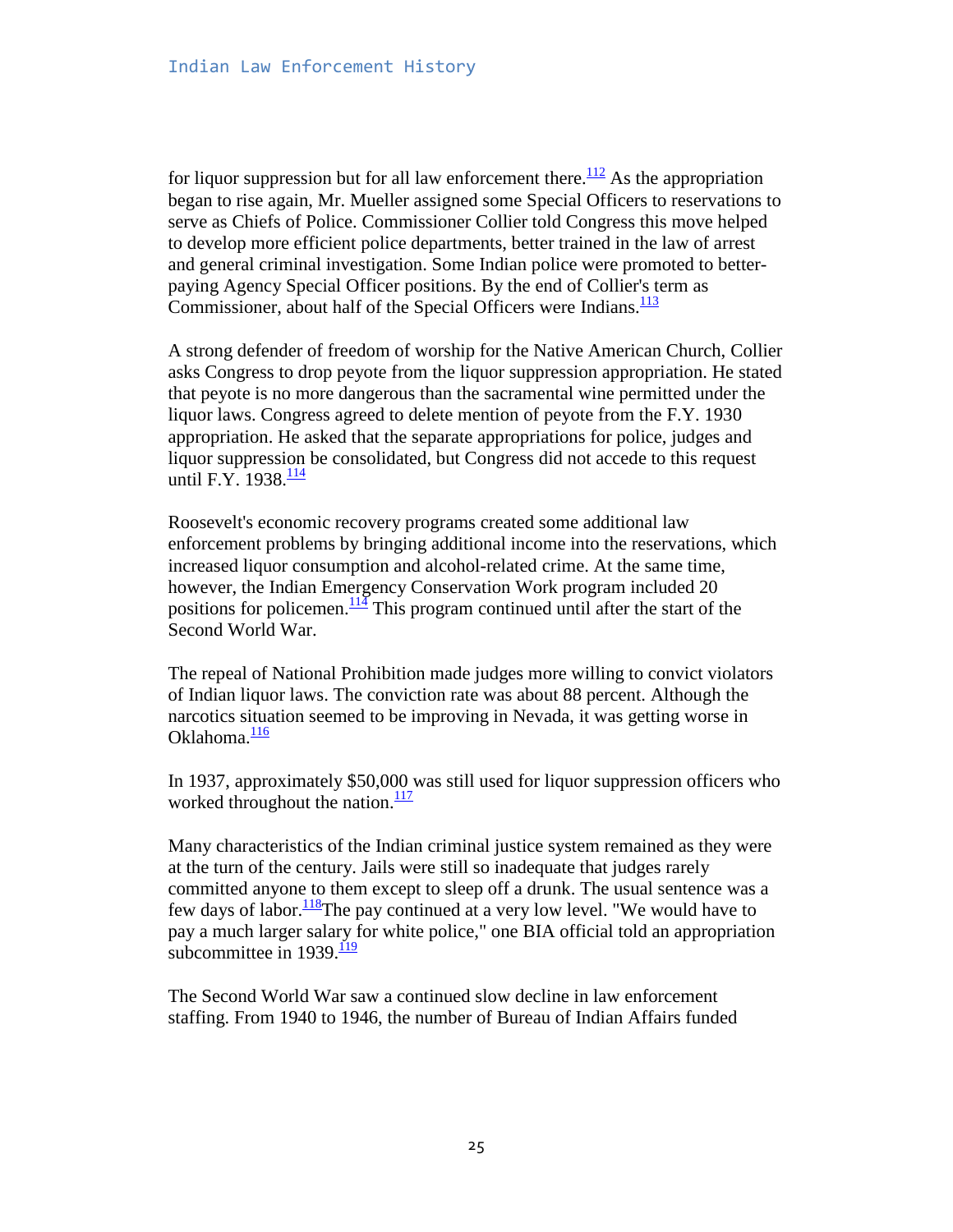judges dropped from 67 to 58. The number of police dropped from 171 to 146 during the same period. $\frac{120}{20}$ 

These reductions prompted a few tribes to continue their courts by paying their own judges. The availability of well-paying jobs in defense plants made it more difficult to keep law enforcement personnel. $\frac{121}{22}$ 

In 1942, the remainder of the Special Officer force was assigned to the reservations, but many still concentrated their efforts on liquor law violations. $\frac{122}{2}$ The policy was established of trying Indians accused of liquor law violations in tribal courts unless the amount of liquor involved indicated commercialism or unless the accused had a long record of previous liquor law violations. There also developed a tendency for the United States Attorneys to refer minor larceny cases to the Indian Courts. On many reservations, however, only the crimes mentioned in the Major Crimes Act were prosecuted because the Indian Courts no longer existed. $\frac{123}{2}$ 

By 1947, there were 31 Special Officers paid with Federal funds. Tribes paid the salaries of another nine Special Officers. That same year the 58 Indian judges were given a big raise. The highest paid judges received a \$120 a year increase to bring them to \$900 a year. The lowest paid judges received a \$300 increase bringing their yearly salary to  $$480.<sup>124</sup>$ 

The next year, however, only 13 of those judges were still on the payroll. Termination fever came early to Bureau of Indian Affairs law enforcement. The F.Y. 1948 budget was slashed to \$12,940--less than half of the appropriation for the previous year. Forty-five police--less than a third of the force the year before- remained on the Federal payroll.

Tribal governments, while complaining bitterly about the cuts, moved to take up some of the slack. In 1948, tribal funds paid for seven Special Officers, two Deputy Special Officers, 15 policemen and three judges. $\frac{125}{125}$ 

The Bureau asked Congress to restore the budget to the F.Y. 1947 level, but instead the House recommended that law enforcement be eliminated from the budget entirely in F.Y. 1949 leaving the job to the states. The Senate, while expressing sympathy with the idea, concluded the appropriation had better be continued until legislation was passed giving jurisdiction to the states. $\frac{126}{2}$  After Senate action, the appropriation contained a slight increase over the F.Y. 1948 level. The next year the appropriation was increased another \$50,000--still well below the F.Y. 1947 amount.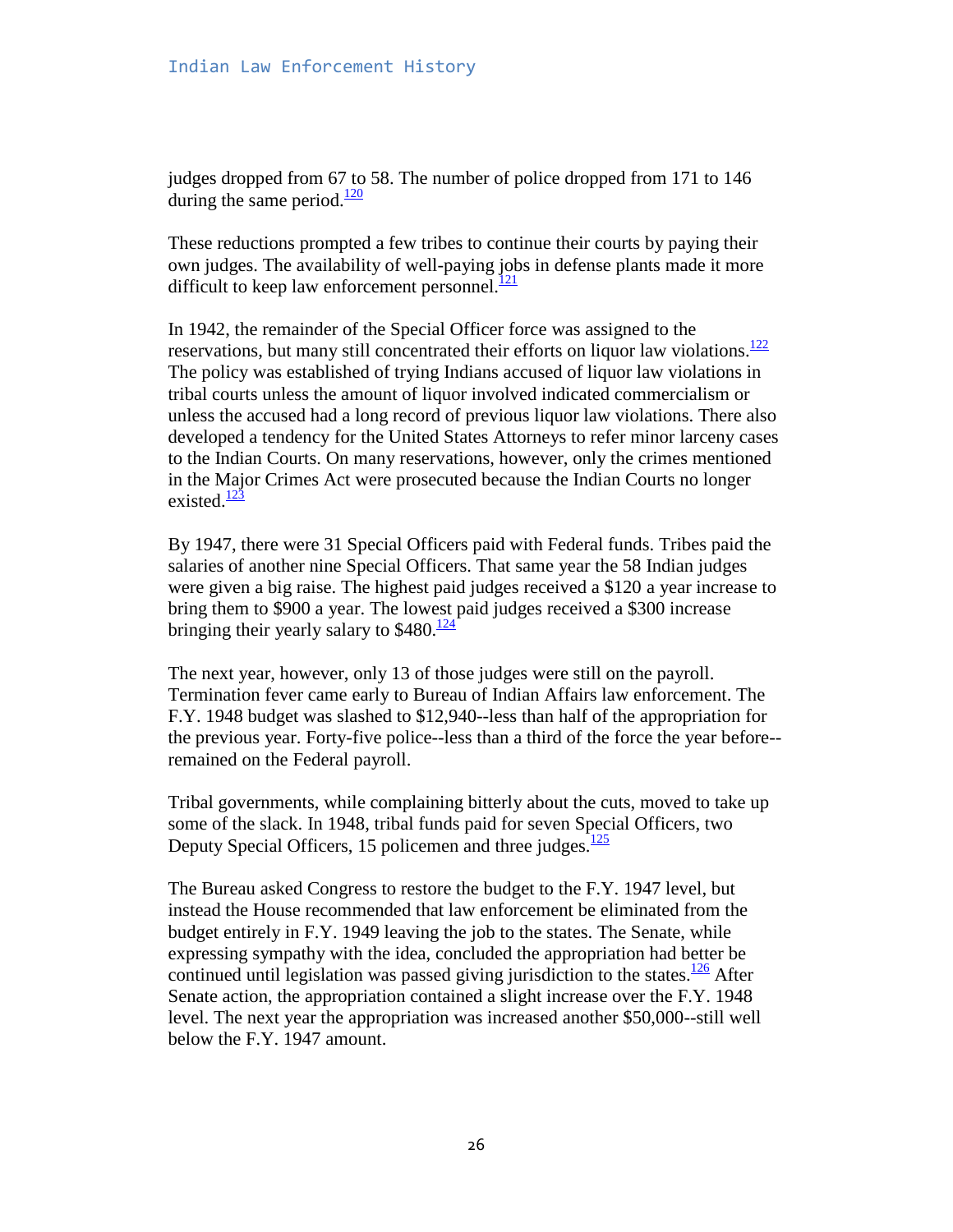By 1950, the effect of the drastic cuts were clear. Senator Gurney spoke of one reservation community in his South Dakota district.

"They cannot have a dance at night because there is so much disorder. There is nobody to control the peace of that community and there is so much disorder they just do not have any community gatherings at night. It is impossible and I wrote Commissioner John R. Nichols a letter and told him about the need for law and order in the Rosebud and Pine Ridge Reservations. I have not had an answer. I am expecting him to tell us what we need out there. It is terrible. There are four or five murderers that have not been apprehended."

Commissioner John R. Nichols told the Senator that the situation in his state existed throughout Indian country. "This is the lowest point in the history of law and order." Nichols said, "We haven't even a person in the Washington office who devotes full time to law and order. We haven't got a single Special Officer in the Washington office whom we can send to investigate a crime, bootlegging, murder or anything else."

The Bureau of Indian Affairs had asked for 20 new positions and \$86,065 in additional funds for F.Y. 1951. Senator Gurney asked if that was all the Bureau needed.

The Commissioner returned with a request five times the size of the existing appropriation. A major portion of the request was to fund programs currently supported by the tribes. By this time tribes were spending \$300,000 a year on law enforcement. The request asked for a total of 48 Special Officers -- eight in Area Offices and 40 assigned to reservations. At that time only the Billings, Phoenix, Portland and Minneapolis Areas had Special Officers assigned to them. Another five Special Officers would work in Navajo border towns. There would be 45 more Indian judges in addition to the existing 12. The requests would provide for 123 more police, 53 court clerks, 34 jailers and 37 other jail personnel such as, janitors and cooks. Congress granted an 80 percent increase over the previous year's amount. $\frac{127}{12}$ 

With the partial restoration of the funding, Mr. William Benge, a reservation Superintendent in New York, was named Chief Special Officer with Washington, D.C. as his headquarters. A few months later he was named Chief of the Branch of Law and Order with responsibility for all aspects of the BIA's criminal justice activities. Previously, matters concerning the Indian police and the judges were handled by other branches. The Branch of Education had the assignment in the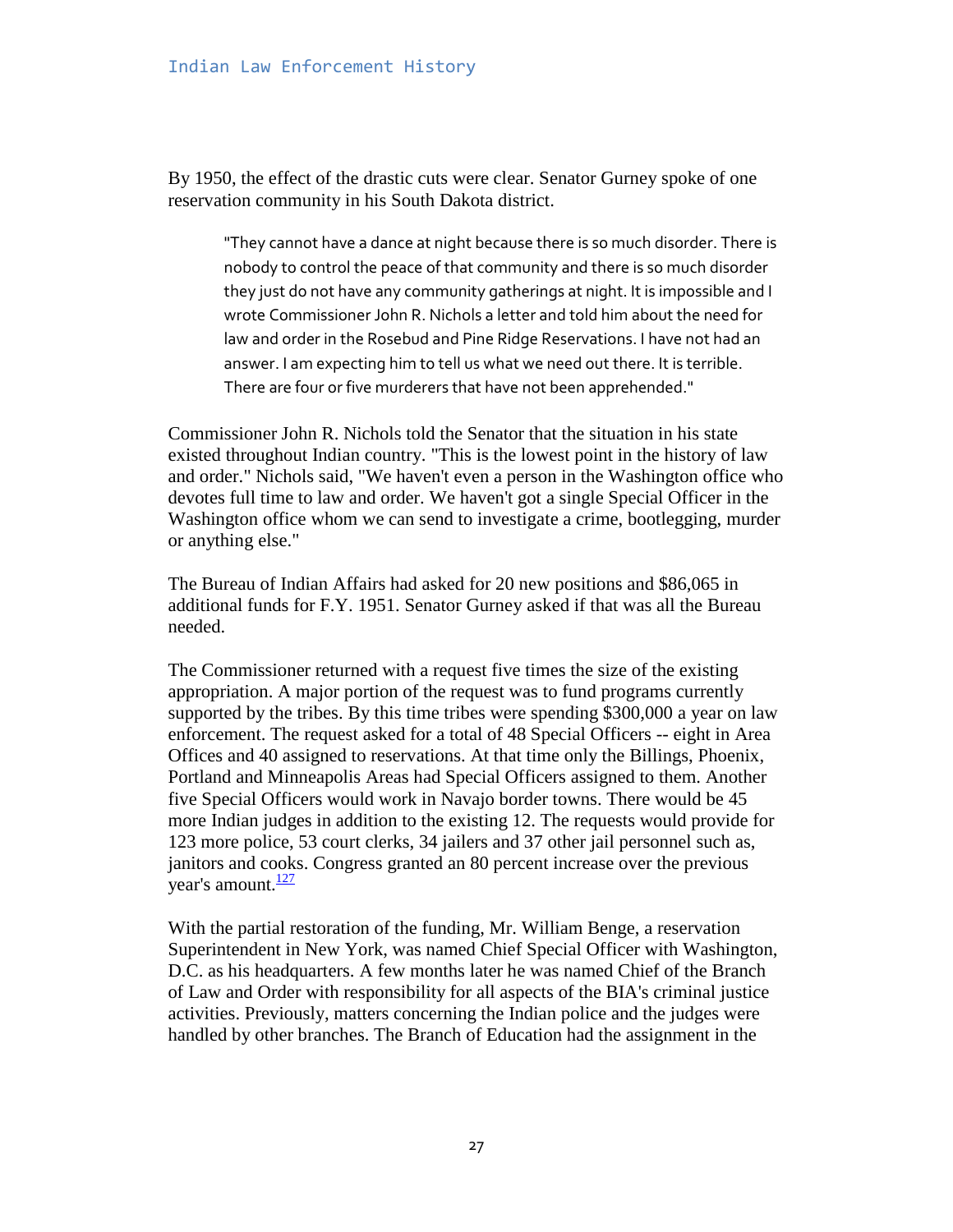early part of the century, the responsibility was later moved to the Branch of Welfare.

In 1953, the Indian termination drive manifested itself in substantive legislation. Public law 83-277 limited the Indian liquor laws to Indian country. Before, it had been illegal to sell liquor to Indians anywhere in the United States. Within the reservations, local options were made available where state laws would permit.

During the period 1953-1970, a large number of Indian tribes and similar groups, through Congressional enactments, had their Federal trust relationships terminated. These actions subjected such tribal members and their reservations to State criminal and civil jurisdiction, if by some other Congressional enactment; they had not been previously made subject to such jurisdiction. The following Indian tribes or similar groups terminated are as follows:

| <b>Name</b>                                                                                                       | Authorizing              | <b>Effective</b> |
|-------------------------------------------------------------------------------------------------------------------|--------------------------|------------------|
|                                                                                                                   | <b>Statute</b>           | Date             |
| Alabama and Coushatta Tribes of Texas                                                                             | 68 Stat. 768             | 7-1-1955         |
| Catawba Indians of South Carolina                                                                                 | 73 Stat. 592             | 7-1-1962         |
| Klamath and Modoc Tribes and the Yahooskin Band of Snake<br>Indians (Oregon)                                      | 67 Stat. 718             | 8-13-1961        |
| Mixed-blood Ute Indians of the Uintah and Ouray Reservation<br>(Utah)                                             | 68 Stat. 724             | 8-27-1961        |
| Ottawa Tribe of Oklahoma                                                                                          | 70 Stat. 963             | $ 8-3-1959$      |
| Peoria Tribe of Oklahoma                                                                                          | 70 Stat. 936             | $ 8-3-1959$      |
| Paiute Indians of Utah (Indian Peaks Band, Kanosh Band,<br>Koosharem Band and the Shivwitz Band of Paiute Indians | 68 Stat. 1099   3-1-1957 |                  |
| Ponca Indian Tribe of Nebraska                                                                                    | 76 Stat. 429             | 10-27-<br>1966   |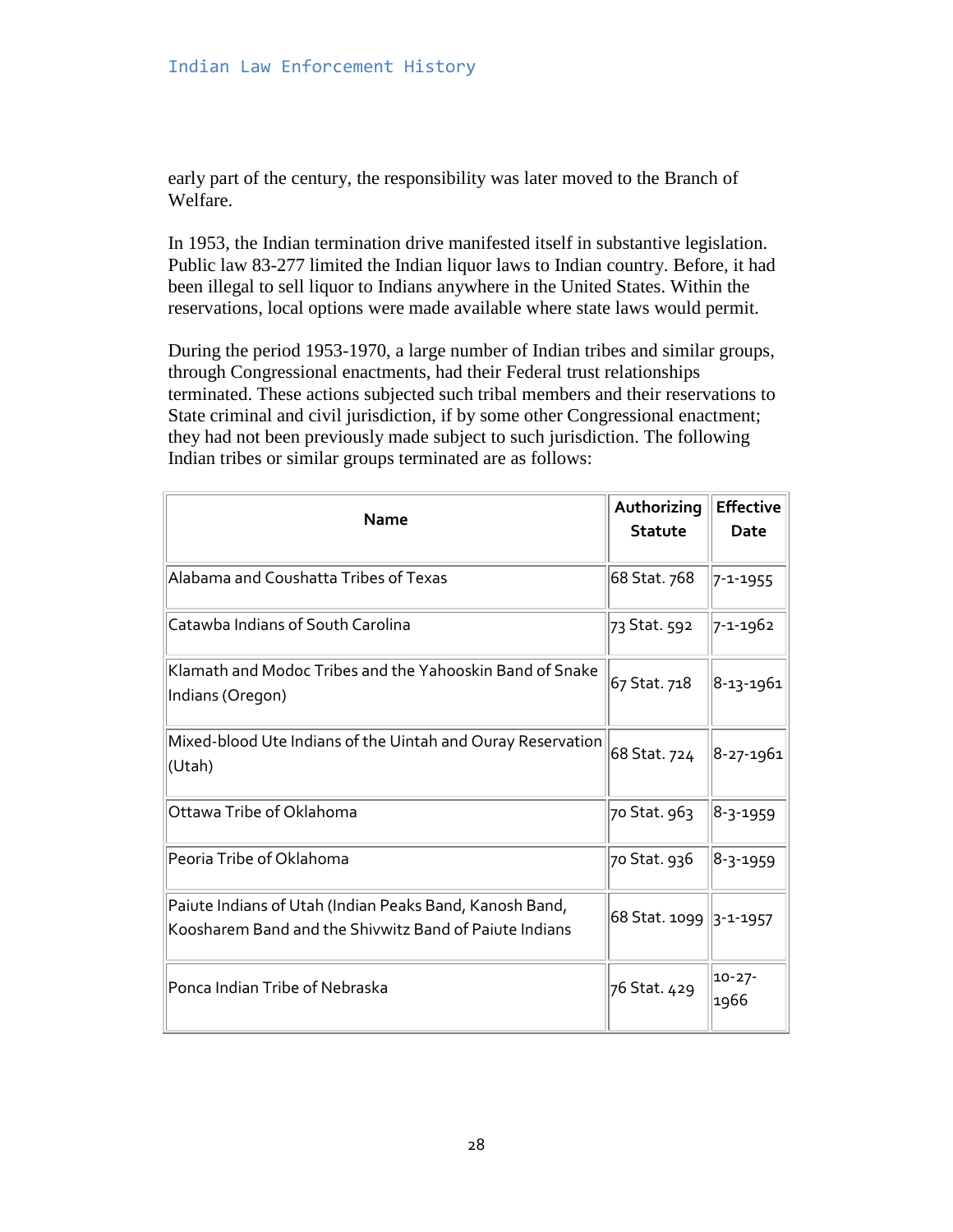| Tribes and Bands of Oregon including the following tribes,     |              |           |
|----------------------------------------------------------------|--------------|-----------|
| bands, groups or communities of Indians: Confederated          |              |           |
| Tribes of the Grande Ronde Community, Confederated Tribes      |              |           |
| of Siletz Indians, Alsea, Applegate Creek, Calapooya,          |              |           |
| Chaftan, Chempho, Chetco, Chetlessington, Chinook,             |              |           |
| Ckackamas, Clatskanie, Clatsop, Clowwewalla, Coos, Cow         |              |           |
| Creek, Euchees, Galic Creek, Grave, Joshua, Karok,             |              |           |
| Kathlamet, Kusotony, Kwatami or Sixes, Lakmiut, Long Tom       | 68 Stat. 724 | 8-13-1953 |
| Creek, Lower Coquille, Lower Umpqua, Maddy, Mackanotin,        |              |           |
| Mary's River, Multnomah, Munsel Cree, Naltunnetunne,           |              |           |
| Nehalem, Nestucca, Northern Mollalla, Port Oxford, Pudding     |              |           |
| River, Santiam, Scoton, Shasta, Shasta Costa, Siletz, Siuslaw, |              |           |
| Skiloot, Southern Molalla, Takelma, Tillamook Tolowa,          |              |           |
| Tualatin, Tututui, Upper Coquille, Upper Umpqua, Willametta    |              |           |
| Tumwater, Yambill, Yaquina and Yoncalla                        |              |           |
|                                                                |              |           |

| California Individual Rancheria Acts: |                                    |      |  |
|---------------------------------------|------------------------------------|------|--|
| Name                                  | Authorizing Statute Effective Date |      |  |
| Coyote Valley 71 Stat. 283            |                                    | 1957 |  |
| Laguna                                | 61 Stat. 731                       | 1958 |  |
| Lower Lake                            | 70 Stat. 58                        | 1956 |  |

| California Rancheria Act as Amended via 72 Stat. 691 & 76 Stat. 390 |                       |  |
|---------------------------------------------------------------------|-----------------------|--|
| Name                                                                | <b>Effective Date</b> |  |
| Alexander Valley (Wappo)                                            | 8-1-1961              |  |
| Auburn                                                              | 12-30-1965            |  |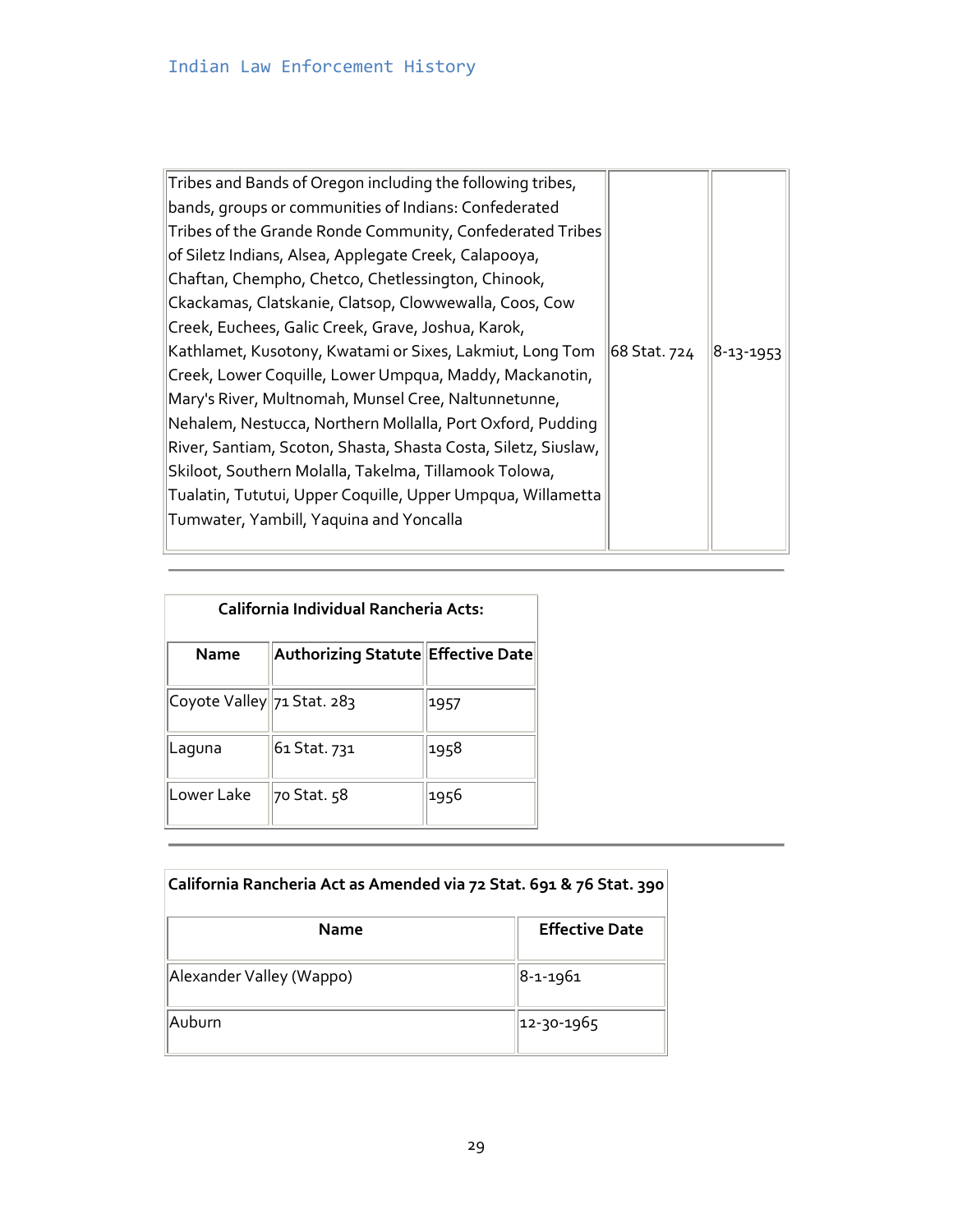| Big Valley (Pinoleville)   | 11-11-1965 |
|----------------------------|------------|
| <b>Blue Lake</b>           | 9-22-1966  |
| <b>Buena Vista</b>         | 4-11-1961  |
| <b>Cache Creek</b>         | 4-11-1961  |
| Chicken Ranch (Jamestown)  | 8-1-1961   |
| Chico (Meechupta)          | 6-2-1967   |
| Cloverdale                 | 12-30-1965 |
| Crescent City (Elk Valley) | 07-16-1966 |
| Graton (Sebastopol)        | 02-18-1966 |
| Greenville                 | 12-08-1966 |
| Guidiville                 | 09-03-1965 |
| Indian Ranch               | 09-22-1964 |
| Lytton                     | 08-01-1961 |
| Mark West                  | 04-11-1961 |
| Mooretown                  | 08-01-1961 |
| Nevada City                | 09-22-1964 |
| North Fork                 | 02-18-1966 |
| Paskenta                   | 04-11-1961 |
| Picayune                   | 02-18-1966 |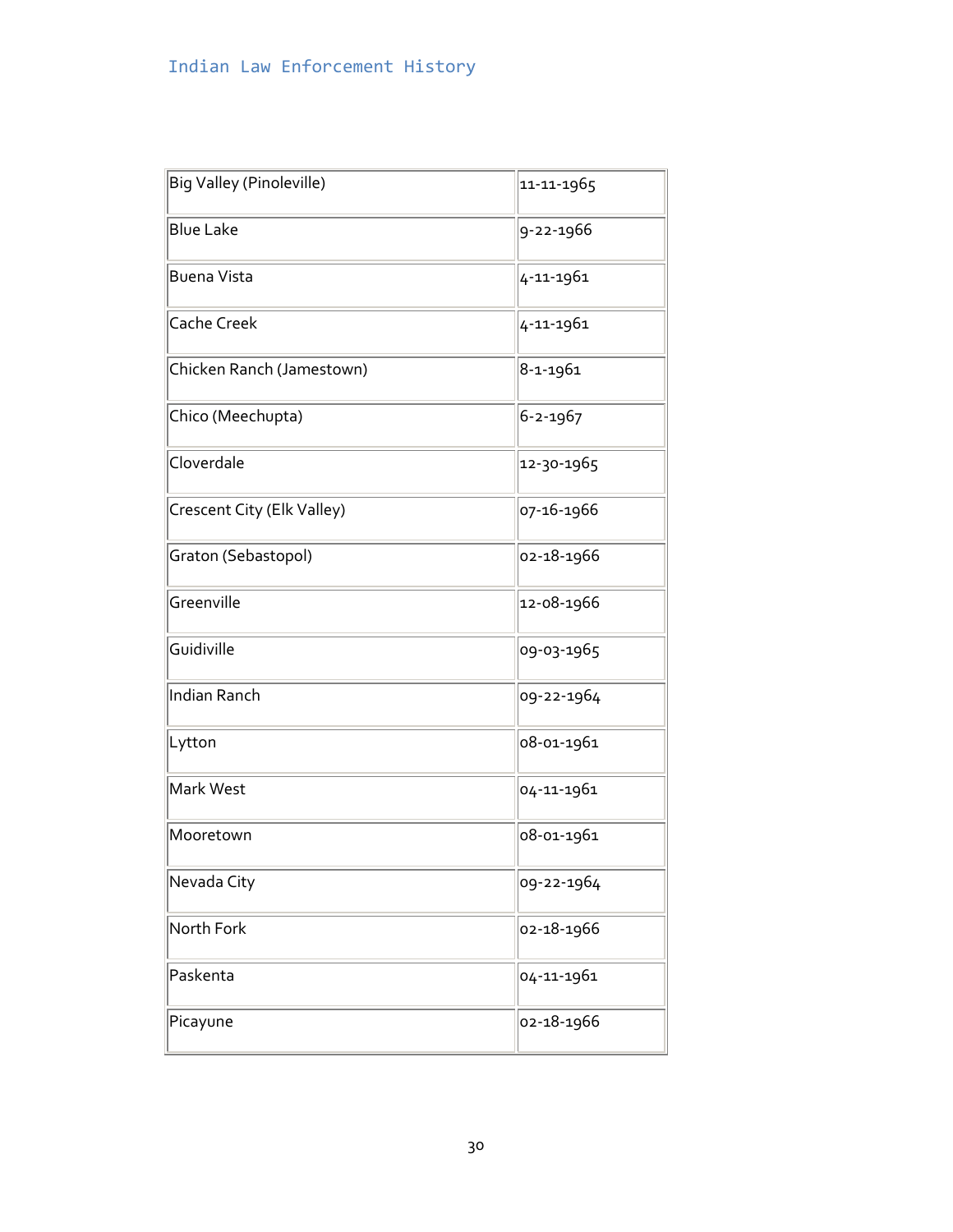| Pinoleville                          | 02-18-1966 |
|--------------------------------------|------------|
| Potter Valley                        | 08-01-1961 |
| Quartz Valley                        | 01-20-1967 |
| Redding (Clear Lake)                 | 06-20-1962 |
| Redwood Valley                       | 08-01-1961 |
| Robinson (East Lake)                 | 09-03-1965 |
| Rohnerville (Bear River)             | 07-16-1966 |
| Ruffeys (Ruffeys Valley - Etna Band) | 04-11-1961 |
| Scotta Valley (Sugar Bowl)           | 09-03-1965 |
| <b>Smith River</b>                   | 07-19-1967 |
| <b>Strawberry Valley</b>             | 04-11-1961 |
| Table Bluff                          | 04-11-1961 |
| Wilton                               | 09-22-1964 |
| Shingle Springs (Verona tract)       | 07-16-1966 |
| <b>Mission Creek</b>                 | 07-14-1970 |
| Strathmore                           | 08-16-1967 |

Public Law 83-280 conferred criminal and civil jurisdiction over Indian country to the States of California, Minnesota, Nebraska, Oregon and Wisconsin with the exceptions of the Red Lake Reservation in Minnesota, the Warm Springs Reservation in Oregon and the Menominee Reservation in Wisconsin. The same act also gave consent to other states to assume jurisdiction over Indian country by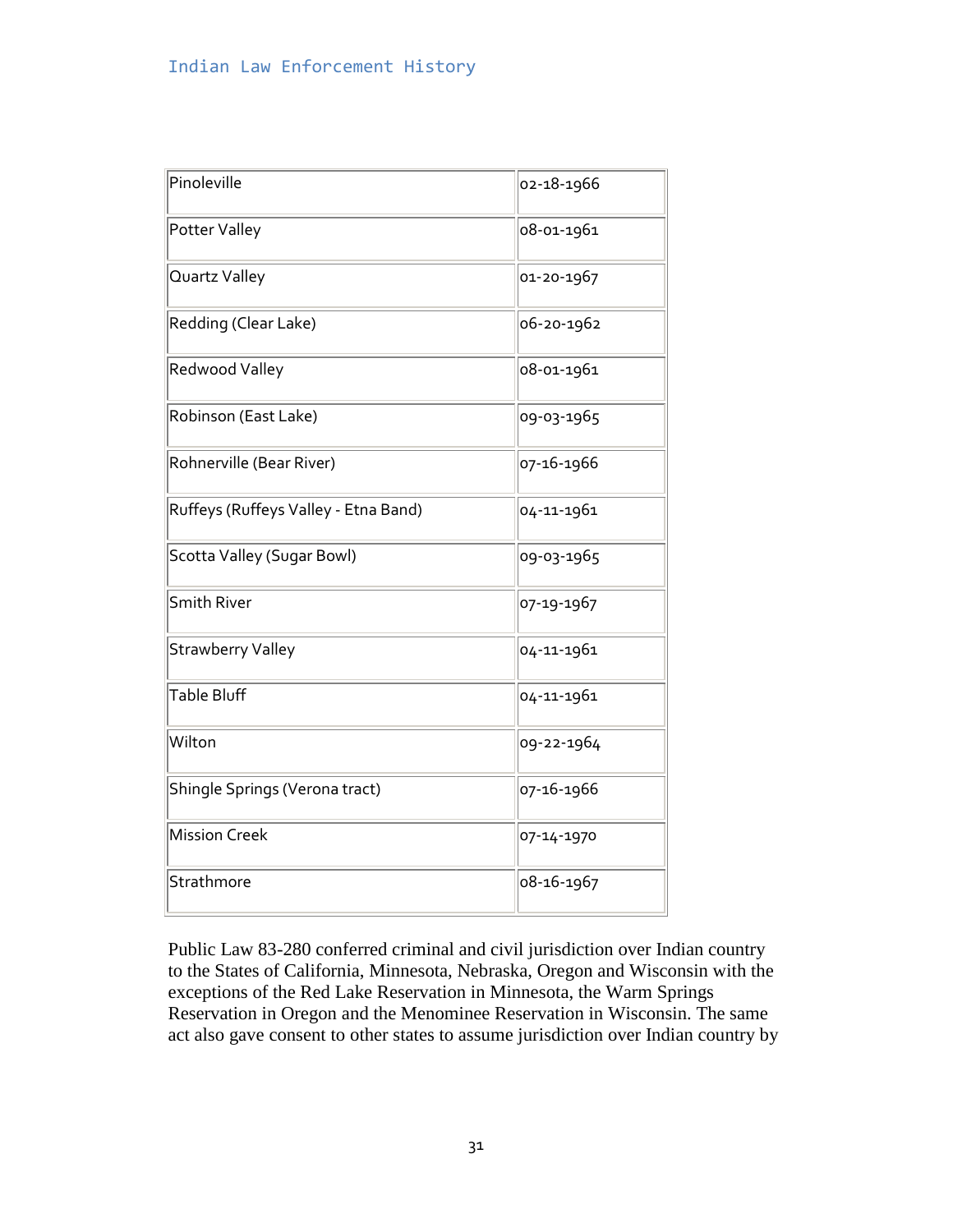State Constitutional amendment or legislative action. Jurisdiction was conferred on Alaska when it became a State. An exception was made later for Metlakatla when legislation was passed in 1970 giving the Indian community concurrent jurisdiction over minor offenses. Florida assumed complete jurisdiction under the Statute.

The Menominee's of Wisconsin were brought under the act in 1954. In 1944, Nevada enacted law which assumed civil and criminal jurisdiction by the State over all Indian country within the State. However, it provided that within 90 days after July 1, 1955, the county commissioners of any county could petition the Governor to exclude the Indian country in that county from the operation of the act. Eight of the sixteen counties involved chose to continue Federal jurisdiction.

Montana enacted legislation for the Flathead Reservation covering felonies and providing concurrent jurisdiction for misdemeanor offenses and certain civil matters.

Washington enacted legislation first in 1957 so that tribes could go under State jurisdiction voluntarily and in 1963 assumed partial jurisdiction over all reservations in the State.

In 1963, the State of Idaho extended partial jurisdiction, on a concurrent basis, to Indian country in the State and made provisions so a tribe could come under full jurisdiction of the State.

Prior to enactment of Public Law 83-280 in 1953, Congress had, through legislation, granted jurisdiction, under certain conditions, to the States of Kansas (18 U.S.C. 3243), and North Dakota (60 Stat.229). However, the statute relating to jurisdiction of North Dakota was found to be unconstitutional by the State Supreme Court and was never implemented.

Hearings by the Senate Judiciary Committee on juvenile delinquency problems in North Dakota produced a recommendation in 1955 that the Bureau of Indian Affairs criminal justice budget for the State be increased from \$15,000 a year to \$276,000. The same year the BIA estimated \$1,465,000 would be needed to do a totally adequate job.

For F.Y. 1956, the Bureau of Indian Affairs had asked the House of Representatives for the same amount as the year before. Buoyed by the findings of the judiciary committee, however, the Bureau asked the Senate for \$800,000 --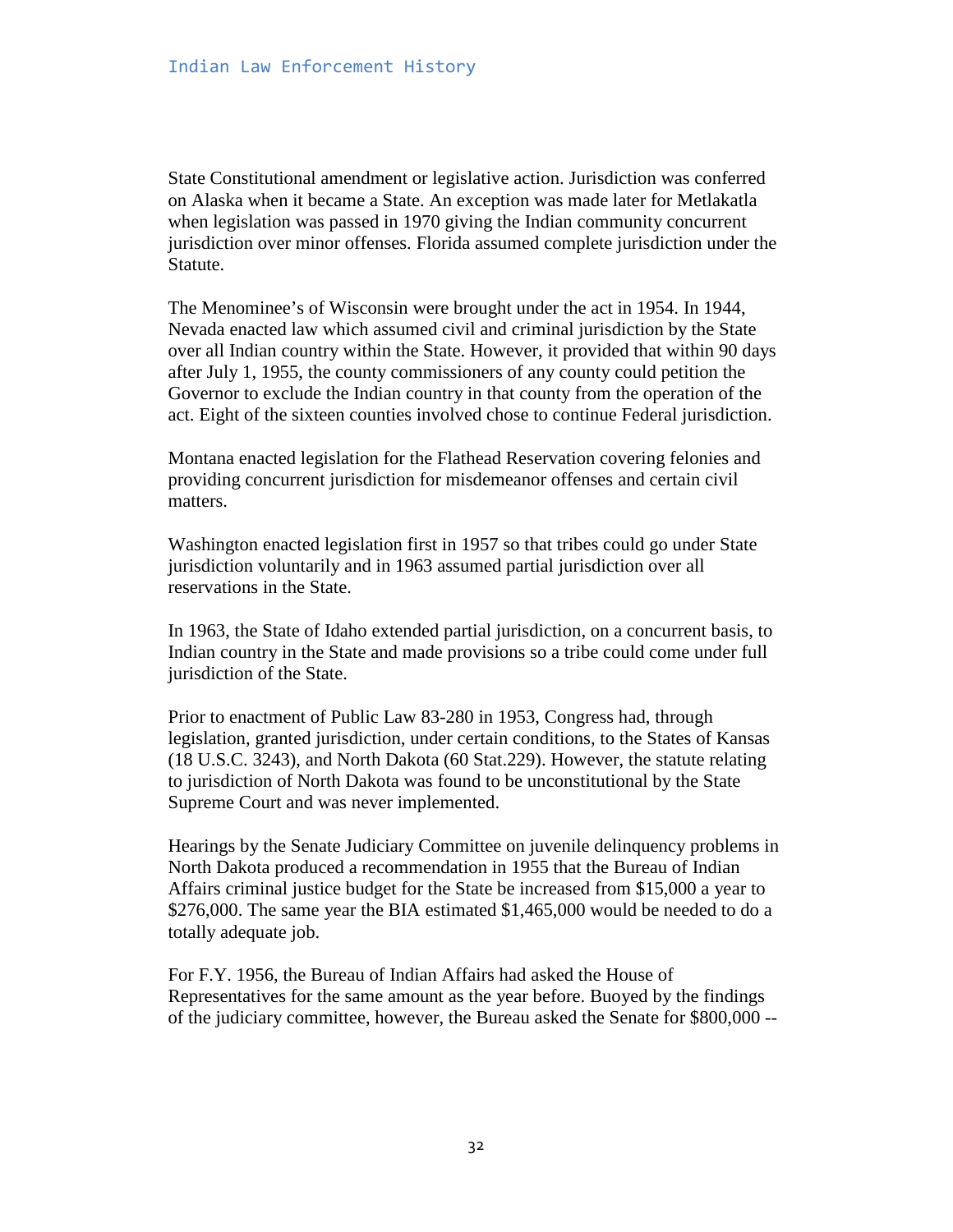more than double the existing funds.<sup>128</sup> Congress appropriated \$400,000 which was still a substantial increase over the F.Y. 1955 amount.

The Bureau returned the following year and asked both Houses to double the appropriation. Bureau of Indian Affairs officials pointed out that the ratio of police to residents on Indian reservations was two per 5,000 population compared to a rate of ten per 5,000 in the country as a whole.

They said the various efforts by the Congress to reduce the jurisdiction and; therefore, the workload of the Indian police, had not had the desired effect. The relaxation of the liquor laws brought more drinking and more alcohol-related crimes. Already 28 tribes had voted to legalize alcoholic beverage under the new local option provisions. Few additional stated were assuming jurisdiction under Public Law 83-280. State authorities' were reluctant to assume jurisdiction without Indian consent and few tribes would give their consents. Many tribes considered the maintenance of tribal and Federal jurisdiction essential to their treaty rights.

The police force, now with 65 officers, still had not recovered by 1956 from the drastic cut in F.Y. 1948. A Bureau of Indian Affairs official said, "In recognition of our inability for lack of funds to fulfill law and order needs, every effort has been made to encourage those tribes with financial resources to assume increased responsibility for these activities on the reservation." $\frac{129}{2}$  Congress granted the full request.

In 1956, the Eighth Circuit Court of Appeals resolved the question of whether a United States citizen could be subject to an Indian court. In Iron Crow v. Oglala Sioux Tribe, 231 F. 2d 89 (8th Cir. 1956), the Court spoke directly to the issue:

"...It would seem clear that the Constitution, as construed by the Supreme Court, acknowledges the paramount authority of the United States with regard to Indian tribes but recognizes the existence of Indian tribes as quasi sovereign entities possessing all the inherent rights of sovereignty excepting where restrictions have been placed thereon by the United States itself.

The Court went on to say:

"That Congress did not intend by the granting of citizenship to all Indians born in the United States to terminate the Indian Tribal Court system is patent from the fact that at the same session of Congress and at sessions continuously subsequent thereto funds have been appropriated for the maintenance of the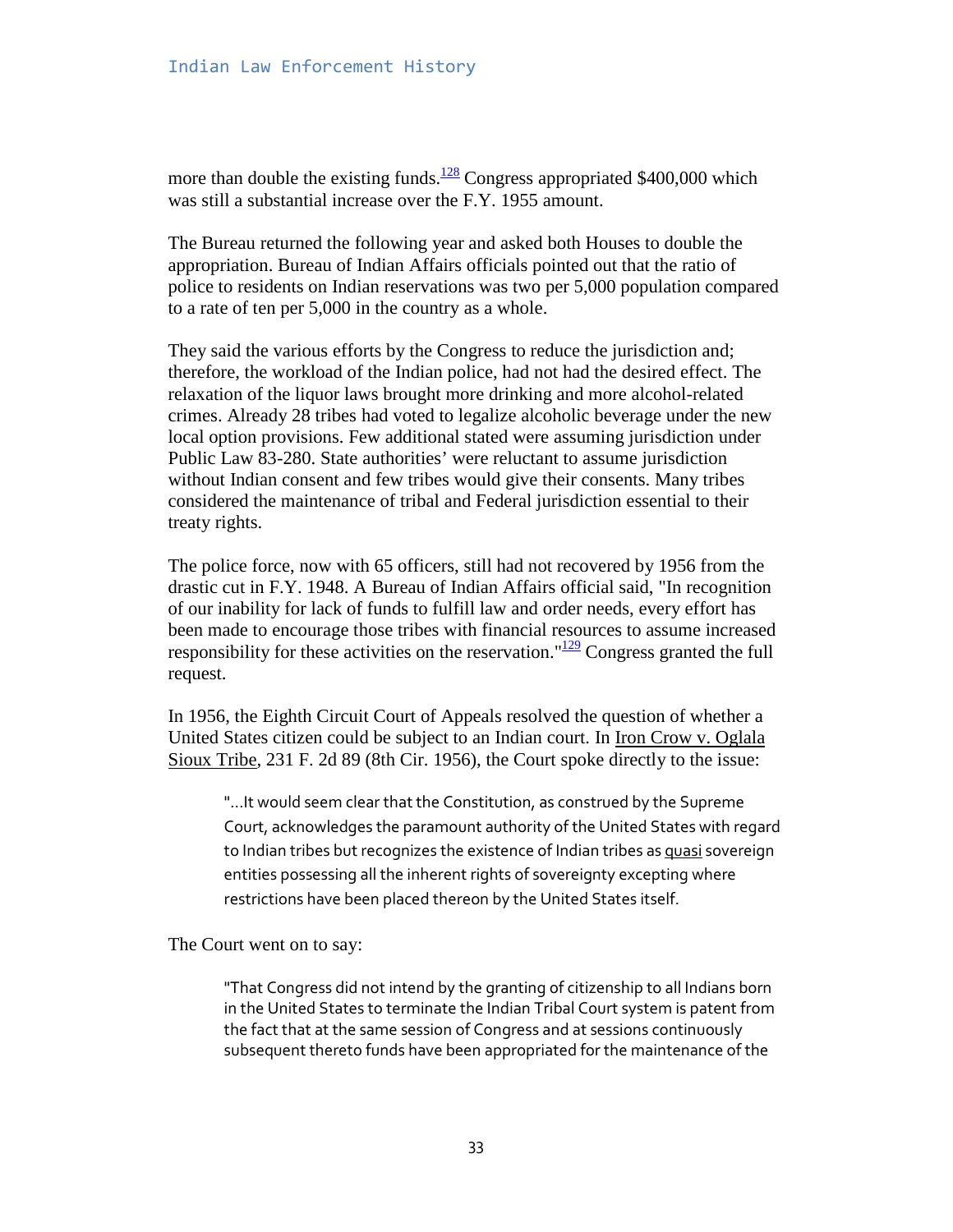Indian Tribal Courts. We hold that the granting of citizenship in itself did not destroy tribal existence or the existence or jurisdiction of the Indian Tribal Courts and that there was no intention on the part of the Congress so to do."

By finding that the authority of Indian Courts derives from Indian sovereignty rather than the power of the United States, the court succeeded in putting the courts on a much firmer base. The old Clapox decision had upheld the courts only as "educational and disciplinary instrumentalities."

For F.Y. 1958, an increase of \$63,000 was obtained to improve prison facilities. The University of South Dakota law school began a training program for Indian judges.

The budget passed the million dollar mark for F.Y. 1960 when another \$300,000 was added to hire 23 more employees in the Aberdeen and Phoenix Areas.<sup>130</sup>

Some tribes began to feel the strain of funding their own law enforcement programs. By 1961, the Bureau of Indian Affairs was paying for 45 special officers, 61 police, 17 judges and 20 other employees working in the jails and courts. Tribes, on the other hand, were paying for 331 police, 30 jail attendants, 74 judges and ten other judicial employees. Tribes at all but four reservations paid at least part of the law enforcement costs. $\frac{131}{131}$ 

With the F.Y. 1963 budget proposal, the Bureau began a series of requests for funds to take over programs operated by the tribes. Over the next three years more than a million dollars was added to the law enforcement appropriation and more than 100 additional law enforcement employees were added to the BIA payroll. Much of these new funds went to relieve tribes of law enforcement funding responsibilities.

A substantial portion was also used to mount a rehabilitation effort. Probation and juvenile officers were employed on the reservations. At the height of the program in F.Y. 1964, there were 50 probation and juvenile officers employed.

The probation officers worked under the supervision of the Agency Special Officer. Most special officers chose to hire additional enforcement and jail personnel whenever a probation officer resigned. Since then, the number of probation and juvenile officers has declined to less than ten.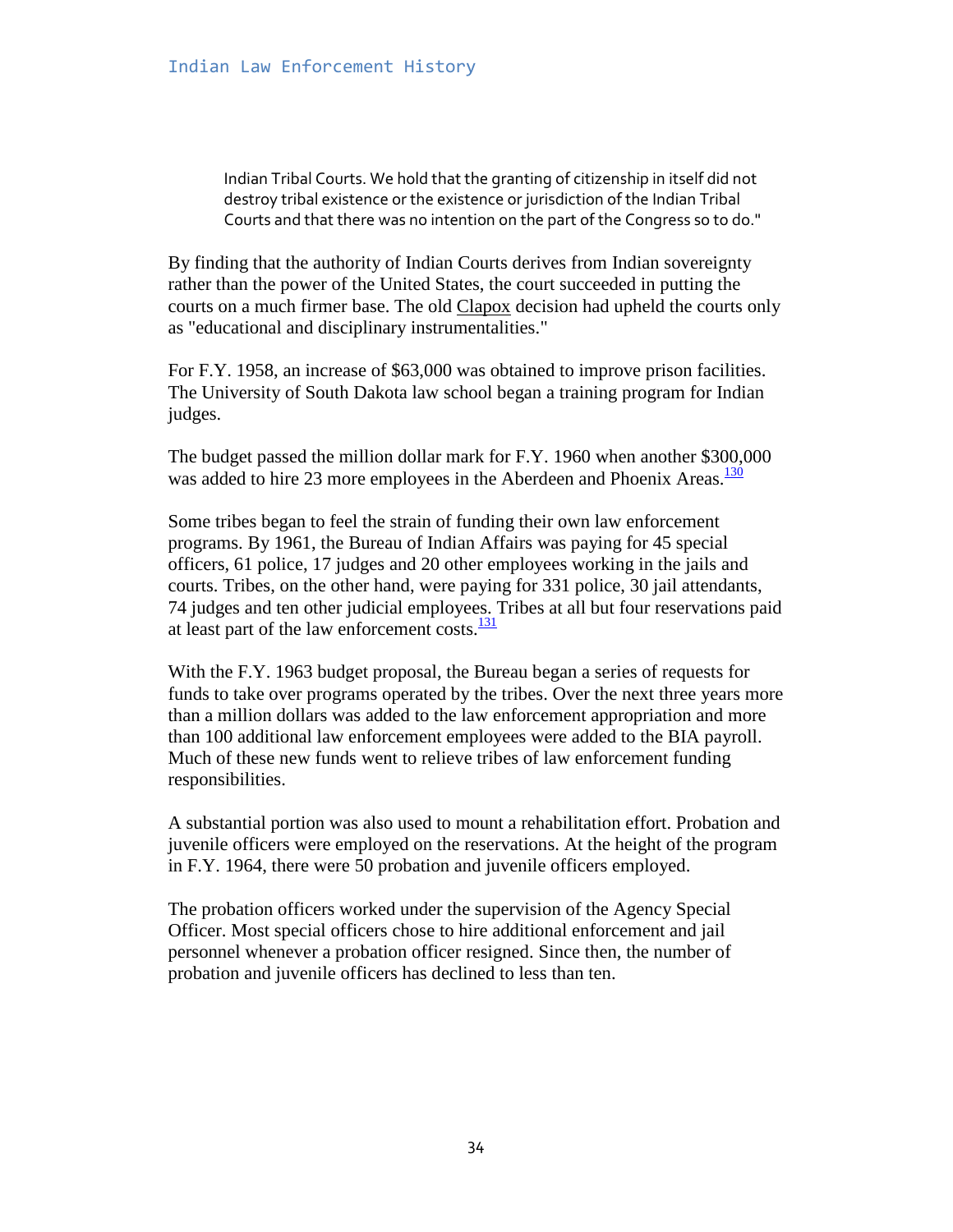By the mid-1960's, more emphasis was being placed on training. Adult Vocational Training funds were used to train the Indian police. Special Officers attended summer training courses at law schools. $\frac{132}{132}$ 

The Bureau continued during this period to obtain funding increases to permit assumption of the financial burden of law enforcement that tribes had been carrying. One major exception; however, was the Navajo Tribe. By 1966, the tribe's own law enforcement budget had grown to \$2,000,000. The Navajo judiciary has undergone an extensive training program recommended to them by the Honorable Warren E. Burger, Chief Justice of the United States Supreme Court. $\frac{133}{2}$ 

After Mr. Benge's retirement in 1969, Eugene F. Suarez, Sr., Special Officer at the Salt River Reservation in Arizona, was named Chief of the Branch of Law and Order.

The law enforcement justification for F.Y. 1969 was an unprecedented 22 pages long. Statistics of crime in the United States as a whole were compared with the reservation crime rates. Data were presented on repeated offenders and jail facilities. Of the \$2,100,000 increase requested, Congress granted one million dollars. Some of the funds were used to start three new programs: (1) The Indian Police Academy; (2) The Indian Offender Rehabilitation Program; and (3) Reservation Rehabilitation Centers.

In 1969, the Police Academy was established in Roswell, New Mexico, and operated under contract by the Thiokol Company. The Academy offered basic police training courses for BIA and tribal police. By 1971, additional training courses were added for juvenile officers and criminal-investigators. In 1973, the Indian Police Academy was relocated to Brigham City, Utah and assigned as a Unit of the newly established U.S. Indian Police Training and Research Center.

Under the Indian Offender Rehabilitation Program, counselors visited Federal and State prisons to help Indian prisoners make the best use of the available educational and rehabilitation programs within the institution and to help them plan for their release. The counselors arranged employment and education for prisoners who were about to complete their terms or be paroled. In some locations, Bureau of Indian Affairs personnel were the counselors. At other locations, the Bureau contracted the Indian organizations to conduct the program.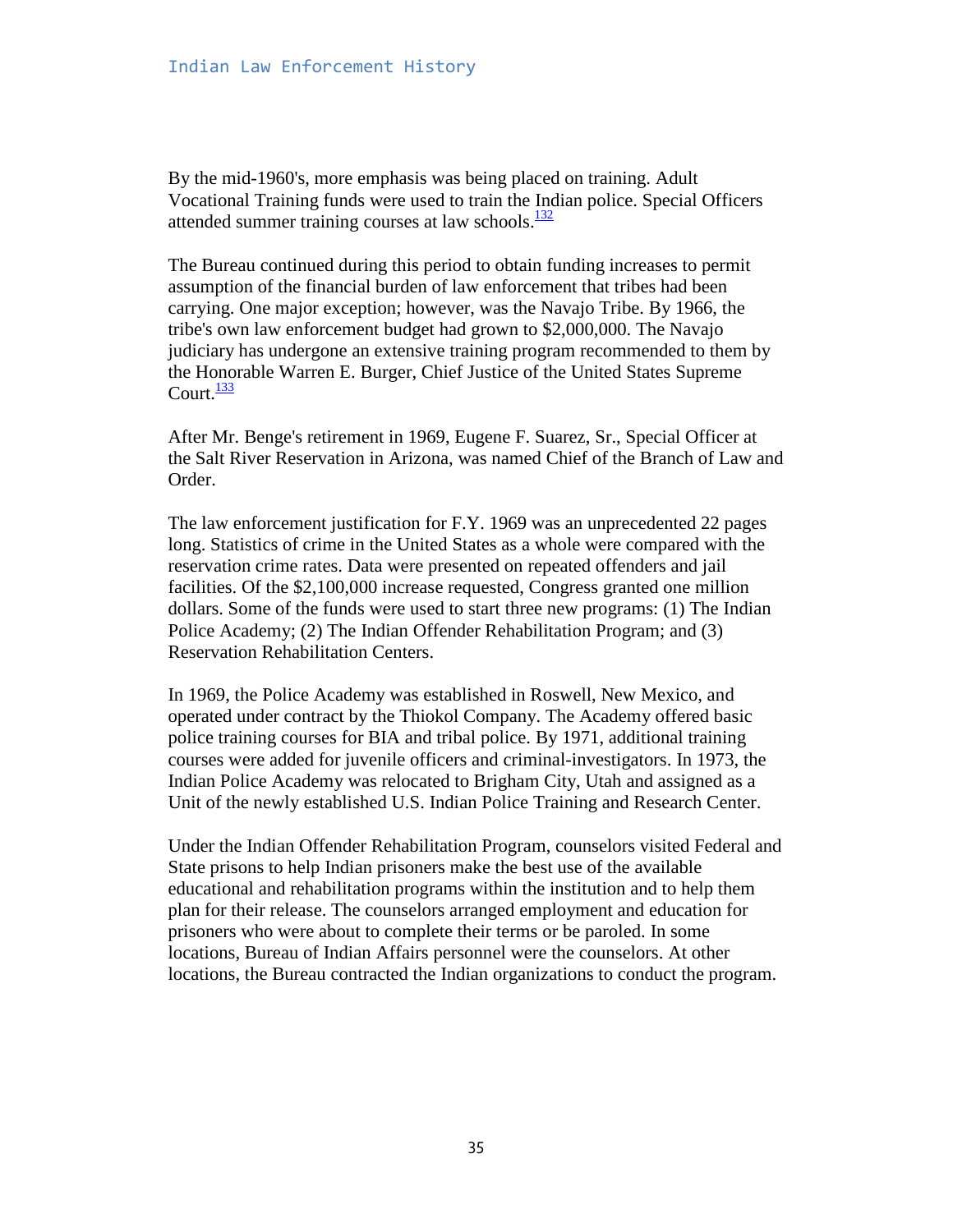The Rehabilitation Center were multipurpose institutions designed to help both juvenile and adults who require detention. The Centers were in minimum security settings.

In 1966, the Major Crimes Act was amended to include carnal knowledge and assault with intent to commit rape. Both had been proposed in 1932 but rejected at that time. The addition of carnal knowledge was in response to a 1960 court decision holding that the term rape as used in the Major Crimes Act required a lack of consent and could not include statutory rape. In 1968, the law was again amended to include assault resulting in serious bodily harm. This amendment was passed as part of the Indian Civil Rights Act, which limited the sentencing power of tribal court to six months and a \$500 fine. The Bureau believed that the punishment for an assault in which someone is seriously injured should be greater than six months in jail.

Another portion of the Indian Civil Rights Act provided for states that had assumed jurisdiction under Public Law 83-280 to return jurisdiction to the tribe and Federal Government with the mutual consent of all three parties. In 1971, the Omaha tribe in Nebraska was the first to secure the return of jurisdiction under this provision.

While individual Indians have long had the same rights in relation to State and Federal Governments as other citizens, several court decisions held that the restrictions found in the Bill of Rights and the Fourteenth Amendment did not apply to tribal governments. In 1968, Congress passed the Indian Civil Rights Act restricting tribal governments in most of the same ways Federal and State Governments are restricted by the Constitution. Federal Courts now review the actions of tribal police and courts when suit is brought alleging that rights protected by the 1968 law have been violated.

The law has put substantial pressure on the Indian Courts to improve their procedures to meet Constitutional standards. The year after the law was passed the National American Indian Court Judges Association was founded. The Association has sponsored three years of training programs for Indian judges using funds provided by the Law Enforcement Assistance Administration. The Association has also undertaken research into problems facing the Indian courts.

In mid-February, 1972, Raymond Yellow Thunder, an Oglala Sioux, was found dead in a truck several miles from the Pine Ridge Reservation. Fearing that the white youths who had killed him would go unpunished, about 1,000 Sioux lead by members of the American Indian Movement marched on the small off-reservation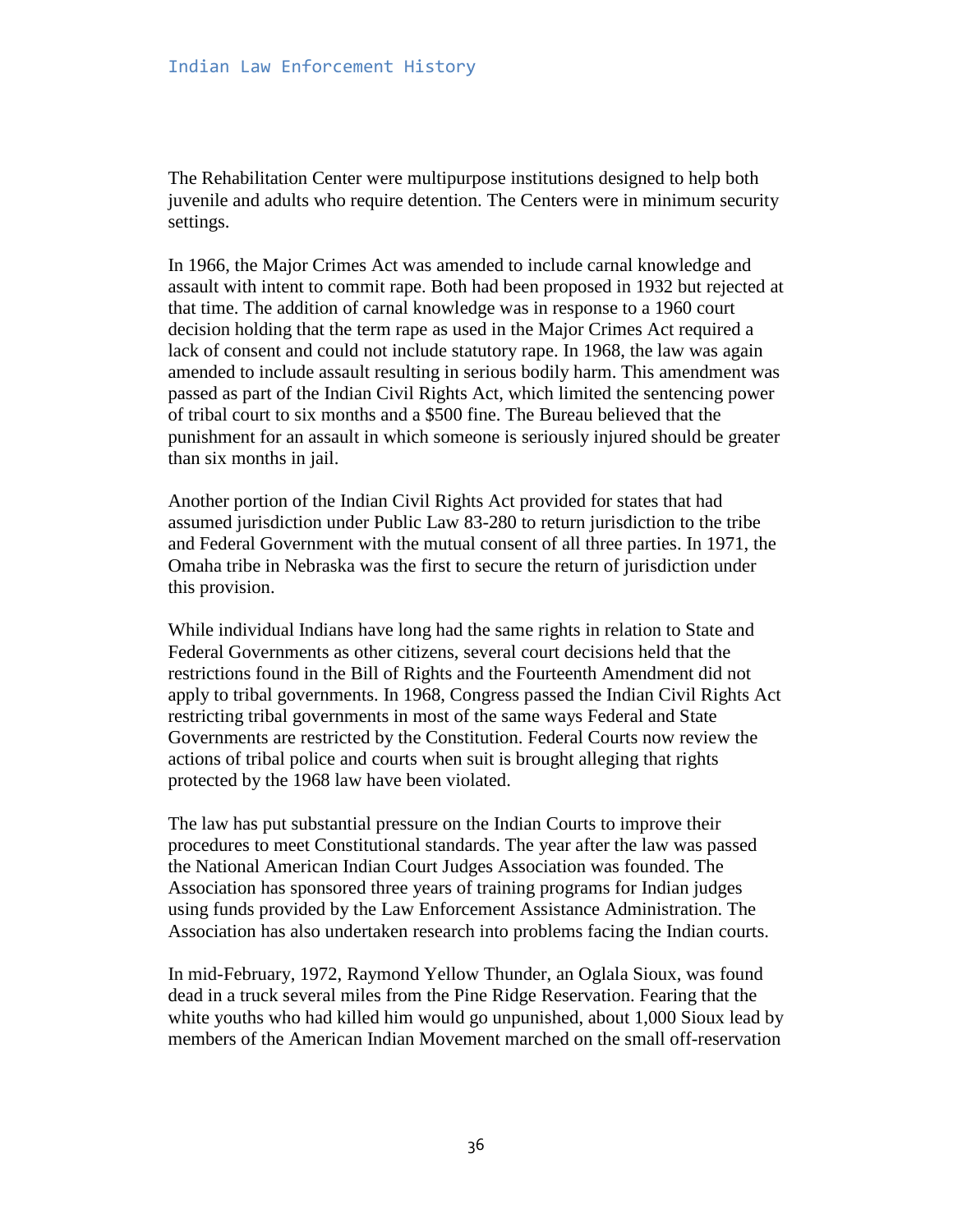town where the perpetrators lived. A successful prosecution was forthcoming and an era of mass protests in Indian country began.

A year later came the two-month-long occupation of Wounded Knee that attracted world-wide attention. Before that event, there were a number of other mass protests. In order to cope with the higher potential for violence that necessarily accompanies mass protests, the Bureau organized the Special Operations Services Group (S.O.S.). The Unit is comprised of BIA officers who have been specially equipped and trained to deal with civil disturbances.

By 1974, the Bureau of Indian Affairs budget was \$8,300,000. There were 342 BIA employees working in law enforcement. Tribes were employing 708 persons in the criminal justice system at a cost of approximately \$5,000,000.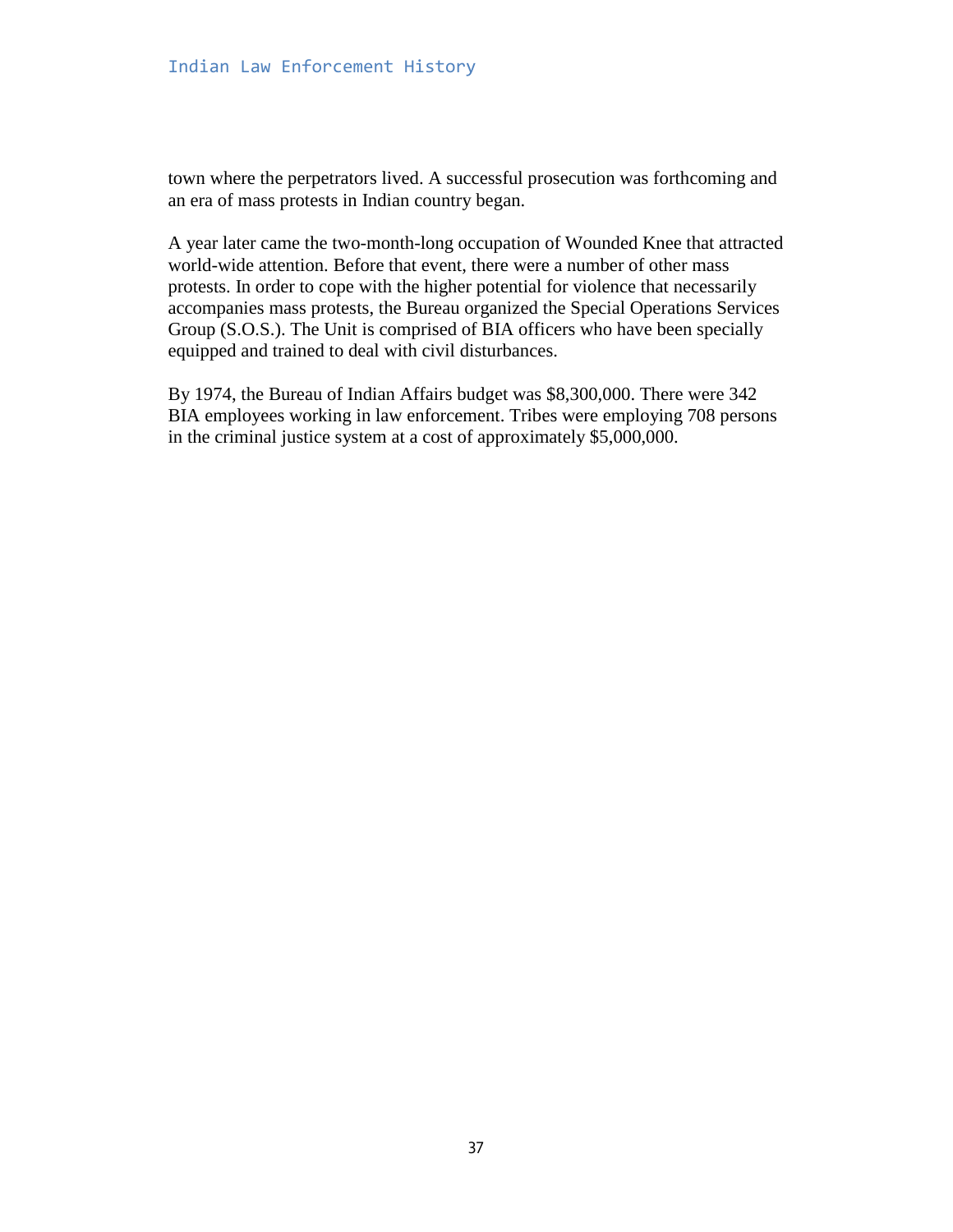#### **CONCLUSION**

In the pre-reservation days, the failure of a tribal police society to carry out its duty would have meant the failure of the hunt for the whole tribe and raise the prospect of starvation. Today, the strength and health of Indian communities is no less dependent on the maintenance of safety and justice by Indian judges and law enforcement personnel.

The men and women who hold the gavel or wear the badge in the Indian Criminal Justice system today are charged with an awesome responsibility to carry on the work of those who came before. From Chief Spotted Tail of the Dakota's and Quanah, Chief Judge of the Kiowa Court, to Senator Gurney of South Dakota and the Honorable Warren E. Burger, Chief Justice of the United States Supreme Court, the importance of the Indian Criminal Justice system has long been recognized.

We must continue to improve the quality and efficiency of our work to better safeguard our communities and maintain the honor of our heritage.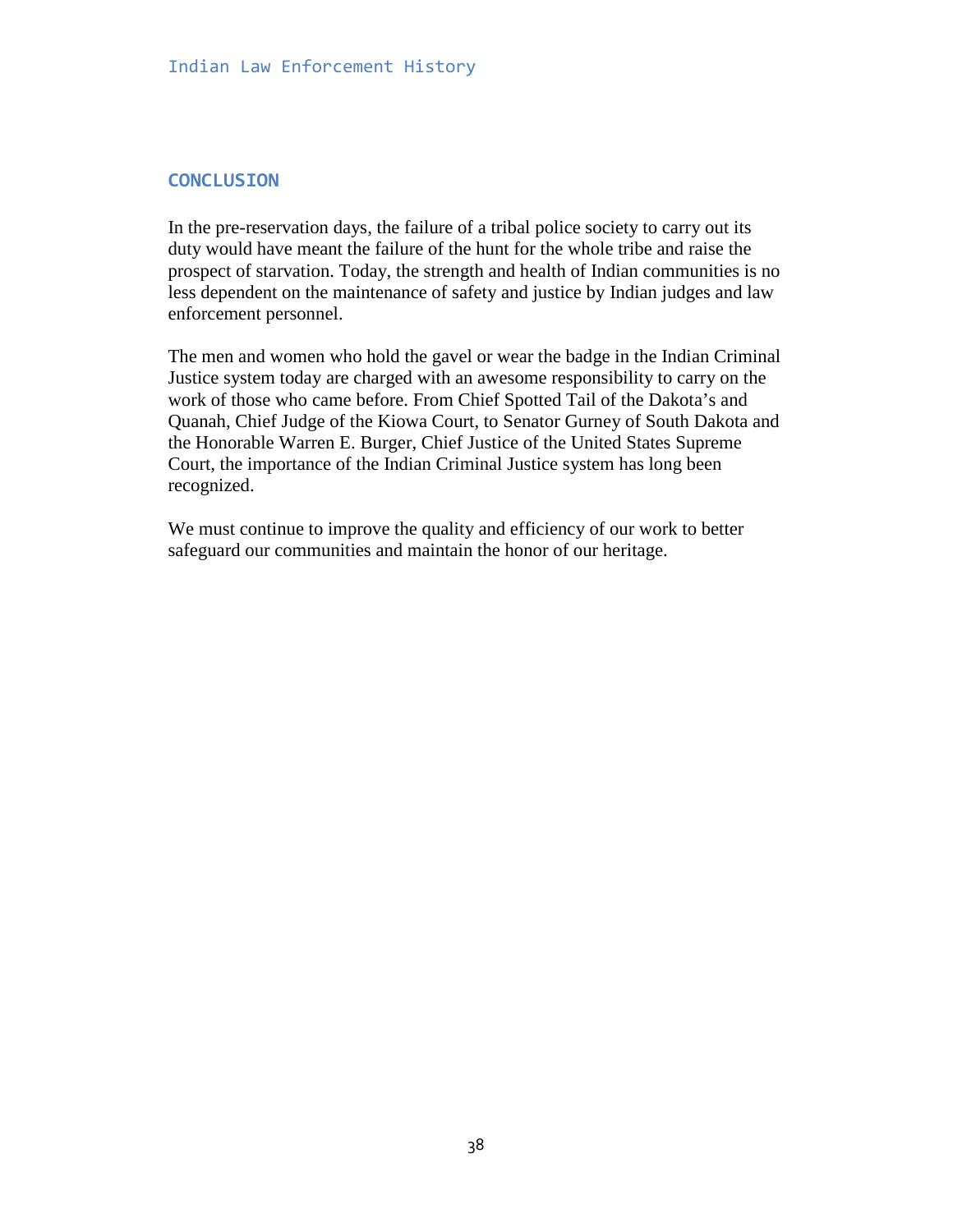### **Footnotes**

<sup>1</sup>United States - Indian Office, Annual Report of the Commissioner of Indian Affairs (Commissioner's Report), 1869, p. 356.

 $<sup>2</sup>$  Ibid., p. 6.</sup>

<sup>3</sup> Com. Rep., 1872, p. 11.

 $<sup>4</sup>$  Ibid., p. 5.</sup>

<sup>5</sup> Com. Rep., 1873, p. 6.

6 Com. Rep., 1874, p. 16.

7 Com. Rep., 1872, p. 302.

8 Com. Rep., 1873, p. 273 and Com. Rep., 1874, p. 307.

<sup>9</sup> William T. Hagan, Indian Police and Judges, (New Haven: Yale University Press, 1966) pp. 28-36.

<sup>10</sup> Loring Benson Priest, Uncle Sam's Step Children, (New Brunswick & Rutgers) University Press, 1942) p. 139.

 $11$  Com. Rep., 1876, pp. IX-X.

 $12$  Com. Rep., 1877, p. 2.

 $13$  Ibid., p. 3.

<sup>14</sup> Hagan, op. cit., pp. 39-40.

 $15$  Ibid., p. 36.

- 16 Com. Rep., 1881, P. XVIII.
- <sup>17</sup> Com. Rep., 1874, p. 297.

 $18$  Ibid., p. 41.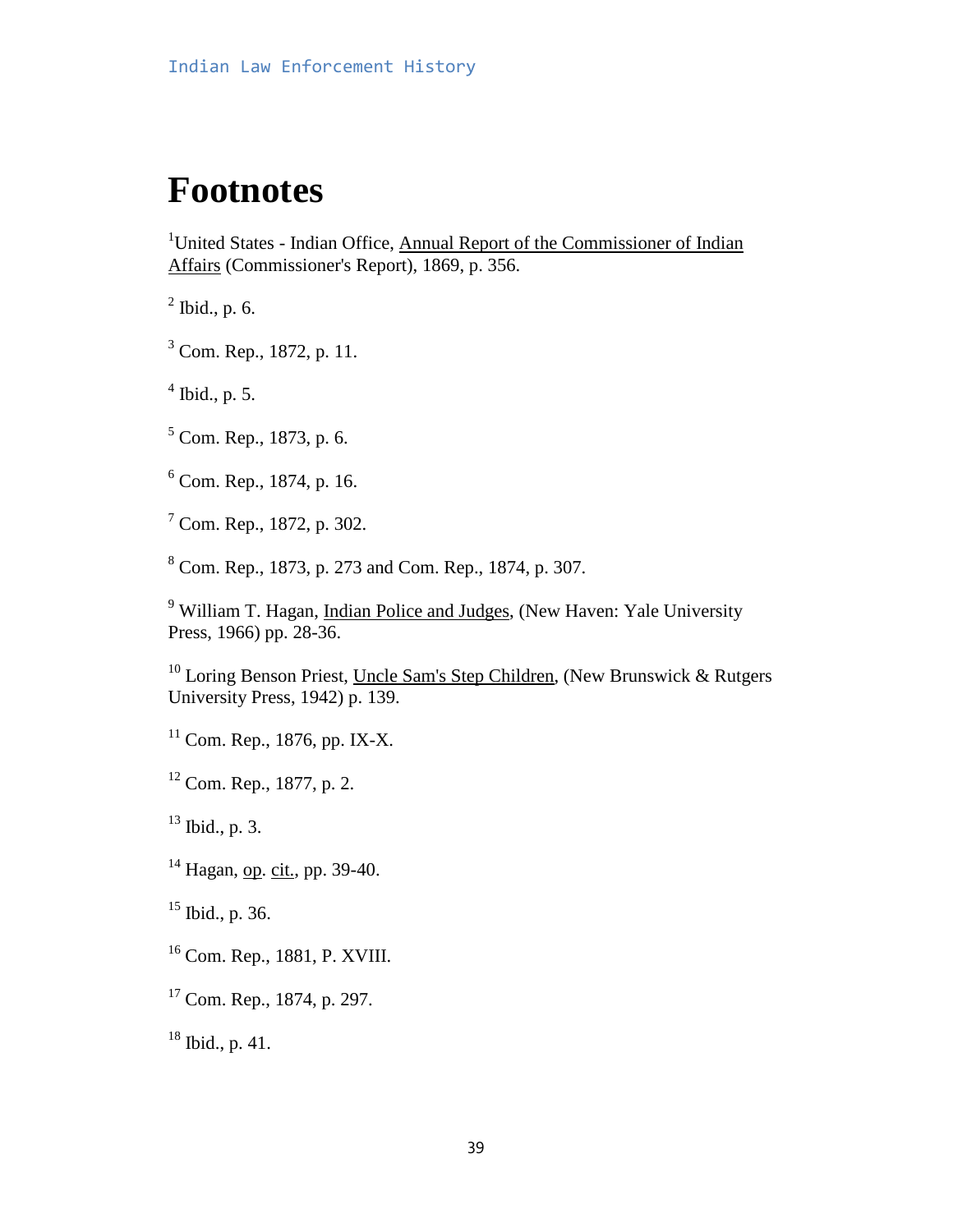#### Indian Law Enforcement History

<sup>19</sup> See e.g., Com. Rep., 1881, PP. 43, 193.

20 Com. Rep., 1878, p. XVII.

 $21$  Com. Rep., 1880, pp. IX-X.

 $22$  Ibid.

23 William MacLeod, "Police and Punishment Among Native American of the Plains," Journal of the American Institute of Criminal Law and Criminology, Vol XXVIII, 1937, pp. 182-184.

24 Com. Rep., 1881, p. XVIII.

 $25$  Com. Rep., 1880, p. 2.

26 Com. Rep., 1879, op. 36.

 $27$  Ibid., p. 42.

28 Com. Rep., 1880, pp. 40-47.

 $29$  Ibid.

30 Ibid., p. XI.

31 Com Rep., 1881, p. XVII.

 $32$  Ibid., p. XIX.

33 Com. Rep., 1882, p. 31.

 $34$  Ibid., p. 7.

<sup>35</sup> Hagan, <u>op</u>. cit., p. 57.

36 Ibid., p. 58.

 $37$  Ibid., p. 59-68.

<sup>38</sup> Hagan, op. cit., p. 101.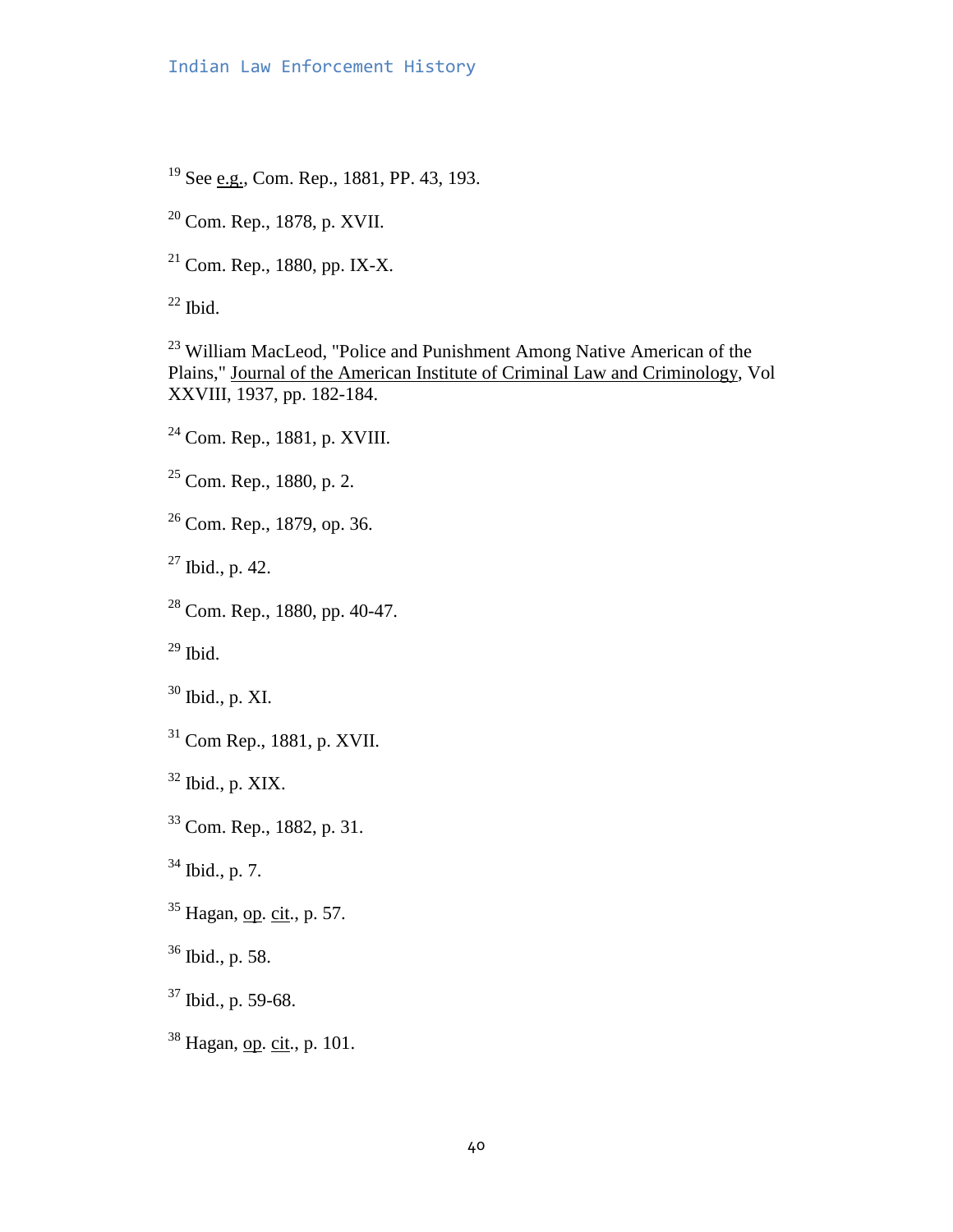- 39 Com. Rep. 1888, pp. XXIX-XXX.
- 40 Com. Rep. 1883, p. XV.
- 41 Com. Rep. 1888, p. XXX.
- 42 Com. Rep. 1886, p. XXVII.
- 43 Com. Rep. 1883, p. 42.

<sup>44</sup> William T. Hagan, American Indians (Chicago, The University of Chicago Press, 1961) P. 138.

- <sup>45</sup> Hagan, Indian Police and Judges, op. cit., pp. 89-145.
- 46 Ibid., pp. 148-149.
- $47$  Ibid., pp. 112-113.
- 48 Com. Rep., 1890, p. LXIII.
- $49$  Ibid., pp. 40-41.
- <sup>50</sup> Hagan, Indian Police and Judges, op. cit., pp. 126-130.
- 51 Ibid., pp. 134-135.
- 52 Ibid., pp. 135-139.
- 53 Com. Rep., 1892, p. 27.
- <sup>54</sup> Hagan, Indian Police and Judges, op. cit., pp. 145-146.
- $55$  Ibid., p. 116.
- 56 Ibid., p. 121.
- $57$  Ibid.
- 58 Com. Rep., 1893, p. 191.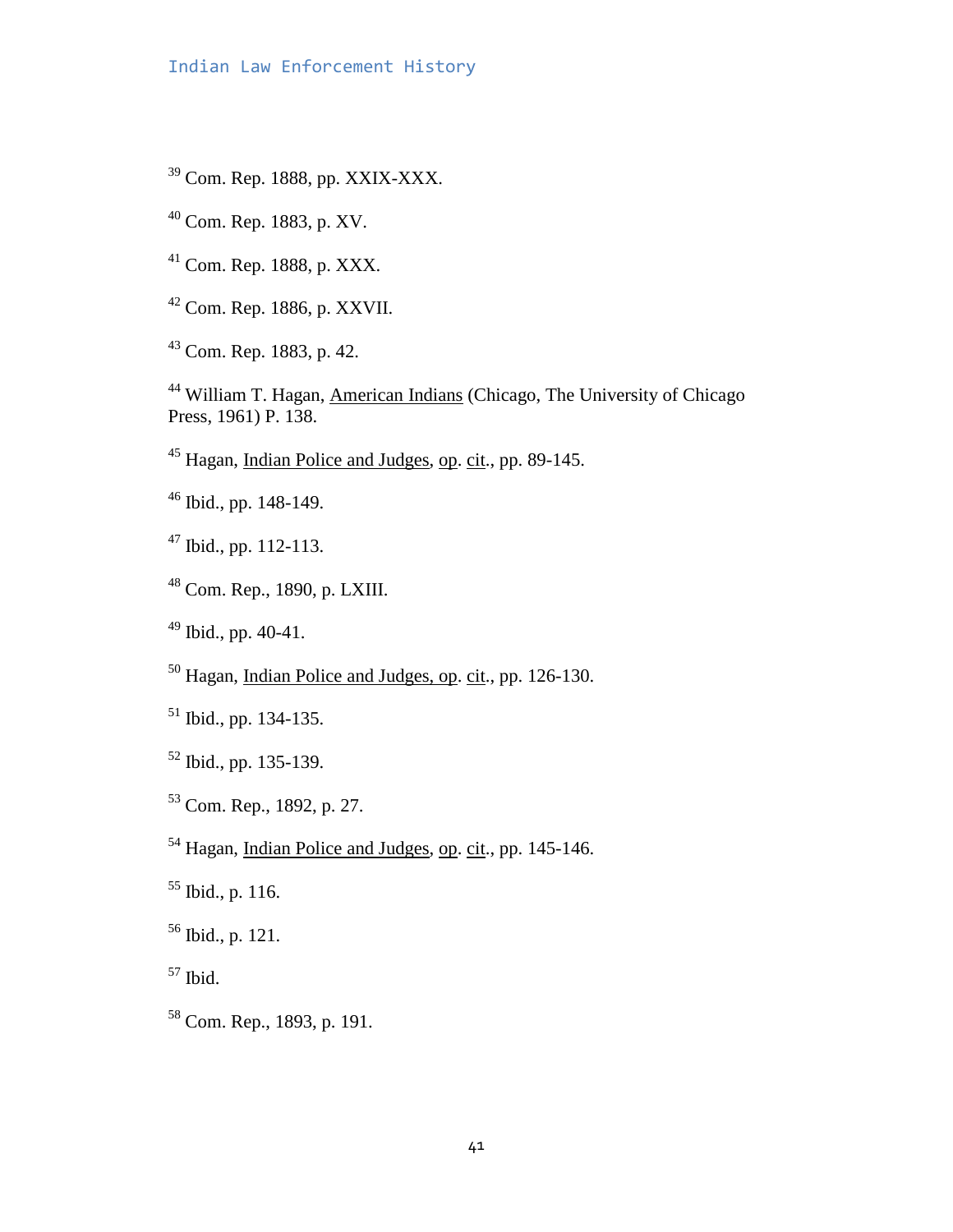#### Indian Law Enforcement History

59 Superintendent Forrest Stone, Letter to Commissioner of Indian Affairs, dated October 2, 1930.

- 60 Com. Rep., 1897, pp. 57-58.
- 61 Com. Rep., 1903, p. 35.
- $62$  Com. Rep., 1901, p. 51.
- 63 Ch. 3504, 34 Stat. 325.
- 64 Com. Rep., 1906, p. 41.

65 Who Was Who in America, (Chicago: The A. N. Marquis Company, 1966), Vol. 2, p. 285.

66 Victor Rousseau, "Pussyfoot," Harpers Weekly Advertiser, February 26, 1910, p. 548.

67 Com. Reg., 1907, p. 34.

68 Ibid., p. 32.

 $69$  Ibid.

- 70 "Pussyfoot Got His Name," The Native American, February 10, 1923, p. 318.
- 71 Com. Rep., 1907, p. 34.

 $72$  Ibid., p. 35.

73 Com. Rep., 1908, pp. 34-35.

74 Ibid., p. 38.

- 75 Com. Rep., 1909, p. 14.
- 76 Com. Rep., 1910, p. 12.
- $77$  Rousseau, op. cit., p. 549.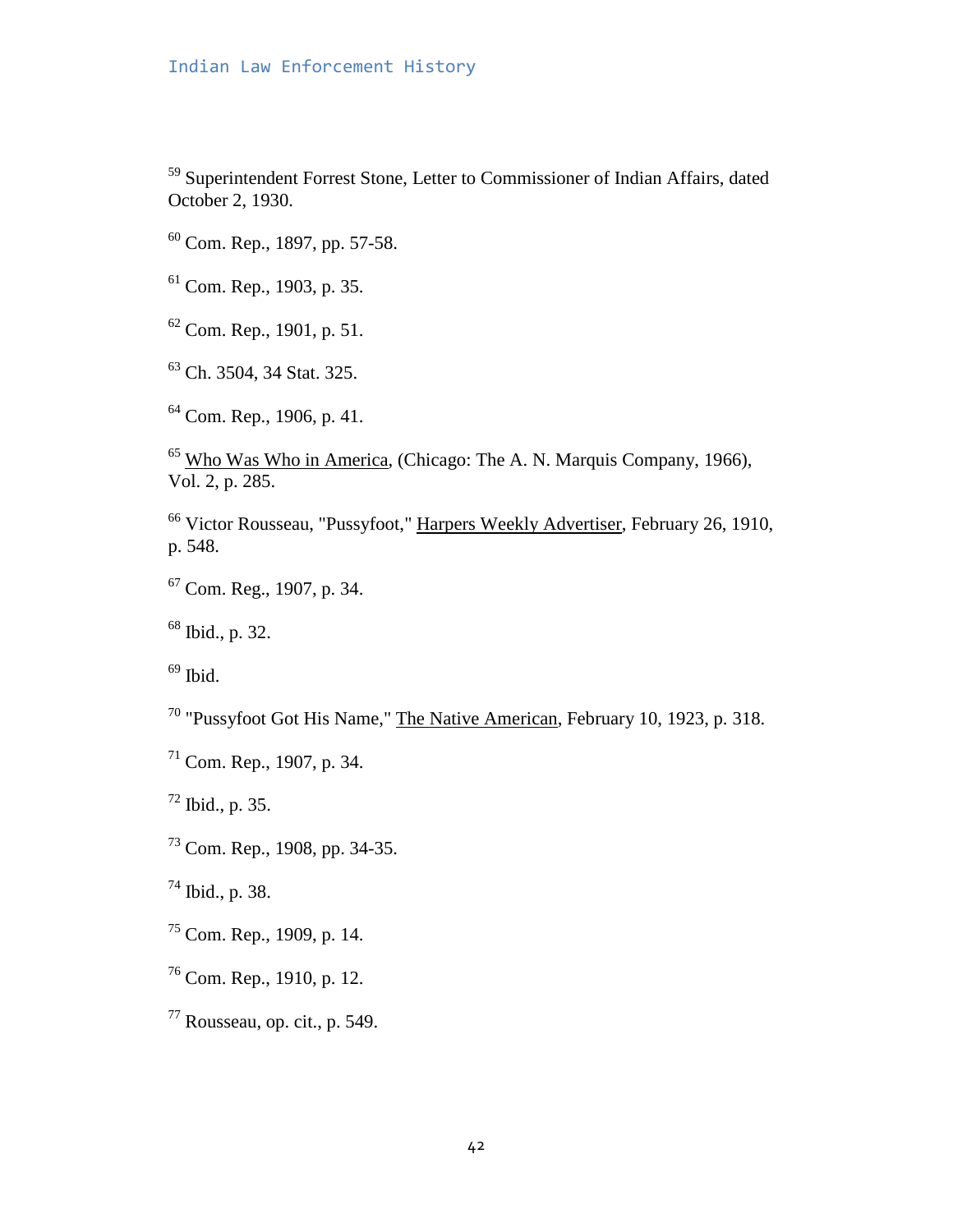78 Com. Rep., 1911, pp. 36-38.

79 "Pussyfoot Johnson mobbed in London by Medical Students," The New York Times, November 14, 1919, p. 1, and "Johnson Becomes Popular Because of Taking Ragging Good Naturedly," The New York Times, November 15, 1919, p. 3.

80 Com. Rep., 1912, p. 47.

81 Investigation of the Indian Bureau, (Washington; U.S. House of Representatives Committee on Expenditures in the Interior Department, 1913), pp. 9-11.

82 Com. Rep., 1913, pp. 13-14.

83 Ibid., pp. 12-13.

84 Com. Rep., 1913, pp. 12-14.

85 Com. Rep., 1914, p. 43.

86 Com. Rep., 1915, pp. 15-16.

<sup>87</sup> Indian Appropriation Bill: Hearings Before the Committee on Indian Affairs (Washington: 63d Con., 2d Sess., House of Representatives, December 9, 1914), p. 74.

<sup>88</sup> Indian Appropriation Bill: Hearings Before the Committee on Indian Affairs (Washington: 62d Cong., 2d Sess., House of Representatives, December 10, 1919), p. 105 and Indian Appropriation Bill: Hearings Before the Committee on Indian Affairs (Washington: 62 Cong., 2d Sess., House of Representatives, January 17, 1912), p. 55.

<sup>89</sup> Indian Appropriation Bill: Hearings Before the Committee on Indian Affairs (Washington: 64th Cong., 1st Sess., House of Representatives, December 20, 1915), pp. 27-29.

<sup>90</sup> Supra note 88.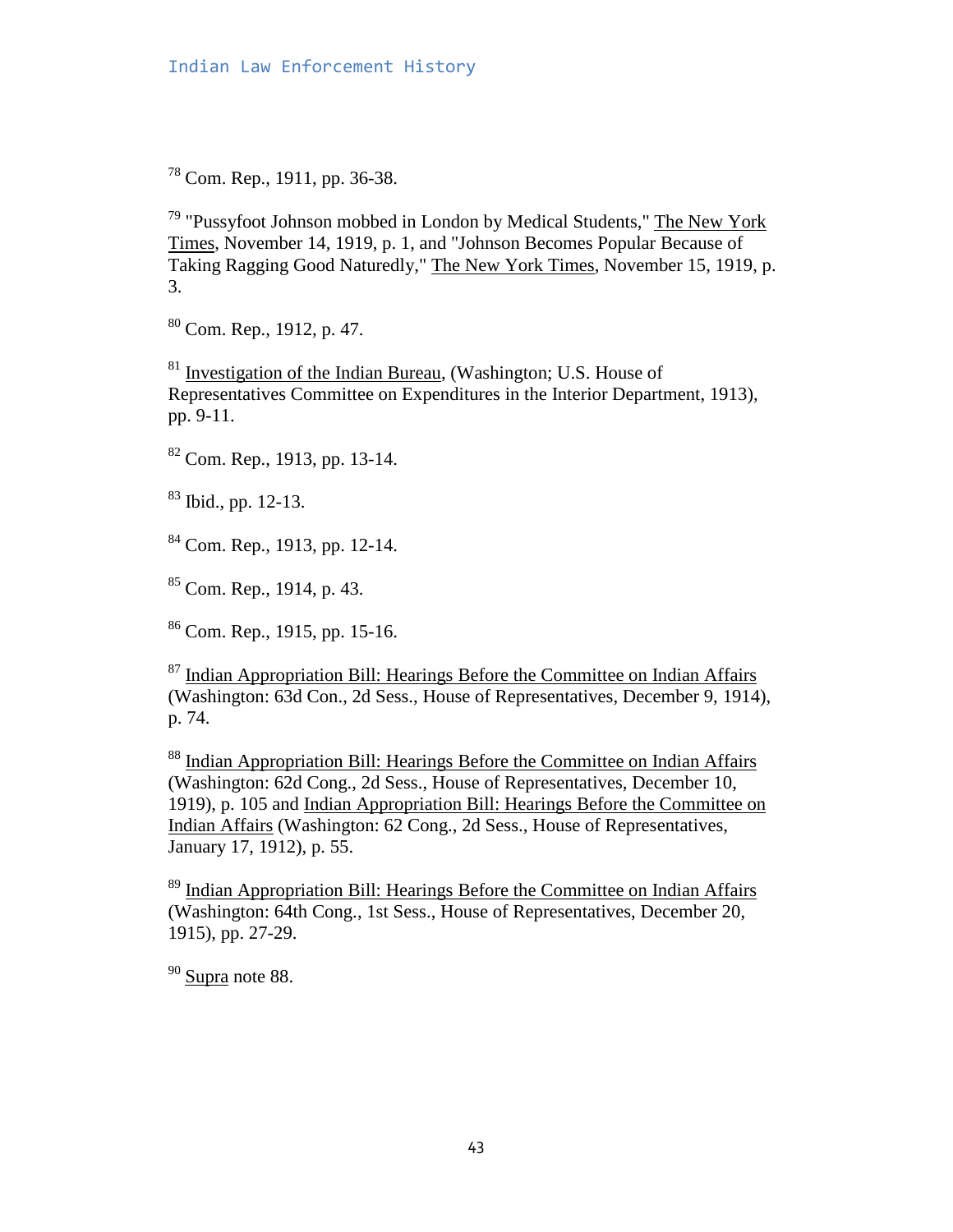$91$  Indian Appropriation Bill: Hearing Before a Subcommittee of the Committee on Indian Affairs (Washington: 66th Cong., 2d Sess., House of Representatives, December 10, 1919), p.l 104.

 $92$  Interior Department Appropriation Bill: 1923, Hearing Before Subcommittee of House Committee on Appropriation (Washington: 67th Cong., 2d Sess., House of Representatives, December 14, 1921) p. 220.

<sup>93</sup> Interior Dept. Approp. Bill: 1928: Hearing Before Subcommittee of House Committee on Approp. (Washington: 69th Cong., 2d Sess., November 15, 1926) pp. 46-47.

<sup>94</sup> Indian Approp. Bill: Hearing Before a Subcommittee of the Committee on Indian Affairs (Washington: 65th Cong., 3d Sess., December 4, 1918) p,. 16.

<sup>95</sup> Interior Department Appropriation Bill, 1923: Hearings Before a Subcommittee of the House Committee on Appropriations (Washington: 67th Cong., 2d., Sess., December 14, 1921) p. 185.

 $96$  See e. g. supra note 93 at p. 48.

 $97$  Reservation Courts of Indian Offenses: Hearings Before the Committee of Indian Affairs (Washington: 69th Cong. 1st Sess., House of Representatives, Feb. 13 - May 20, 1926).

98 Ibid., pp. 2-6.

99 Ibid., pp. 18-29.

 $100$  Ibid., pp. 115-120.

 $101$  Ibid., pp. 121-141.

 $102$  Ibid., pp. 38-39.

 $103$  Ibid., pp. 86-88.

 $104$  Ibid., pp. 27-28.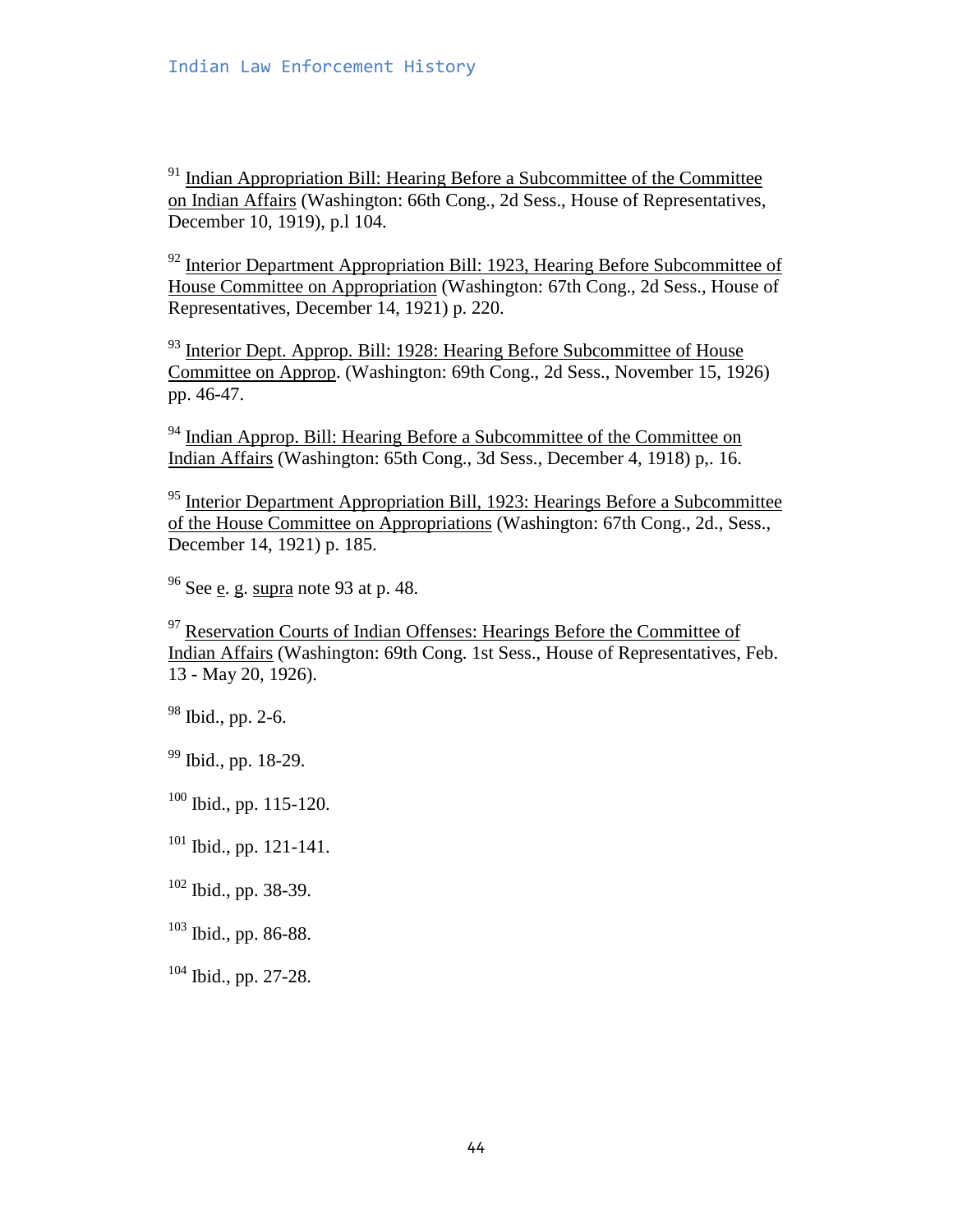<sup>105</sup> Int. Dept. Approp. Bill, 1926: Hearing Before Subcommittee of House Committee on Approp. (Washington: 68th Cong., 71st Sess., House of Representatives, November 21, 1924), pp. 716-718.

106 Int. Dept. of Approp. Bill 1933: Hearing Before Subcommittee of House Committee on Appropriation: (Washington: 72d Cong., 1st Sess., December 19, 1931), pp. 225, 229.

 $107$  Supra note 93.

108 Int. Dept. Approp. Bill for 1930: Hearing Before Subcommittee of House Committee on Appropriation: (Washington: 70th Cong. Sess., November 19, 1928) p. 717.

 $109$  Supra at note 106, pp. 229-230.

110 Int. Dept. Approp. Bill for 1935: Hearing Subcommittee of House Committee on Appropriation: (Washington: 73d Cong. 2d Sess., December 21, 1933) pp. 426-430.

<sup>111</sup> S. Lyman Tyler, A History of Indian Policy (Washington: U.S. Department of the Interior, 1973) p. 131.

<sup>112</sup> Survey of Conditions of the Indians in the United States: Hearing Before a Subcommittee on Indian Affairs (Washington: 71st Cong., 3d Sess., U.S. Senate, May 28, 1931) pp. 11929, 11953.

113 Interior Department Appropriations Bill, 1944: Hearings Before the Subcommittee of the Committees on Appropriations (Washington: House of Representatives, 78th Cong. 1st Sess., March 20, 1943) p. 41.

<sup>114</sup> Interior Department Appropriations Bill, 1936: Hearings Before a Subcommittee of the House Committee on Appropriations (Washington: 74th Cong., 1st Sess., February 7, 1935) pp. 687-696.

115 Interior Department Appropriations Bill, 1937: Hearings Before a Subcommittee of the House Committee on Appropriations (Washington: 74th Cong., 2d Sess., December 19, 1935) p. 720.

 $116$  Missing from Original.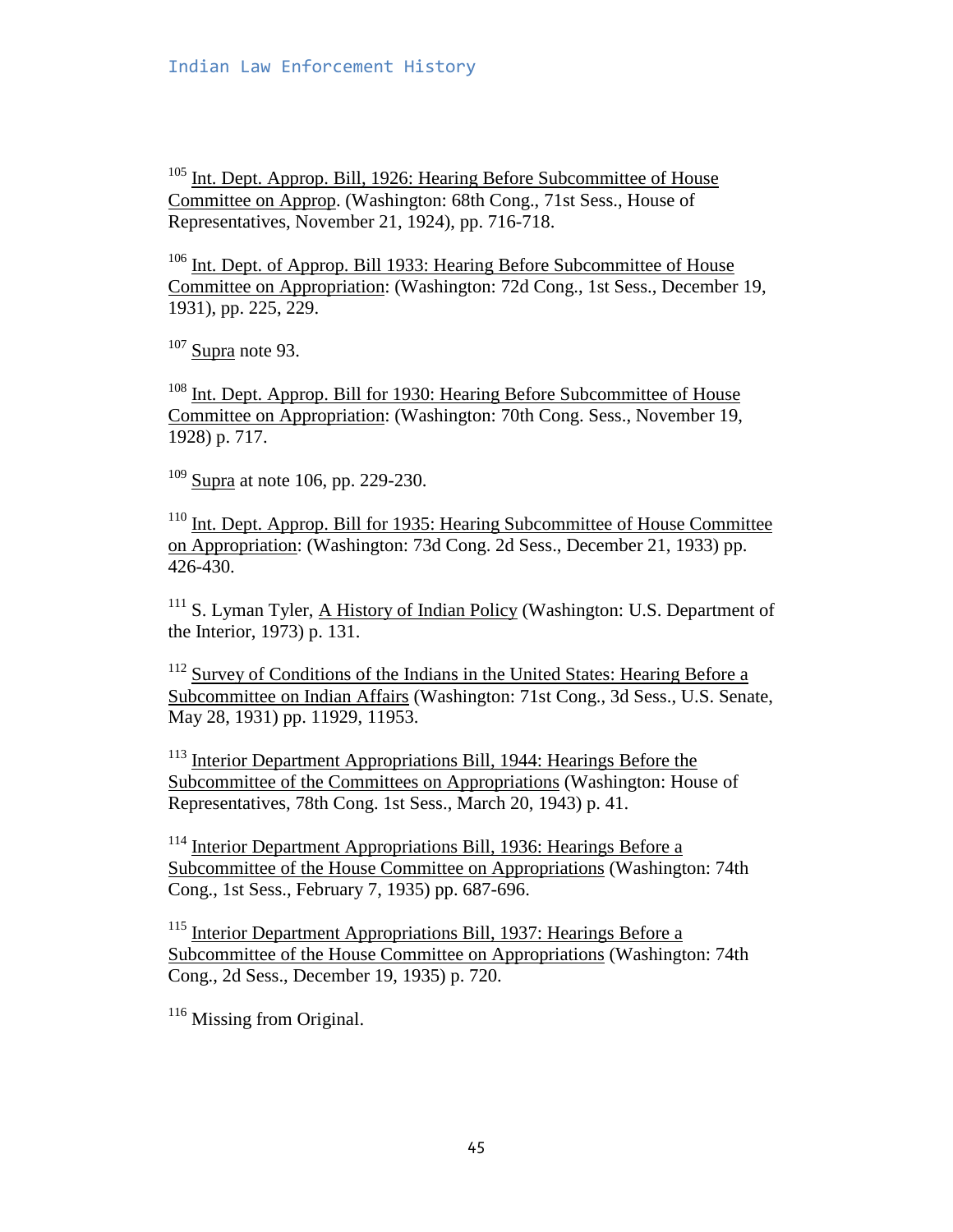$117$  Interior Department Appropriations Bill, 1938: Hearings Before a Subcommittee of the House Committee on Appropriations (Washington: 75th Cong., 1st Sess., April 6, 1937) p. 850.

 $118$  Supra note 115, p. 716.

<sup>119</sup> Interior Department Appropriations Bill, 1940: Hearings Before a Subcommittee of the House Committee on Appropriations (Washington: 76th Cong., 3d Sess., February 2, 1940) pp. 65-66.

 $120$  a. Interior Department Appropriations Bill, 1941: Hearings Before a Subcommittee of the House Committee on Appropriations (Washington: 76th Cong., 3d Sess., February 2, 1940) pp. 65-66. b. Interior Department Appropriations Bill, 1948: Hearings Before a Subcommittee of the House Committee on Appropriations (Washington: 80th Cong., 1st Sess., February 12, 1947) p. 1318.

<sup>121</sup> Interior Department Appropriations Bill, 1944: Hearings Before a Subcommittee of the House Committee on Appropriations (Washington: 78th Cong., 1st Sess., March 20, 1943) p. 41.

 $122$  Supra note 113, p. 42.

123 Interior Department Appropriations Bill, 1943: Hearings Before a Subcommittee of the House Committee on Appropriations (Washington: 77th Cong., 2d Sess., March 3, 1942) pp. 34-42.

 $124$  Supra note 120(b), pp. 1316-1318.

 $125$  Interior Department Appropriations Bill, 1949: Hearings Before a Subcommittee of the House Committee on Appropriations (Washington: 80th Cong., 2d Sess., February 24, 1948) p. 103.

 $126$  Interior Department Appropriations Bill, 1949: Hearings Before a Subcommittee of the Senate Committee on Appropriations (Washington: 80th Cong., 2d Sess., June 2, 1948) pp. 375-377.

 $127$  Interior Department Appropriations Bill, 1951: Hearings Before a Subcommittee of the Senate Committee on Appropriations (Washington: 81st Cong., 2d Sess., April 7, 1950) pp. 333-338.